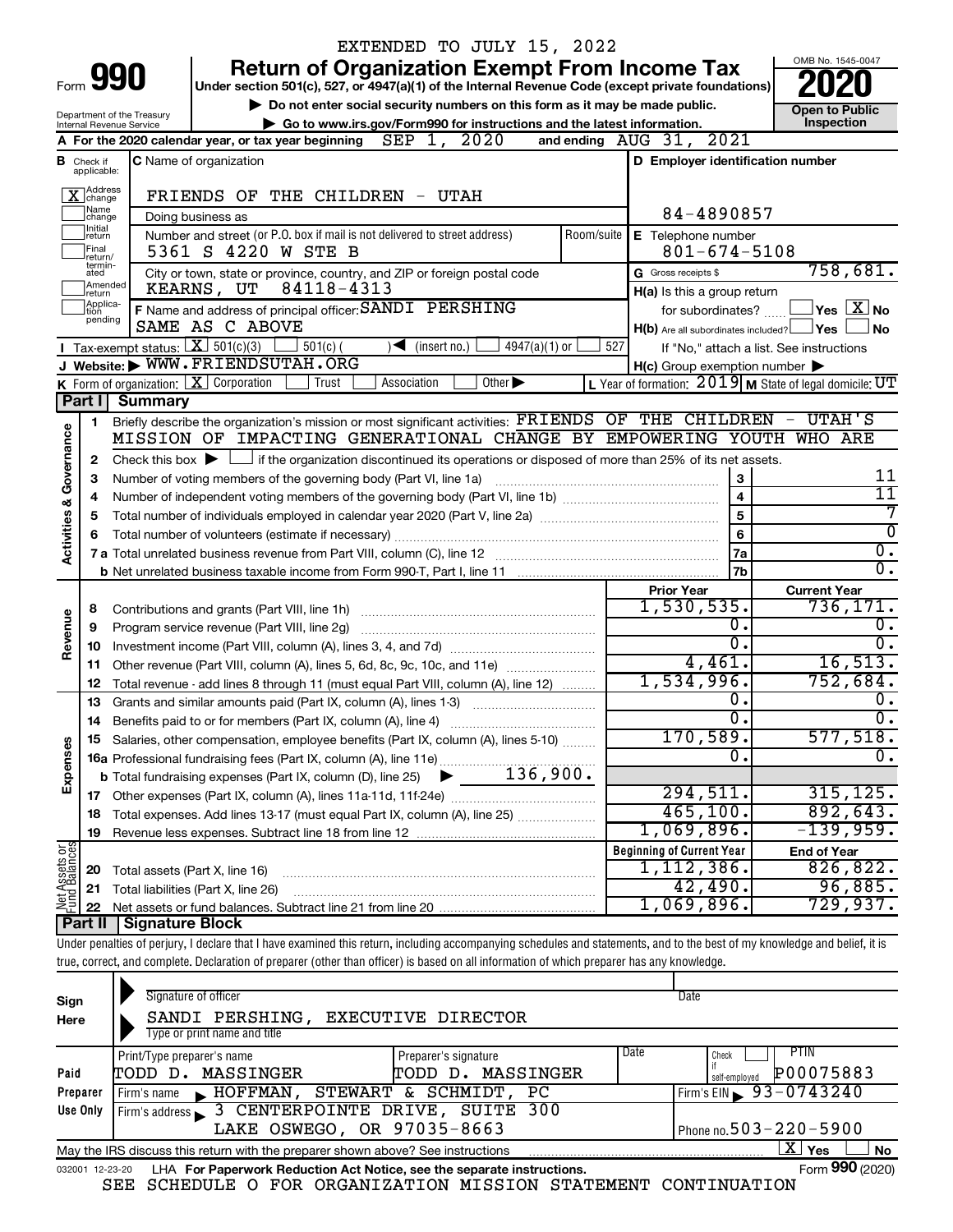|                | FRIENDS OF THE CHILDREN - UTAH<br>Form 990 (2020)                                                                                            | 84-4890857<br>Page 2                          |
|----------------|----------------------------------------------------------------------------------------------------------------------------------------------|-----------------------------------------------|
|                | Part III   Statement of Program Service Accomplishments                                                                                      |                                               |
|                |                                                                                                                                              | $\overline{\mathbf{X}}$                       |
| $\mathbf 1$    | Briefly describe the organization's mission:                                                                                                 |                                               |
|                | FRIENDS OF THE CHILDREN - UTAH IS A UTAH BASED NONPROFIT WHOSE MISSION                                                                       |                                               |
|                | IS IMPACTING GENERATIONAL CHANGE BY EMPOWERING YOUTH WHO ARE FACING                                                                          |                                               |
|                | THE GREATEST OBSTACLES THROUGH RELATIONSHIPS WITH PROFESSIONAL MENTORS                                                                       |                                               |
|                | 12+ YEARS, NO MATTER WHAT. 83% OF OUR YOUTH RECEIVE A HIGH SCHOOL                                                                            |                                               |
| $\overline{2}$ | Did the organization undertake any significant program services during the year which were not listed on the                                 |                                               |
|                | prior Form 990 or 990-EZ?                                                                                                                    | $\sqrt{}$ Yes $\sqrt{}$ $\overline{\rm X}$ No |
|                | If "Yes," describe these new services on Schedule O.                                                                                         |                                               |
| 3              | Did the organization cease conducting, or make significant changes in how it conducts, any program services?                                 | $\vert$ Yes $\vert$ $\mathrm{X}$ $\vert$ No   |
|                | If "Yes," describe these changes on Schedule O.                                                                                              |                                               |
| 4              | Describe the organization's program service accomplishments for each of its three largest program services, as measured by expenses.         |                                               |
|                | Section 501(c)(3) and 501(c)(4) organizations are required to report the amount of grants and allocations to others, the total expenses, and |                                               |
|                | revenue, if any, for each program service reported.                                                                                          |                                               |
| 4a             | $657, 816$ . including grants of \$<br>) (Expenses \$<br>(Code:                                                                              | ) (Revenue \$                                 |
|                | YOUTH IN THE FRIENDS PROGRAM FACE CONSIDERABLE CHALLENGES, INCLUDING                                                                         |                                               |
|                | PLACEMENT IN THE FOSTER CARE SYSTEM, UNDER-RESOURCED NEIGHBORHOOD                                                                            |                                               |
|                | SCHOOLS, HOMELESSNESS, HUNGER, AND DISPARITIES IN ACCESS TO AND QUALITY                                                                      |                                               |
|                | OF HEALTH CARE. DESPITE THESE BARRIERS, PROGRAM YOUTH ENTER ADULTHOOD                                                                        |                                               |
|                | WITH STRONG FOUNDATIONS FOR CONTINUING ACHIEVEMENT: 83% GRADUATE HIGH                                                                        |                                               |
|                | SCHOOL OR EARN A GED, 93% AVOID THE JUVENILE JUSTICE SYSTEM,                                                                                 | AND 98%                                       |
|                | AVOID TEEN PARENTING.                                                                                                                        |                                               |
|                |                                                                                                                                              |                                               |
|                |                                                                                                                                              |                                               |
|                |                                                                                                                                              |                                               |
|                |                                                                                                                                              |                                               |
|                |                                                                                                                                              |                                               |
| 4b             | (Expenses \$<br>including grants of \$<br>(Code:                                                                                             | (Revenue \$                                   |
|                |                                                                                                                                              |                                               |
|                |                                                                                                                                              |                                               |
|                |                                                                                                                                              |                                               |
|                |                                                                                                                                              |                                               |
|                |                                                                                                                                              |                                               |
|                |                                                                                                                                              |                                               |
|                |                                                                                                                                              |                                               |
|                |                                                                                                                                              |                                               |
|                |                                                                                                                                              |                                               |
|                |                                                                                                                                              |                                               |
|                |                                                                                                                                              |                                               |
|                |                                                                                                                                              |                                               |
| 4c             | ) (Expenses \$<br>including grants of \$<br>(Code:                                                                                           | ) (Revenue \$                                 |
|                |                                                                                                                                              |                                               |
|                |                                                                                                                                              |                                               |
|                |                                                                                                                                              |                                               |
|                |                                                                                                                                              |                                               |
|                |                                                                                                                                              |                                               |
|                |                                                                                                                                              |                                               |
|                |                                                                                                                                              |                                               |
|                |                                                                                                                                              |                                               |
|                |                                                                                                                                              |                                               |
|                |                                                                                                                                              |                                               |
|                |                                                                                                                                              |                                               |
|                |                                                                                                                                              |                                               |
| 4d             | Other program services (Describe on Schedule O.)                                                                                             |                                               |
|                | (Expenses \$<br>including grants of \$<br>(Revenue \$                                                                                        |                                               |
|                | 657,816.<br>4e Total program service expenses >                                                                                              |                                               |
|                |                                                                                                                                              | Eorm $990(2020)$                              |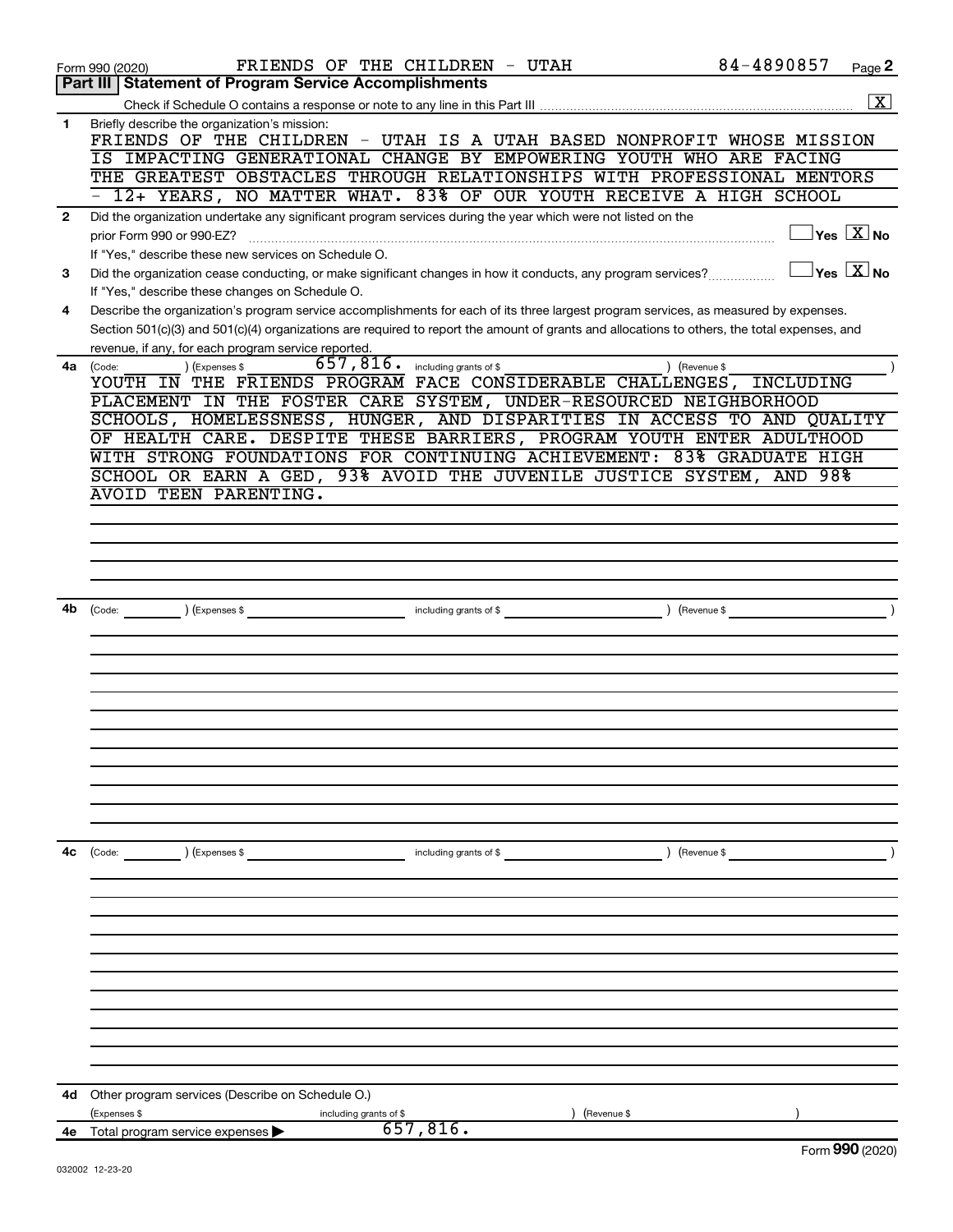| Form 990 (2020) | FRIENDS OF T                                     |  |
|-----------------|--------------------------------------------------|--|
|                 | <b>Part IV   Checklist of Required Schedules</b> |  |

Form 990 (2020) **PRIENDS OF THE CHILDREN** -  $UTAH$  84-4890857  $Page$ 

|    |                                                                                                                                                                                                                                                           |                 | Yes | No                      |
|----|-----------------------------------------------------------------------------------------------------------------------------------------------------------------------------------------------------------------------------------------------------------|-----------------|-----|-------------------------|
| 1. | Is the organization described in section 501(c)(3) or 4947(a)(1) (other than a private foundation)?<br>If "Yes," complete Schedule A                                                                                                                      | 1               | х   |                         |
| 2  |                                                                                                                                                                                                                                                           | $\overline{2}$  | x   |                         |
| 3  | Did the organization engage in direct or indirect political campaign activities on behalf of or in opposition to candidates for                                                                                                                           |                 |     |                         |
|    | public office? If "Yes," complete Schedule C, Part I                                                                                                                                                                                                      | 3               |     | x.                      |
| 4  | Section 501(c)(3) organizations. Did the organization engage in lobbying activities, or have a section 501(h) election in effect                                                                                                                          | 4               | х   |                         |
| 5  | Is the organization a section 501(c)(4), 501(c)(5), or 501(c)(6) organization that receives membership dues, assessments, or                                                                                                                              |                 |     |                         |
|    |                                                                                                                                                                                                                                                           | 5               |     | x                       |
| 6  | Did the organization maintain any donor advised funds or any similar funds or accounts for which donors have the right to<br>provide advice on the distribution or investment of amounts in such funds or accounts? If "Yes," complete Schedule D, Part I | 6               |     | х                       |
| 7  | Did the organization receive or hold a conservation easement, including easements to preserve open space,                                                                                                                                                 | $\overline{7}$  |     | х                       |
| 8  | Did the organization maintain collections of works of art, historical treasures, or other similar assets? If "Yes," complete                                                                                                                              | 8               |     | x                       |
| 9  | Did the organization report an amount in Part X, line 21, for escrow or custodial account liability, serve as a custodian for                                                                                                                             |                 |     |                         |
|    | amounts not listed in Part X; or provide credit counseling, debt management, credit repair, or debt negotiation services?                                                                                                                                 | 9               |     | х                       |
| 10 | Did the organization, directly or through a related organization, hold assets in donor-restricted endowments                                                                                                                                              | 10              |     | х                       |
| 11 | If the organization's answer to any of the following questions is "Yes," then complete Schedule D, Parts VI, VII, VIII, IX, or X<br>as applicable.                                                                                                        |                 |     |                         |
|    | a Did the organization report an amount for land, buildings, and equipment in Part X, line 10? If "Yes," complete Schedule D,<br>Part VI                                                                                                                  | 11a             | x   |                         |
|    | <b>b</b> Did the organization report an amount for investments - other securities in Part X, line 12, that is 5% or more of its total                                                                                                                     | 11b             |     | x                       |
|    | c Did the organization report an amount for investments - program related in Part X, line 13, that is 5% or more of its total                                                                                                                             |                 |     |                         |
|    |                                                                                                                                                                                                                                                           | 11c             |     | x                       |
|    | d Did the organization report an amount for other assets in Part X, line 15, that is 5% or more of its total assets reported in                                                                                                                           |                 |     |                         |
|    |                                                                                                                                                                                                                                                           | 11d             |     | х                       |
|    |                                                                                                                                                                                                                                                           | <b>11e</b>      |     | $\overline{\mathtt{x}}$ |
| f  | Did the organization's separate or consolidated financial statements for the tax year include a footnote that addresses                                                                                                                                   |                 |     |                         |
|    | the organization's liability for uncertain tax positions under FIN 48 (ASC 740)? If "Yes," complete Schedule D, Part X                                                                                                                                    | 11f             | х   |                         |
|    | 12a Did the organization obtain separate, independent audited financial statements for the tax year? If "Yes," complete                                                                                                                                   | 12a             | x   |                         |
|    | <b>b</b> Was the organization included in consolidated, independent audited financial statements for the tax year?                                                                                                                                        |                 |     |                         |
|    | If "Yes." and if the organization answered "No" to line 12a, then completing Schedule D. Parts XI and XII is optional                                                                                                                                     | 12 <sub>b</sub> |     | х                       |
| 13 |                                                                                                                                                                                                                                                           | 13              |     | $\overline{\text{x}}$   |
|    |                                                                                                                                                                                                                                                           | 14a             |     | X                       |
|    | <b>b</b> Did the organization have aggregate revenues or expenses of more than \$10,000 from grantmaking, fundraising, business,                                                                                                                          |                 |     |                         |
|    | investment, and program service activities outside the United States, or aggregate foreign investments valued at \$100,000                                                                                                                                | 14b             |     | x                       |
| 15 | Did the organization report on Part IX, column (A), line 3, more than \$5,000 of grants or other assistance to or for any                                                                                                                                 | 15              |     | x                       |
| 16 | Did the organization report on Part IX, column (A), line 3, more than \$5,000 of aggregate grants or other assistance to                                                                                                                                  | 16              |     | x                       |
| 17 | Did the organization report a total of more than \$15,000 of expenses for professional fundraising services on Part IX,                                                                                                                                   |                 |     |                         |
|    |                                                                                                                                                                                                                                                           | 17              |     | x                       |
| 18 | Did the organization report more than \$15,000 total of fundraising event gross income and contributions on Part VIII, lines                                                                                                                              | 18              | х   |                         |
| 19 | Did the organization report more than \$15,000 of gross income from gaming activities on Part VIII, line 9a? If "Yes,"                                                                                                                                    |                 |     |                         |
|    |                                                                                                                                                                                                                                                           | 19              |     | х                       |
|    |                                                                                                                                                                                                                                                           | 20a             |     | x                       |
|    |                                                                                                                                                                                                                                                           | 20 <sub>b</sub> |     |                         |
| 21 | Did the organization report more than \$5,000 of grants or other assistance to any domestic organization or                                                                                                                                               |                 |     |                         |
|    |                                                                                                                                                                                                                                                           | 21              |     | х                       |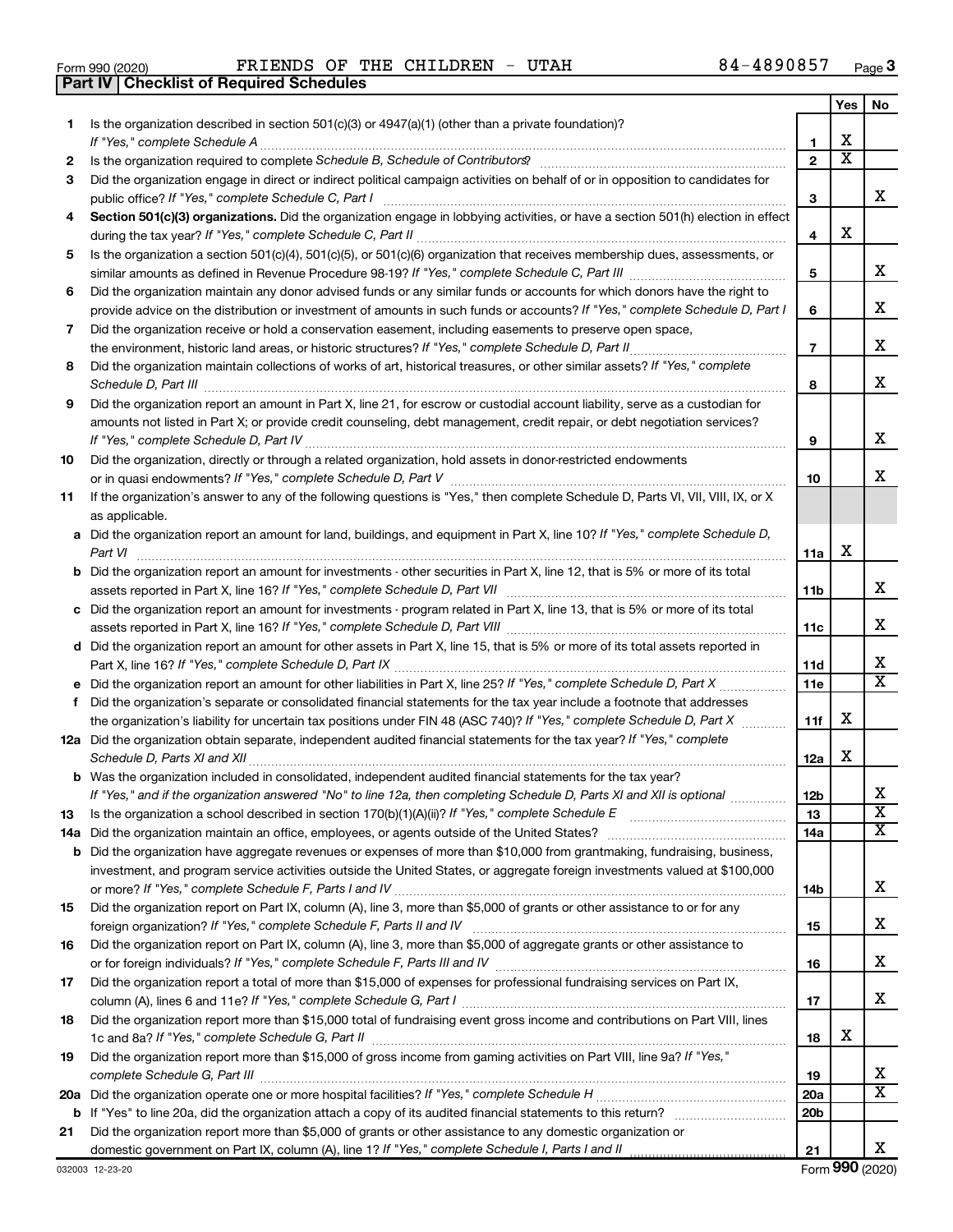|  | Form 990 (2020) |
|--|-----------------|
|  |                 |

*(continued)* **Part IV Checklist of Required Schedules**

|                |                                                                                                                                                 |                        | Yes | No                         |
|----------------|-------------------------------------------------------------------------------------------------------------------------------------------------|------------------------|-----|----------------------------|
| 22             | Did the organization report more than \$5,000 of grants or other assistance to or for domestic individuals on                                   |                        |     |                            |
|                |                                                                                                                                                 | 22                     |     | x                          |
| 23             | Did the organization answer "Yes" to Part VII, Section A, line 3, 4, or 5 about compensation of the organization's current                      |                        |     |                            |
|                | and former officers, directors, trustees, key employees, and highest compensated employees? If "Yes," complete                                  |                        |     |                            |
| Schedule J     |                                                                                                                                                 | 23                     |     | x                          |
|                | 24a Did the organization have a tax-exempt bond issue with an outstanding principal amount of more than \$100,000 as of the                     |                        |     |                            |
|                | last day of the year, that was issued after December 31, 2002? If "Yes," answer lines 24b through 24d and complete                              |                        |     | x                          |
|                | <b>b</b> Did the organization invest any proceeds of tax-exempt bonds beyond a temporary period exception?                                      | 24a<br>24 <sub>b</sub> |     |                            |
|                |                                                                                                                                                 |                        |     |                            |
|                | c Did the organization maintain an escrow account other than a refunding escrow at any time during the year to defease<br>any tax-exempt bonds? | 24c                    |     |                            |
|                |                                                                                                                                                 | 24d                    |     |                            |
|                | 25a Section 501(c)(3), 501(c)(4), and 501(c)(29) organizations. Did the organization engage in an excess benefit                                |                        |     |                            |
|                | transaction with a disqualified person during the year? If "Yes," complete Schedule L, Part I                                                   | 25a                    |     | x                          |
|                | <b>b</b> Is the organization aware that it engaged in an excess benefit transaction with a disqualified person in a prior year, and             |                        |     |                            |
|                | that the transaction has not been reported on any of the organization's prior Forms 990 or 990-EZ? If "Yes," complete                           |                        |     |                            |
|                | Schedule L, Part I                                                                                                                              | 25 <sub>b</sub>        |     | х                          |
| 26             | Did the organization report any amount on Part X, line 5 or 22, for receivables from or payables to any current                                 |                        |     |                            |
|                | or former officer, director, trustee, key employee, creator or founder, substantial contributor, or 35%                                         |                        |     |                            |
|                | controlled entity or family member of any of these persons? If "Yes," complete Schedule L, Part II                                              | 26                     |     | X                          |
| 27             | Did the organization provide a grant or other assistance to any current or former officer, director, trustee, key employee,                     |                        |     |                            |
|                | creator or founder, substantial contributor or employee thereof, a grant selection committee member, or to a 35% controlled                     |                        |     |                            |
|                | entity (including an employee thereof) or family member of any of these persons? If "Yes," complete Schedule L, Part III                        | 27                     |     | х                          |
| 28             | Was the organization a party to a business transaction with one of the following parties (see Schedule L, Part IV                               |                        |     |                            |
|                | instructions, for applicable filing thresholds, conditions, and exceptions):                                                                    |                        |     |                            |
|                | a A current or former officer, director, trustee, key employee, creator or founder, or substantial contributor? If                              |                        |     |                            |
|                |                                                                                                                                                 | 28a                    |     | х                          |
|                |                                                                                                                                                 | 28 <sub>b</sub>        |     | $\overline{\text{x}}$      |
|                | c A 35% controlled entity of one or more individuals and/or organizations described in lines 28a or 28b?If                                      |                        |     |                            |
|                |                                                                                                                                                 | 28c                    |     | х<br>$\overline{\text{x}}$ |
| 29             |                                                                                                                                                 | 29                     |     |                            |
| 30             | Did the organization receive contributions of art, historical treasures, or other similar assets, or qualified conservation                     |                        |     | х                          |
|                |                                                                                                                                                 | 30<br>31               |     | $\overline{\textbf{X}}$    |
| 31<br>32       | Did the organization sell, exchange, dispose of, or transfer more than 25% of its net assets? If "Yes," complete                                |                        |     |                            |
|                | Schedule N, Part II                                                                                                                             | 32                     |     | х                          |
| 33             | Did the organization own 100% of an entity disregarded as separate from the organization under Regulations                                      |                        |     |                            |
|                |                                                                                                                                                 | 33                     |     | х                          |
| 34             | Was the organization related to any tax-exempt or taxable entity? If "Yes," complete Schedule R, Part II, III, or IV, and                       |                        |     |                            |
| Part V, line 1 |                                                                                                                                                 | 34                     |     | х                          |
|                |                                                                                                                                                 | 35a                    |     | $\overline{\text{X}}$      |
|                | b If "Yes" to line 35a, did the organization receive any payment from or engage in any transaction with a controlled entity                     |                        |     |                            |
|                |                                                                                                                                                 | 35 <sub>b</sub>        |     |                            |
| 36             | Section 501(c)(3) organizations. Did the organization make any transfers to an exempt non-charitable related organization?                      |                        |     |                            |
|                |                                                                                                                                                 | 36                     |     | х                          |
| 37             | Did the organization conduct more than 5% of its activities through an entity that is not a related organization                                |                        |     |                            |
|                |                                                                                                                                                 | 37                     |     | x                          |
| 38             | Did the organization complete Schedule O and provide explanations in Schedule O for Part VI, lines 11b and 19?                                  |                        |     |                            |
|                |                                                                                                                                                 | 38                     | х   |                            |
| <b>Part V</b>  | <b>Statements Regarding Other IRS Filings and Tax Compliance</b>                                                                                |                        |     |                            |
|                |                                                                                                                                                 |                        |     |                            |
|                |                                                                                                                                                 |                        | Yes | No                         |
|                | 1a<br>Enter the number of Forms W-2G included in line 1a. Enter -0- if not applicable<br>1b                                                     |                        |     |                            |
| b<br>с         | Did the organization comply with backup withholding rules for reportable payments to vendors and reportable gaming                              |                        |     |                            |
|                |                                                                                                                                                 | 1c                     |     |                            |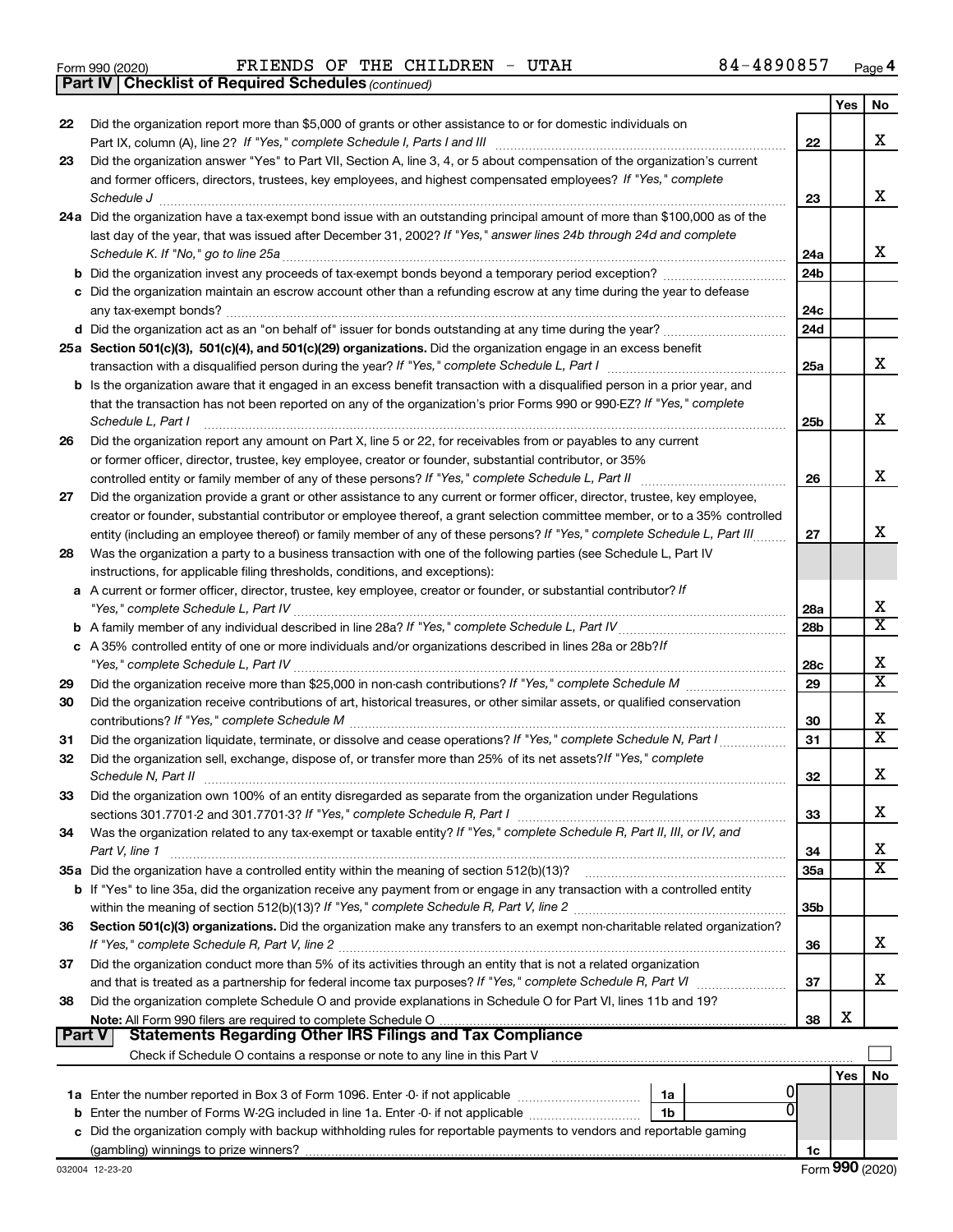|  | Form 990 (2020) |
|--|-----------------|
|  |                 |

Form 990 (2020) **PRIENDS OF THE CHILDREN** -  $UTAH$  84-4890857  $Page$ 

**Part V** Statements Regarding Other IRS Filings and Tax Compliance (continued)

|     |                                                                                                                                                                                                              |    |                | Yes | No                           |
|-----|--------------------------------------------------------------------------------------------------------------------------------------------------------------------------------------------------------------|----|----------------|-----|------------------------------|
|     | 2a Enter the number of employees reported on Form W-3, Transmittal of Wage and Tax Statements,                                                                                                               |    |                |     |                              |
|     | filed for the calendar year ending with or within the year covered by this return <i>manumumumum</i><br>2a                                                                                                   | 7  |                |     |                              |
|     |                                                                                                                                                                                                              |    | 2 <sub>b</sub> | х   |                              |
|     |                                                                                                                                                                                                              |    |                |     |                              |
|     | 3a Did the organization have unrelated business gross income of \$1,000 or more during the year?                                                                                                             |    | За             |     | x                            |
|     | <b>b</b> If "Yes," has it filed a Form 990-T for this year? If "No" to line 3b, provide an explanation on Schedule O                                                                                         |    | 3 <sub>b</sub> |     |                              |
|     | 4a At any time during the calendar year, did the organization have an interest in, or a signature or other authority over, a                                                                                 |    |                |     |                              |
|     | financial account in a foreign country (such as a bank account, securities account, or other financial account)?                                                                                             |    | 4a             |     | х                            |
|     | <b>b</b> If "Yes," enter the name of the foreign country                                                                                                                                                     |    |                |     |                              |
|     | See instructions for filing requirements for FinCEN Form 114, Report of Foreign Bank and Financial Accounts (FBAR).                                                                                          |    |                |     |                              |
| 5а  |                                                                                                                                                                                                              |    | 5a             |     | X<br>$\overline{\textbf{X}}$ |
| b   |                                                                                                                                                                                                              | 5b |                |     |                              |
| с   |                                                                                                                                                                                                              |    | 5c             |     |                              |
|     | 6a Does the organization have annual gross receipts that are normally greater than \$100,000, and did the organization solicit                                                                               |    |                |     | x                            |
|     | any contributions that were not tax deductible as charitable contributions?<br><b>b</b> If "Yes," did the organization include with every solicitation an express statement that such contributions or gifts |    | 6a             |     |                              |
|     | were not tax deductible?                                                                                                                                                                                     |    | 6b             |     |                              |
| 7   | Organizations that may receive deductible contributions under section 170(c).                                                                                                                                |    |                |     |                              |
| a   | Did the organization receive a payment in excess of \$75 made partly as a contribution and partly for goods and services provided to the payor?                                                              |    | 7a             |     | X.                           |
| b   | If "Yes," did the organization notify the donor of the value of the goods or services provided?                                                                                                              |    | 7b             |     |                              |
| c   | Did the organization sell, exchange, or otherwise dispose of tangible personal property for which it was required                                                                                            |    |                |     |                              |
|     | to file Form 8282?                                                                                                                                                                                           |    | 7c             |     | x                            |
| d   | 7d                                                                                                                                                                                                           |    |                |     |                              |
| е   | Did the organization receive any funds, directly or indirectly, to pay premiums on a personal benefit contract?                                                                                              |    | 7е             |     |                              |
| f.  |                                                                                                                                                                                                              |    | 7f             |     |                              |
| g   | If the organization received a contribution of qualified intellectual property, did the organization file Form 8899 as required?                                                                             |    | 7g             |     |                              |
| h   | If the organization received a contribution of cars, boats, airplanes, or other vehicles, did the organization file a Form 1098-C?                                                                           |    | 7h             |     |                              |
| 8   | Sponsoring organizations maintaining donor advised funds. Did a donor advised fund maintained by the                                                                                                         |    |                |     |                              |
|     | sponsoring organization have excess business holdings at any time during the year?                                                                                                                           |    | 8              |     |                              |
| 9   | Sponsoring organizations maintaining donor advised funds.                                                                                                                                                    |    |                |     |                              |
| а   | Did the sponsoring organization make any taxable distributions under section 4966?                                                                                                                           |    | 9а             |     |                              |
| b   |                                                                                                                                                                                                              |    | 9b             |     |                              |
| 10  | Section 501(c)(7) organizations. Enter:                                                                                                                                                                      |    |                |     |                              |
| а   | 10a                                                                                                                                                                                                          |    |                |     |                              |
| b   | 10 <sub>b</sub><br>Gross receipts, included on Form 990, Part VIII, line 12, for public use of club facilities                                                                                               |    |                |     |                              |
| 11  | Section 501(c)(12) organizations. Enter:                                                                                                                                                                     |    |                |     |                              |
|     | 11a<br>a Gross income from members or shareholders                                                                                                                                                           |    |                |     |                              |
|     | <b>b</b> Gross income from other sources (Do not net amounts due or paid to other sources against                                                                                                            |    |                |     |                              |
|     | 11b<br>12a Section 4947(a)(1) non-exempt charitable trusts. Is the organization filing Form 990 in lieu of Form 1041?                                                                                        |    | 12a            |     |                              |
|     | 12b<br><b>b</b> If "Yes," enter the amount of tax-exempt interest received or accrued during the year                                                                                                        |    |                |     |                              |
| 13  | Section 501(c)(29) qualified nonprofit health insurance issuers.                                                                                                                                             |    |                |     |                              |
|     | a Is the organization licensed to issue qualified health plans in more than one state?                                                                                                                       |    | 13a            |     |                              |
|     | Note: See the instructions for additional information the organization must report on Schedule O.                                                                                                            |    |                |     |                              |
|     | <b>b</b> Enter the amount of reserves the organization is required to maintain by the states in which the                                                                                                    |    |                |     |                              |
|     | 13 <sub>b</sub>                                                                                                                                                                                              |    |                |     |                              |
|     | 13c                                                                                                                                                                                                          |    |                |     |                              |
| 14a | Did the organization receive any payments for indoor tanning services during the tax year?                                                                                                                   |    | 14a            |     | X                            |
|     | <b>b</b> If "Yes," has it filed a Form 720 to report these payments? If "No," provide an explanation on Schedule O                                                                                           |    | 14b            |     |                              |
| 15  | Is the organization subject to the section 4960 tax on payment(s) of more than \$1,000,000 in remuneration or                                                                                                |    |                |     |                              |
|     | excess parachute payment(s) during the year?                                                                                                                                                                 |    | 15             |     | X                            |
|     | If "Yes," see instructions and file Form 4720, Schedule N.                                                                                                                                                   |    |                |     |                              |
| 16  | Is the organization an educational institution subject to the section 4968 excise tax on net investment income?                                                                                              |    | 16             |     | X                            |
|     | If "Yes," complete Form 4720, Schedule O.                                                                                                                                                                    |    |                |     |                              |

Form (2020) **990**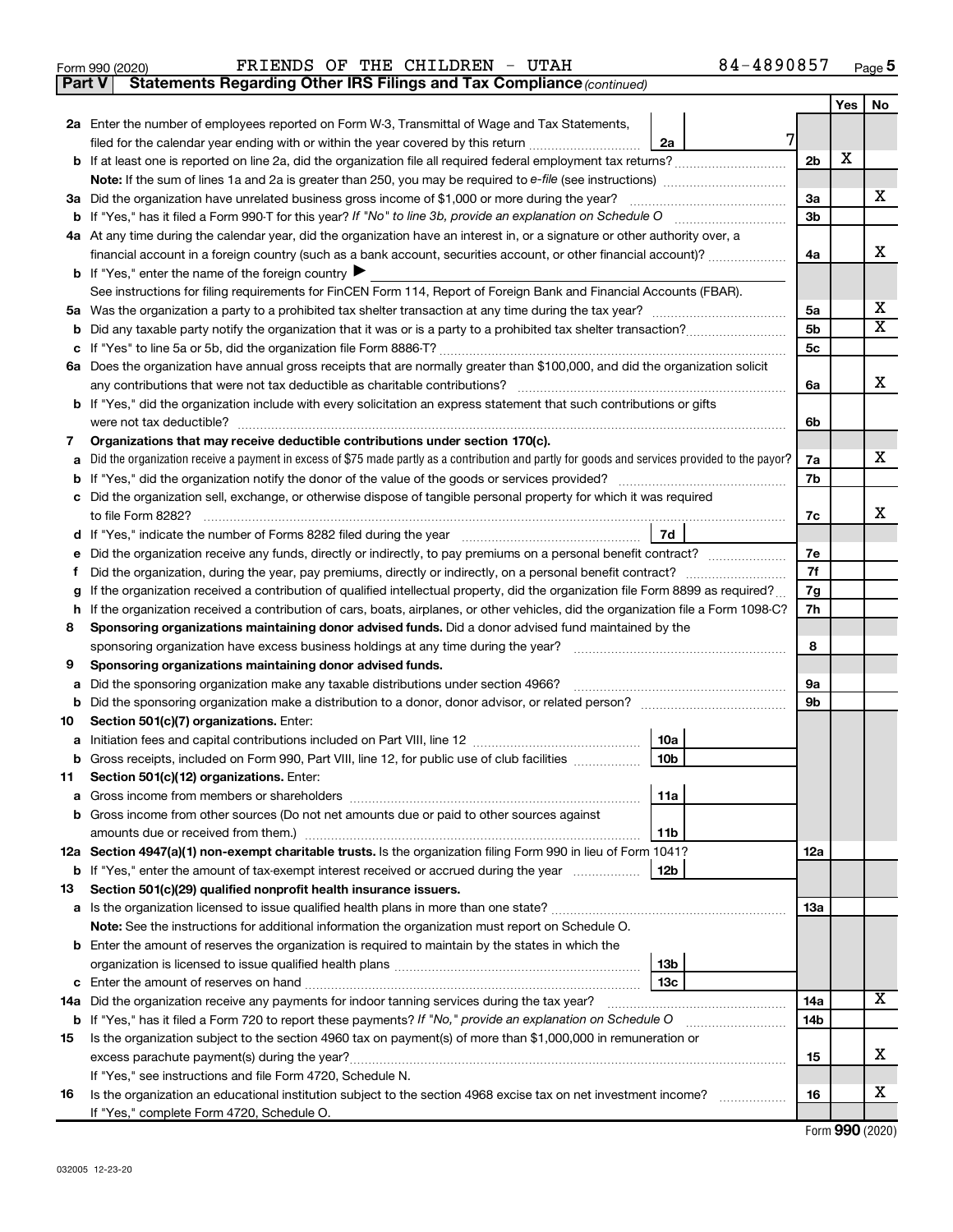| b                                            | 11<br>Enter the number of voting members included on line 1a, above, who are independent<br>1b                                                                                                                                 |                        |                         |                         |  |  |  |
|----------------------------------------------|--------------------------------------------------------------------------------------------------------------------------------------------------------------------------------------------------------------------------------|------------------------|-------------------------|-------------------------|--|--|--|
| 2                                            |                                                                                                                                                                                                                                |                        |                         |                         |  |  |  |
| officer, director, trustee, or key employee? |                                                                                                                                                                                                                                |                        |                         |                         |  |  |  |
| 3                                            | Did the organization delegate control over management duties customarily performed by or under the direct supervision                                                                                                          |                        |                         | х                       |  |  |  |
|                                              |                                                                                                                                                                                                                                |                        |                         |                         |  |  |  |
| 4                                            | Did the organization make any significant changes to its governing documents since the prior Form 990 was filed?                                                                                                               | 4                      |                         | $\overline{\mathbf{X}}$ |  |  |  |
| 5                                            |                                                                                                                                                                                                                                | 5                      |                         | X                       |  |  |  |
| 6                                            |                                                                                                                                                                                                                                | 6                      |                         | х                       |  |  |  |
| 7a                                           | Did the organization have members, stockholders, or other persons who had the power to elect or appoint one or                                                                                                                 |                        |                         |                         |  |  |  |
|                                              |                                                                                                                                                                                                                                | 7a                     |                         | х                       |  |  |  |
| b                                            | Are any governance decisions of the organization reserved to (or subject to approval by) members, stockholders, or                                                                                                             |                        |                         | х                       |  |  |  |
|                                              |                                                                                                                                                                                                                                |                        |                         |                         |  |  |  |
| 8                                            | Did the organization contemporaneously document the meetings held or written actions undertaken during the year by the following:                                                                                              |                        |                         |                         |  |  |  |
| a                                            |                                                                                                                                                                                                                                | 8а                     | х                       |                         |  |  |  |
| $\mathbf b$                                  |                                                                                                                                                                                                                                | 8b                     | $\overline{\textbf{x}}$ |                         |  |  |  |
| 9                                            | Is there any officer, director, trustee, or key employee listed in Part VII, Section A, who cannot be reached at the                                                                                                           |                        |                         |                         |  |  |  |
|                                              |                                                                                                                                                                                                                                | 9                      |                         | х                       |  |  |  |
|                                              | <b>Section B. Policies</b> (This Section B requests information about policies not required by the Internal Revenue Code.)                                                                                                     |                        |                         |                         |  |  |  |
|                                              |                                                                                                                                                                                                                                |                        | Yes                     | No                      |  |  |  |
|                                              |                                                                                                                                                                                                                                | 10a                    |                         | х                       |  |  |  |
|                                              | b If "Yes," did the organization have written policies and procedures governing the activities of such chapters, affiliates,                                                                                                   |                        |                         |                         |  |  |  |
|                                              |                                                                                                                                                                                                                                | 10 <sub>b</sub><br>11a | X                       |                         |  |  |  |
|                                              | 11a Has the organization provided a complete copy of this Form 990 to all members of its governing body before filing the form?                                                                                                |                        |                         |                         |  |  |  |
| b                                            | Describe in Schedule O the process, if any, used by the organization to review this Form 990.                                                                                                                                  |                        |                         |                         |  |  |  |
| 12a                                          |                                                                                                                                                                                                                                | 12a                    | X                       |                         |  |  |  |
| b                                            | Were officers, directors, or trustees, and key employees required to disclose annually interests that could give rise to conflicts?                                                                                            | 12 <sub>b</sub>        | х                       |                         |  |  |  |
| c                                            | Did the organization regularly and consistently monitor and enforce compliance with the policy? If "Yes," describe                                                                                                             |                        |                         |                         |  |  |  |
|                                              |                                                                                                                                                                                                                                | 12c                    | X<br>х                  |                         |  |  |  |
| 13                                           |                                                                                                                                                                                                                                | 13                     | х                       |                         |  |  |  |
| 14                                           |                                                                                                                                                                                                                                | 14                     |                         |                         |  |  |  |
| 15                                           | Did the process for determining compensation of the following persons include a review and approval by independent                                                                                                             |                        |                         |                         |  |  |  |
|                                              | persons, comparability data, and contemporaneous substantiation of the deliberation and decision?                                                                                                                              |                        | X                       |                         |  |  |  |
| a                                            | The organization's CEO, Executive Director, or top management official manufactured content of the organization's CEO, Executive Director, or top management official manufactured content of the state of the state of the st | 15a                    | х                       |                         |  |  |  |
| b                                            |                                                                                                                                                                                                                                | 15b                    |                         |                         |  |  |  |
|                                              | If "Yes" to line 15a or 15b, describe the process in Schedule O (see instructions).                                                                                                                                            |                        |                         |                         |  |  |  |
|                                              | 16a Did the organization invest in, contribute assets to, or participate in a joint venture or similar arrangement with a                                                                                                      |                        |                         | х                       |  |  |  |
|                                              | <b>b</b> If "Yes," did the organization follow a written policy or procedure requiring the organization to evaluate its participation                                                                                          | 16a                    |                         |                         |  |  |  |
|                                              | in joint venture arrangements under applicable federal tax law, and take steps to safeguard the organization's                                                                                                                 |                        |                         |                         |  |  |  |
|                                              | exempt status with respect to such arrangements?                                                                                                                                                                               | 16b                    |                         |                         |  |  |  |
|                                              | <b>Section C. Disclosure</b>                                                                                                                                                                                                   |                        |                         |                         |  |  |  |
| 17                                           | List the states with which a copy of this Form 990 is required to be filed $\blacktriangleright\texttt{UT}$                                                                                                                    |                        |                         |                         |  |  |  |
| 18                                           | Section 6104 requires an organization to make its Forms 1023 (1024 or 1024-A, if applicable), 990, and 990-T (Section 501(c)(3)s only) available                                                                               |                        |                         |                         |  |  |  |
|                                              | for public inspection. Indicate how you made these available. Check all that apply.                                                                                                                                            |                        |                         |                         |  |  |  |
|                                              | X   Own website<br>Another's website<br>Upon request<br>Other (explain on Schedule O)                                                                                                                                          |                        |                         |                         |  |  |  |
| 19                                           | Describe on Schedule O whether (and if so, how) the organization made its governing documents, conflict of interest policy, and financial                                                                                      |                        |                         |                         |  |  |  |
|                                              | statements available to the public during the tax year.                                                                                                                                                                        |                        |                         |                         |  |  |  |
| 20                                           | State the name, address, and telephone number of the person who possesses the organization's books and records                                                                                                                 |                        |                         |                         |  |  |  |
|                                              | SANDI PERSHING - 801-674-5108                                                                                                                                                                                                  |                        |                         |                         |  |  |  |
|                                              | 5361 S 4220 W STE B,<br>UT<br>84118-4313<br>KEARNS,                                                                                                                                                                            |                        |                         |                         |  |  |  |
|                                              |                                                                                                                                                                                                                                |                        |                         |                         |  |  |  |

| Form 990 (2020) |  |  | FRIENDS OF THE CHILDREN - UTAH |  | 84-4890857                                                                                                                           | Page |
|-----------------|--|--|--------------------------------|--|--------------------------------------------------------------------------------------------------------------------------------------|------|
|                 |  |  |                                |  | <b>Part VI</b>   Governance, Management, and Disclosure For each "Yes" response to lines 2 through 7b below, and for a "No" response |      |
|                 |  |  |                                |  | to line 8a, 8b, or 10b below, describe the circumstances, processes, or changes on Schedule O. See instructions.                     |      |

**1a** Enter the number of voting members of the governing body at the end of the tax year *www.fronoming* 

Check if Schedule O contains a response or note to any line in this Part VI

**Section A. Governing Body and Management**

If there are material differences in voting rights among members of the governing body, or if the governing body delegated broad authority to an executive committee or similar committee, explain on Schedule O.

**6**

11

**1a**

| . |  |
|---|--|
|   |  |

**Yes No**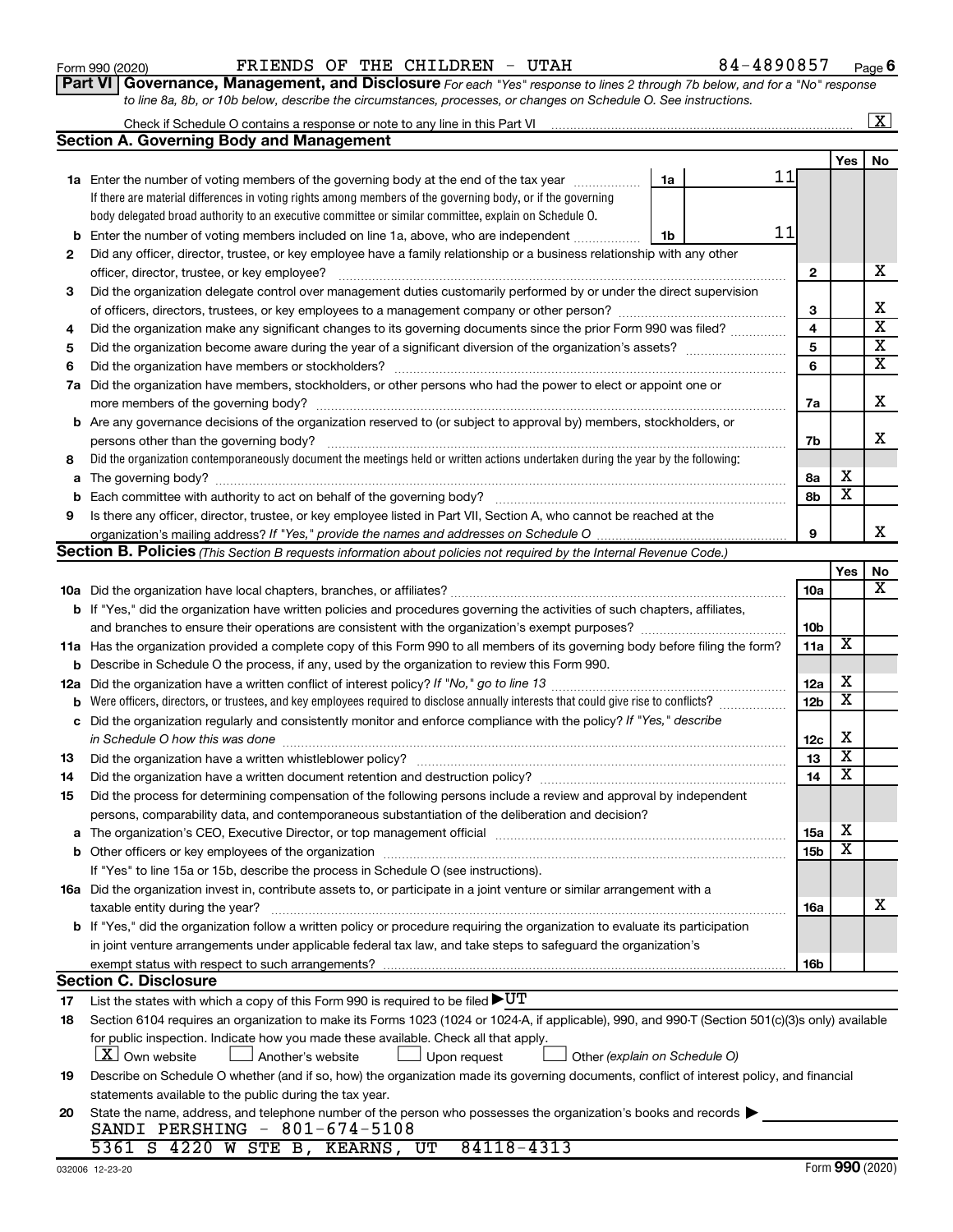#### **Section A. Officers, Directors, Trustees, Key Employees, and Highest Compensated Employees** Check if Schedule O contains a response or note to any line in this Part VII **Part VII Compensation of Officers, Directors, Trustees, Key Employees, Highest Compensated Employees, and Independent Contractors**  $\Box$

**1a**  Complete this table for all persons required to be listed. Report compensation for the calendar year ending with or within the organization's tax year.  $\bullet$  List all of the organization's current officers, directors, trustees (whether individuals or organizations), regardless of amount of compensation.

Enter -0- in columns (D), (E), and (F) if no compensation was paid.

**•** List all of the organization's current key employees, if any. See instructions for definition of "key employee."

• List the organization's five *current* highest compensated employees (other than an officer, director, trustee, or key employee) who received reportable compensation (Box 5 of Form W-2 and/or Box 7 of Form 1099-MISC) of more than \$100,000 from the organization and any related organizations.

 $\bullet$  List all of the organization's former officers, key employees, and highest compensated employees who received more than \$100,000 of reportable compensation from the organization and any related organizations.

**•** List all of the organization's former directors or trustees that received, in the capacity as a former director or trustee of the organization, more than \$10,000 of reportable compensation from the organization and any related organizations.

See instructions for the order in which to list the persons above.

Check this box if neither the organization nor any related organization compensated any current officer, director, or trustee.  $\Box$ 

| (A)                            | (B)                    |                                |                                                                  |             | (C)          |                                 |        | (D)             | (E)             | (F)                          |
|--------------------------------|------------------------|--------------------------------|------------------------------------------------------------------|-------------|--------------|---------------------------------|--------|-----------------|-----------------|------------------------------|
| Name and title                 | Average                |                                | (do not check more than one                                      |             | Position     |                                 |        | Reportable      | Reportable      | Estimated                    |
|                                | hours per              |                                | box, unless person is both an<br>officer and a director/trustee) |             |              |                                 |        | compensation    | compensation    | amount of                    |
|                                | week                   |                                |                                                                  |             |              |                                 |        | from            | from related    | other                        |
|                                | (list any              |                                |                                                                  |             |              |                                 |        | the             | organizations   | compensation                 |
|                                | hours for              |                                |                                                                  |             |              |                                 |        | organization    | (W-2/1099-MISC) | from the                     |
|                                | related                |                                |                                                                  |             |              |                                 |        | (W-2/1099-MISC) |                 | organization                 |
|                                | organizations<br>below |                                |                                                                  |             |              |                                 |        |                 |                 | and related<br>organizations |
|                                | line)                  | Individual trustee or director | Institutional trustee                                            | Officer     | Key employee | Highest compensated<br>employee | Former |                 |                 |                              |
| (1)<br>SANDI PERSHING          | 40.00                  |                                |                                                                  |             |              |                                 |        |                 |                 |                              |
| EXEUCTIVE DIRECTOR             |                        |                                |                                                                  | $\mathbf x$ |              |                                 |        | 107,552.        | $\mathbf 0$ .   | 7,175.                       |
| (2)<br>JENNIFER DANIELSON      | 1.00                   |                                |                                                                  |             |              |                                 |        |                 |                 |                              |
| CHAIR                          |                        | $\mathbf X$                    |                                                                  | $\mathbf X$ |              |                                 |        | 0.              | $\mathbf 0$     | $\mathbf 0$ .                |
| JESUS N. VALERO<br>(3)         | 1.00                   |                                |                                                                  |             |              |                                 |        |                 |                 |                              |
| VICE CHAIR                     |                        | $\mathbf X$                    |                                                                  | $\mathbf X$ |              |                                 |        | 0.              | 0.              | $\mathbf 0$ .                |
| (4)<br>PAUL SCHUHMACHER        | 1.00                   |                                |                                                                  |             |              |                                 |        |                 |                 |                              |
| TREASURER                      |                        | $\mathbf X$                    |                                                                  | $\mathbf X$ |              |                                 |        | 0.              | 0.              | $\mathbf 0$ .                |
| STEPHEN FOXLEY<br>(5)          | 1.00                   |                                |                                                                  |             |              |                                 |        |                 |                 |                              |
| SECRETARY                      |                        | $\mathbf X$                    |                                                                  | $\mathbf X$ |              |                                 |        | 0.              | $\mathbf 0$     | $\mathbf 0$ .                |
| T. FELT<br>(6)                 | 1.00                   |                                |                                                                  |             |              |                                 |        |                 |                 |                              |
| <b>DIRECTOR</b>                |                        | $\mathbf X$                    |                                                                  |             |              |                                 |        | 0.              | 0.              | $\mathbf 0$ .                |
| (7)<br>MARY KATE IVORY BERTHA  | 1.00                   |                                |                                                                  |             |              |                                 |        |                 |                 |                              |
| <b>DIRECTOR</b>                |                        | X                              |                                                                  |             |              |                                 |        | 0.              | 0.              | $\mathbf 0$ .                |
| (8)<br>MARTHA S. BRADLEY-EVANS | 1.00                   |                                |                                                                  |             |              |                                 |        |                 |                 |                              |
| <b>DIRECTOR</b>                |                        | $\mathbf X$                    |                                                                  |             |              |                                 |        | 0.              | 0.              | $\mathbf 0$ .                |
| (9)<br>ERINN KELLEY-SIEL       | 1.00                   |                                |                                                                  |             |              |                                 |        |                 |                 |                              |
| <b>DIRECTOR</b>                |                        | X                              |                                                                  |             |              |                                 |        | 0.              | 0.              | $\mathbf 0$ .                |
| (10) NATHASHA HANSEN           | 1.00                   |                                |                                                                  |             |              |                                 |        |                 |                 |                              |
| <b>DIRECTOR</b>                |                        | $\mathbf X$                    |                                                                  |             |              |                                 |        | 0.              | 0.              | $\mathbf 0$ .                |
| (11) FERNANDO MORENO           | 1.00                   |                                |                                                                  |             |              |                                 |        |                 |                 |                              |
| <b>DIRECTOR</b>                |                        | $\mathbf X$                    |                                                                  |             |              |                                 |        | 0.              | 0.              | $\mathbf 0$ .                |
| (12) RYAN HALL                 | 1.00                   |                                |                                                                  |             |              |                                 |        |                 |                 |                              |
| <b>DIRECTOR</b>                |                        | $\mathbf X$                    |                                                                  |             |              |                                 |        | 0.              | $\mathbf 0$ .   | $\mathbf 0$ .                |
|                                |                        |                                |                                                                  |             |              |                                 |        |                 |                 |                              |
|                                |                        |                                |                                                                  |             |              |                                 |        |                 |                 |                              |
|                                |                        |                                |                                                                  |             |              |                                 |        |                 |                 |                              |
|                                |                        |                                |                                                                  |             |              |                                 |        |                 |                 |                              |
|                                |                        |                                |                                                                  |             |              |                                 |        |                 |                 |                              |
|                                |                        |                                |                                                                  |             |              |                                 |        |                 |                 |                              |
|                                |                        |                                |                                                                  |             |              |                                 |        |                 |                 |                              |
|                                |                        |                                |                                                                  |             |              |                                 |        |                 |                 |                              |
|                                |                        |                                |                                                                  |             |              |                                 |        |                 |                 |                              |
|                                |                        |                                |                                                                  |             |              |                                 |        |                 |                 |                              |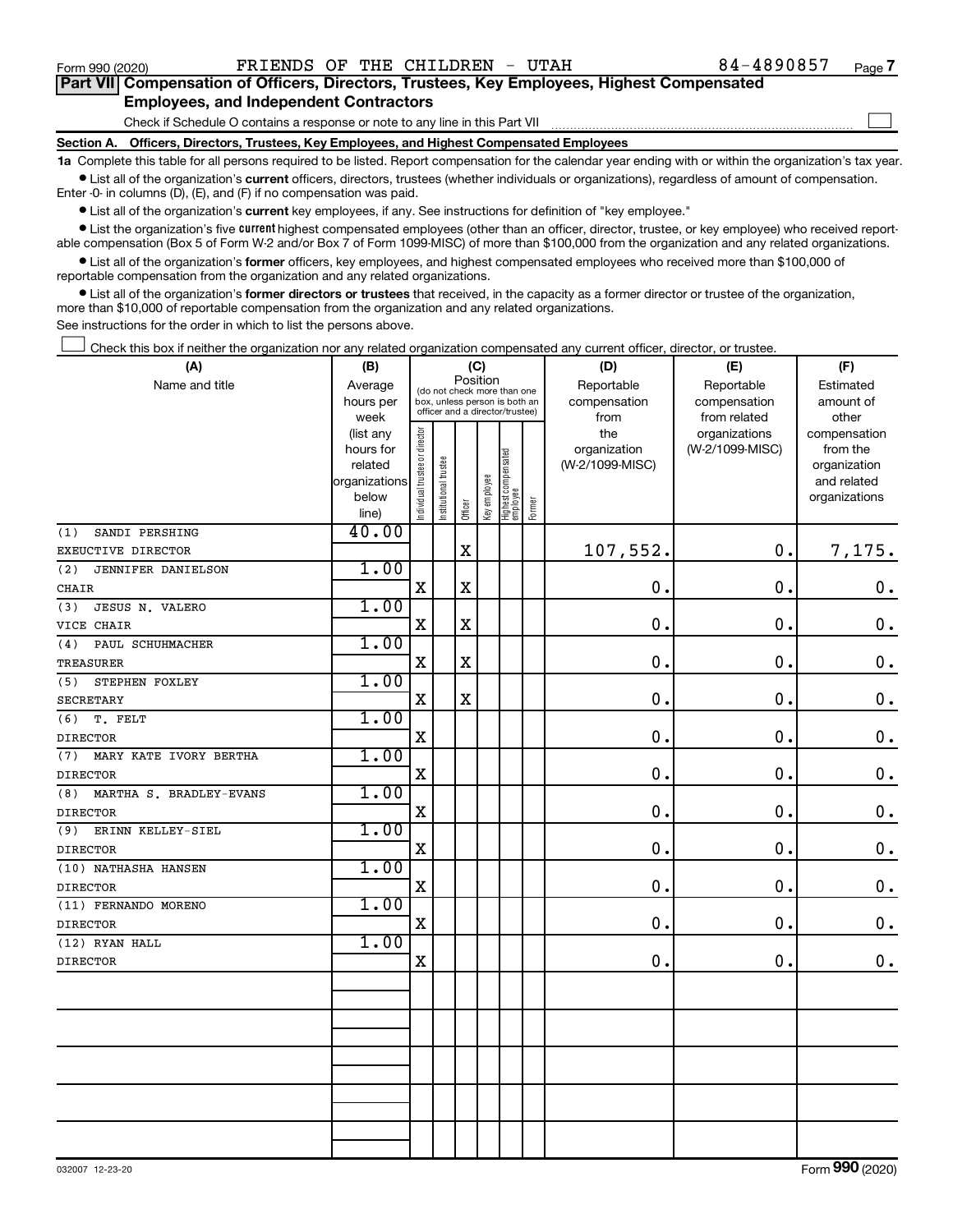|    | FRIENDS OF THE CHILDREN - UTAH<br>Form 990 (2020)                                                                                                                                                                                                      |                                                         |                                |                                                                                                 |         |              |                                   |        |                                                  | 84-4890857                                                         |                             |                     | Page 8                                                   |
|----|--------------------------------------------------------------------------------------------------------------------------------------------------------------------------------------------------------------------------------------------------------|---------------------------------------------------------|--------------------------------|-------------------------------------------------------------------------------------------------|---------|--------------|-----------------------------------|--------|--------------------------------------------------|--------------------------------------------------------------------|-----------------------------|---------------------|----------------------------------------------------------|
|    | <b>Part VII</b><br>Section A. Officers, Directors, Trustees, Key Employees, and Highest Compensated Employees (continued)                                                                                                                              |                                                         |                                |                                                                                                 |         |              |                                   |        |                                                  |                                                                    |                             |                     |                                                          |
|    | (A)<br>Name and title                                                                                                                                                                                                                                  | (B)<br>Average<br>hours per<br>week<br>(list any        |                                | (do not check more than one<br>box, unless person is both an<br>officer and a director/trustee) | (C)     | Position     |                                   |        | (D)<br>Reportable<br>compensation<br>from<br>the | (E)<br>Reportable<br>compensation<br>from related<br>organizations |                             |                     | (F)<br>Estimated<br>amount of<br>other<br>compensation   |
|    |                                                                                                                                                                                                                                                        | hours for<br>related<br>organizations<br>below<br>line) | Individual trustee or director | Institutional trustee                                                                           | Officer | Key employee | Highest compensated<br>  employee | Former | organization<br>(W-2/1099-MISC)                  | (W-2/1099-MISC)                                                    |                             |                     | from the<br>organization<br>and related<br>organizations |
|    |                                                                                                                                                                                                                                                        |                                                         |                                |                                                                                                 |         |              |                                   |        |                                                  |                                                                    |                             |                     |                                                          |
|    |                                                                                                                                                                                                                                                        |                                                         |                                |                                                                                                 |         |              |                                   |        |                                                  |                                                                    |                             |                     |                                                          |
|    |                                                                                                                                                                                                                                                        |                                                         |                                |                                                                                                 |         |              |                                   |        |                                                  |                                                                    |                             |                     |                                                          |
|    |                                                                                                                                                                                                                                                        |                                                         |                                |                                                                                                 |         |              |                                   |        |                                                  |                                                                    |                             |                     |                                                          |
|    |                                                                                                                                                                                                                                                        |                                                         |                                |                                                                                                 |         |              |                                   |        |                                                  |                                                                    |                             |                     |                                                          |
|    |                                                                                                                                                                                                                                                        |                                                         |                                |                                                                                                 |         |              |                                   |        |                                                  |                                                                    |                             |                     |                                                          |
|    |                                                                                                                                                                                                                                                        |                                                         |                                |                                                                                                 |         |              |                                   |        |                                                  |                                                                    |                             |                     |                                                          |
|    |                                                                                                                                                                                                                                                        |                                                         |                                |                                                                                                 |         |              |                                   |        |                                                  |                                                                    |                             |                     |                                                          |
|    |                                                                                                                                                                                                                                                        |                                                         |                                |                                                                                                 |         |              |                                   |        | 107,552.                                         |                                                                    | $\overline{\mathfrak{o}}$ . |                     | 7,175.                                                   |
|    |                                                                                                                                                                                                                                                        |                                                         |                                |                                                                                                 |         |              |                                   |        | σ.                                               |                                                                    | $\overline{0}$ .            |                     | $\overline{0}$ .                                         |
|    |                                                                                                                                                                                                                                                        |                                                         |                                |                                                                                                 |         |              |                                   |        | 107,552.                                         |                                                                    | $\overline{0}$ .            |                     | 7,175.                                                   |
| 2  | Total number of individuals (including but not limited to those listed above) who received more than \$100,000 of reportable<br>compensation from the organization $\blacktriangleright$                                                               |                                                         |                                |                                                                                                 |         |              |                                   |        |                                                  |                                                                    |                             |                     |                                                          |
|    |                                                                                                                                                                                                                                                        |                                                         |                                |                                                                                                 |         |              |                                   |        |                                                  |                                                                    |                             |                     | Yes<br>No                                                |
| 3  | Did the organization list any former officer, director, trustee, key employee, or highest compensated employee on<br>line 1a? If "Yes," complete Schedule J for such individual manufactured contains and the set of the schedule J                    |                                                         |                                |                                                                                                 |         |              |                                   |        |                                                  |                                                                    |                             | З                   | X                                                        |
|    | For any individual listed on line 1a, is the sum of reportable compensation and other compensation from the organization<br>and related organizations greater than \$150,000? If "Yes," complete Schedule J for such individual                        |                                                         |                                |                                                                                                 |         |              |                                   |        |                                                  |                                                                    |                             | 4                   | х                                                        |
| 5  | Did any person listed on line 1a receive or accrue compensation from any unrelated organization or individual for services                                                                                                                             |                                                         |                                |                                                                                                 |         |              |                                   |        |                                                  |                                                                    |                             | 5                   | X                                                        |
|    | <b>Section B. Independent Contractors</b>                                                                                                                                                                                                              |                                                         |                                |                                                                                                 |         |              |                                   |        |                                                  |                                                                    |                             |                     |                                                          |
| 1. | Complete this table for your five highest compensated independent contractors that received more than \$100,000 of compensation from<br>the organization. Report compensation for the calendar year ending with or within the organization's tax year. |                                                         |                                |                                                                                                 |         |              |                                   |        |                                                  |                                                                    |                             |                     |                                                          |
|    | (A)<br>Name and business address                                                                                                                                                                                                                       |                                                         |                                | <b>NONE</b>                                                                                     |         |              |                                   |        | (B)<br>Description of services                   |                                                                    |                             | (C)<br>Compensation |                                                          |
|    |                                                                                                                                                                                                                                                        |                                                         |                                |                                                                                                 |         |              |                                   |        |                                                  |                                                                    |                             |                     |                                                          |
|    |                                                                                                                                                                                                                                                        |                                                         |                                |                                                                                                 |         |              |                                   |        |                                                  |                                                                    |                             |                     |                                                          |
|    |                                                                                                                                                                                                                                                        |                                                         |                                |                                                                                                 |         |              |                                   |        |                                                  |                                                                    |                             |                     |                                                          |
|    |                                                                                                                                                                                                                                                        |                                                         |                                |                                                                                                 |         |              |                                   |        |                                                  |                                                                    |                             |                     |                                                          |
| 2  | Total number of independent contractors (including but not limited to those listed above) who received more than                                                                                                                                       |                                                         |                                |                                                                                                 |         |              |                                   |        |                                                  |                                                                    |                             |                     |                                                          |
|    | \$100,000 of compensation from the organization                                                                                                                                                                                                        |                                                         |                                |                                                                                                 |         |              | 0                                 |        |                                                  |                                                                    |                             |                     |                                                          |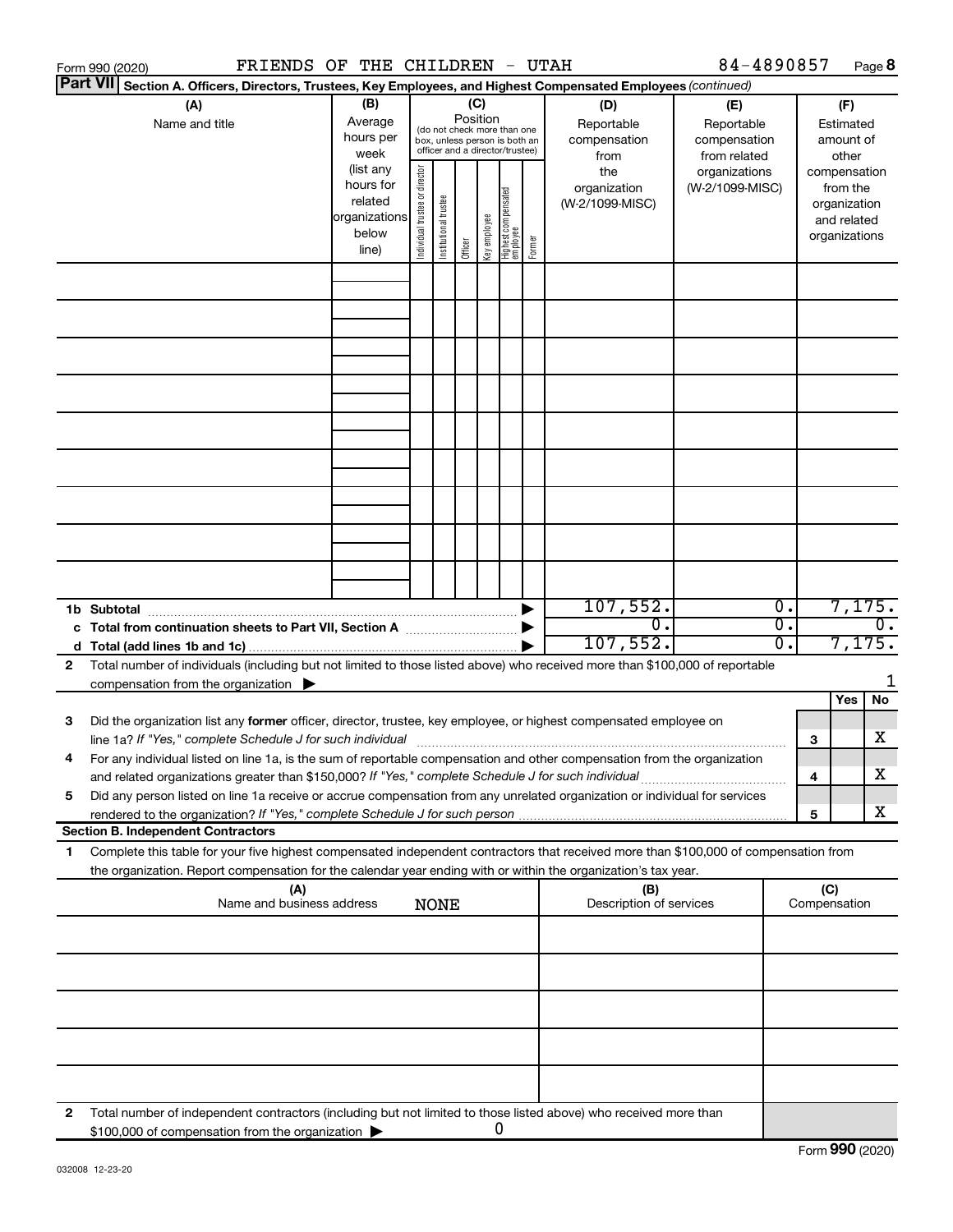| <b>Part VIII</b>                                                                        |             |                             | <b>Statement of Revenue</b>                                                                                                                                                                                                                                                                                                                                                                                                                                                                                                                   |                       |                                                                                  |                                    |                                                  |               |                                                        |                  |                                                                 |
|-----------------------------------------------------------------------------------------|-------------|-----------------------------|-----------------------------------------------------------------------------------------------------------------------------------------------------------------------------------------------------------------------------------------------------------------------------------------------------------------------------------------------------------------------------------------------------------------------------------------------------------------------------------------------------------------------------------------------|-----------------------|----------------------------------------------------------------------------------|------------------------------------|--------------------------------------------------|---------------|--------------------------------------------------------|------------------|-----------------------------------------------------------------|
|                                                                                         |             |                             |                                                                                                                                                                                                                                                                                                                                                                                                                                                                                                                                               |                       |                                                                                  |                                    |                                                  |               |                                                        |                  |                                                                 |
|                                                                                         |             |                             |                                                                                                                                                                                                                                                                                                                                                                                                                                                                                                                                               |                       |                                                                                  |                                    |                                                  | Total revenue | Related or exempt<br>function revenue business revenue | Unrelated        | (D)<br>Revenue excluded<br>from tax under<br>sections 512 - 514 |
| Contributions, Gifts, Grants<br>and Other Similar Amounts<br>Program Service<br>Revenue |             | b<br>с<br>2a<br>b<br>d<br>f | 1 a Federated campaigns<br>Membership dues<br>$\ldots \ldots \ldots \ldots \ldots$<br>Fundraising events<br>d Related organizations<br>Government grants (contributions)<br>All other contributions, gifts, grants, and<br>similar amounts not included above<br>Noncash contributions included in lines 1a-1f<br>the control of the control of the control of the control of the<br>the control of the control of the control of the control of the control of<br>the control of the control of the control of the control of the control of |                       | 1a<br>1 <sub>b</sub><br>1 <sub>c</sub><br>1 <sub>d</sub><br>1e<br>1f<br>  1g  \$ |                                    | 410.<br>735,761.<br>114.<br><b>Business Code</b> | 736,171.      |                                                        |                  |                                                                 |
|                                                                                         |             |                             |                                                                                                                                                                                                                                                                                                                                                                                                                                                                                                                                               |                       |                                                                                  |                                    | ▶                                                |               |                                                        |                  |                                                                 |
|                                                                                         | 3<br>4<br>5 | 6а<br>b<br>с                | Investment income (including dividends, interest, and<br>Income from investment of tax-exempt bond proceeds<br>Gross rents<br>Less: rental expenses<br>Rental income or (loss)<br>d Net rental income or (loss)<br>7 a Gross amount from sales of<br>assets other than inventory<br><b>b</b> Less: cost or other basis                                                                                                                                                                                                                        | l6a<br>6b<br>6с<br>7a | (i) Real<br>(i) Securities                                                       |                                    | (ii) Personal<br>(ii) Other                      |               |                                                        |                  |                                                                 |
| Revenue<br>Ĕ                                                                            |             |                             | and sales expenses<br>c Gain or (loss)<br>8 a Gross income from fundraising events (not<br>including \$<br>$\mathcal{L}^{\text{max}}_{\text{max}}$ , and $\mathcal{L}^{\text{max}}_{\text{max}}$<br>contributions reported on line 1c). See                                                                                                                                                                                                                                                                                                   | 7b<br> 7c             | 410. of                                                                          | 8a                                 | 22,010.                                          |               |                                                        |                  |                                                                 |
|                                                                                         |             |                             | <b>b</b> Less: direct expenses<br>c Net income or (loss) from fundraising events<br>9 a Gross income from gaming activities. See                                                                                                                                                                                                                                                                                                                                                                                                              |                       |                                                                                  | <b>8h</b><br> 9a<br>9 <sub>b</sub> | 5,997.<br>.                                      | 16,013.       |                                                        |                  | 16,013.                                                         |
|                                                                                         |             |                             | c Net income or (loss) from gaming activities<br>10 a Gross sales of inventory, less returns<br><b>b</b> Less: cost of goods sold<br>c Net income or (loss) from sales of inventory                                                                                                                                                                                                                                                                                                                                                           |                       |                                                                                  | 10a <br>10bl                       |                                                  |               |                                                        |                  |                                                                 |
| Miscellaneous<br>Revenue                                                                |             | b                           | 11 a OTHER REVENUE<br><u> 1989 - Johann Harry Harry Harry Harry Harry Harry Harry Harry Harry Harry Harry Harry Harry Harry Harry Harry</u>                                                                                                                                                                                                                                                                                                                                                                                                   |                       |                                                                                  |                                    | <b>Business Code</b><br>900099                   | 500.          |                                                        |                  | 500.                                                            |
|                                                                                         |             |                             |                                                                                                                                                                                                                                                                                                                                                                                                                                                                                                                                               |                       |                                                                                  |                                    |                                                  | 500.          |                                                        |                  |                                                                 |
|                                                                                         | 12          |                             |                                                                                                                                                                                                                                                                                                                                                                                                                                                                                                                                               |                       |                                                                                  |                                    |                                                  | 752,684.      | $\overline{0}$ .                                       | $\overline{0}$ . | 16,513.                                                         |
|                                                                                         |             |                             |                                                                                                                                                                                                                                                                                                                                                                                                                                                                                                                                               |                       |                                                                                  |                                    |                                                  |               |                                                        |                  |                                                                 |

Form 990 (2020) **PRIENDS OF THE CHILDREN** - UTAH  $84-4890857$  Page

84-4890857 Page 9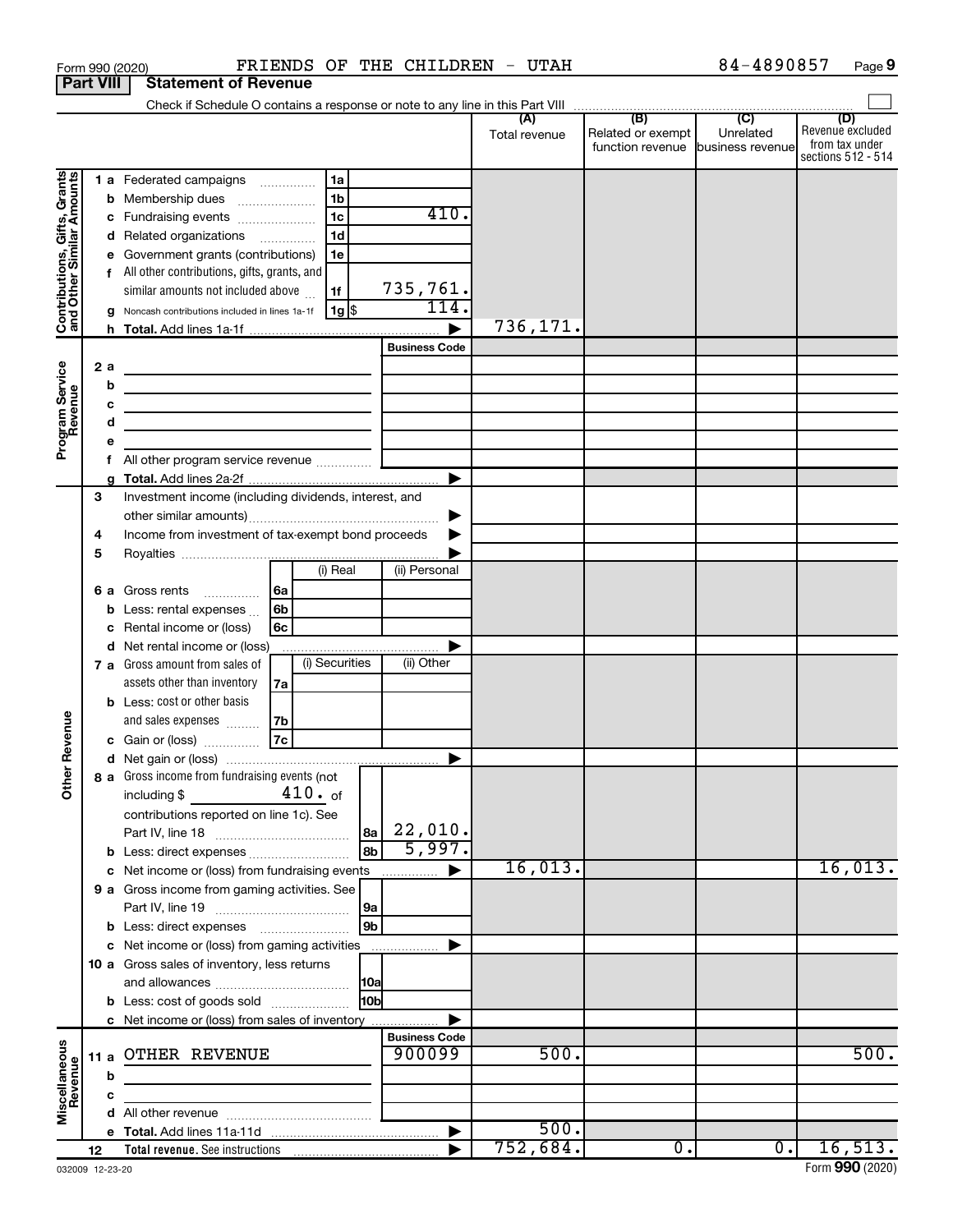|                | FRIENDS OF THE CHILDREN - UTAH<br>Form 990 (2020)<br><b>Part IX Statement of Functional Expenses</b>                                               |                          |                                    |                                           | 84-4890857<br>Page 10          |
|----------------|----------------------------------------------------------------------------------------------------------------------------------------------------|--------------------------|------------------------------------|-------------------------------------------|--------------------------------|
|                | Section 501(c)(3) and 501(c)(4) organizations must complete all columns. All other organizations must complete column (A).                         |                          |                                    |                                           |                                |
|                | Check if Schedule O contains a response or note to any line in this Part IX                                                                        |                          |                                    |                                           |                                |
|                | Do not include amounts reported on lines 6b,<br>7b, 8b, 9b, and 10b of Part VIII.                                                                  | (A)<br>Total expenses    | (B)<br>Program service<br>expenses | (C)<br>Management and<br>general expenses | (D)<br>Fundraising<br>expenses |
| 1.             | Grants and other assistance to domestic organizations<br>and domestic governments. See Part IV, line 21                                            |                          |                                    |                                           |                                |
| $\overline{2}$ | Grants and other assistance to domestic<br>individuals. See Part IV, line 22                                                                       |                          |                                    |                                           |                                |
| 3              | Grants and other assistance to foreign<br>organizations, foreign governments, and foreign<br>individuals. See Part IV, lines 15 and 16             |                          |                                    |                                           |                                |
| 4              |                                                                                                                                                    |                          |                                    |                                           |                                |
| 5              | Compensation of current officers, directors,                                                                                                       |                          |                                    |                                           |                                |
|                | trustees, and key employees                                                                                                                        | 141,904.                 | 106,428.                           | 14,191.                                   | 21, 285.                       |
| 6              | Compensation not included above to disqualified<br>persons (as defined under section 4958(f)(1)) and<br>persons described in section 4958(c)(3)(B) |                          |                                    |                                           |                                |
| $\overline{7}$ |                                                                                                                                                    | 358,440.                 | 302, 228.                          | 19,986.                                   | 36, 226.                       |
| 8              | Pension plan accruals and contributions (include                                                                                                   |                          |                                    |                                           |                                |
|                | section 401(k) and 403(b) employer contributions)                                                                                                  | 6, 295.                  | 5,168.                             | 408.                                      | 719.                           |
| 9              | Other employee benefits                                                                                                                            | 33,393.                  | 28,490.                            | 1,678.                                    | 3,225.                         |
| 10             |                                                                                                                                                    | 37,486.                  | 31,206.                            | 2,460.                                    | 3,820.                         |
| 11             | Fees for services (nonemployees):                                                                                                                  |                          |                                    |                                           |                                |
|                |                                                                                                                                                    |                          |                                    |                                           |                                |
| b              |                                                                                                                                                    |                          |                                    |                                           |                                |
|                |                                                                                                                                                    |                          |                                    |                                           |                                |
|                |                                                                                                                                                    |                          |                                    |                                           |                                |
|                | e Professional fundraising services. See Part IV, line 17                                                                                          |                          |                                    |                                           |                                |
| f              | Investment management fees                                                                                                                         |                          |                                    |                                           |                                |
|                | g Other. (If line 11g amount exceeds 10% of line 25,                                                                                               |                          |                                    |                                           |                                |
|                | column (A) amount, list line 11g expenses on Sch 0.)                                                                                               | $\frac{64,418.}{2,323.}$ | 1,913.                             | $\frac{24,861}{1,309}$                    | 37,644.                        |
| 12             |                                                                                                                                                    |                          |                                    |                                           | 1,014.                         |
| 13             |                                                                                                                                                    | 16,645.                  | 4,495.                             | 9,945.                                    | 2,205.                         |
| 14             |                                                                                                                                                    | 22,615.                  | 8,435.                             | 11,435.                                   | 2,745.                         |
| 15             |                                                                                                                                                    |                          |                                    |                                           |                                |
| 16             |                                                                                                                                                    | 43, 276.                 | 31,500.                            | 11,776.                                   |                                |
| 17             |                                                                                                                                                    | 1,055.                   | 145.                               | 741.                                      | 169.                           |
| 18             | Payments of travel or entertainment expenses                                                                                                       |                          |                                    |                                           |                                |

**19 20 21 22 23** for any federal, state, or local public officials  $\ldots$ Conferences, conventions, and meetings ...... Interest ~~~~~~~~~~~~~~~~~~ Payments to affiliates ~~~~~~~~~~~~ Depreciation, depletion, and amortization ...... Insurance ~~~~~~~~~~~~~~~~~

**24 a b c d** Other expenses. Itemize expenses not covered above (List miscellaneous expenses on line 24e. If line 24e amount exceeds 10% of line 25, column (A) amount, list line 24e expenses on Schedule O.) STAFF DEVELOPMENT **9,868.** 7,037. 2,646. 185. CHILDREN'S ACTIVITIES | 9,598. 9,598. BAD DEBT 6,813. FRIENDS' EXPENSES 1,353. 1,353.

Check here  $\begin{array}{c} \begin{array}{|c} \hline \end{array} \end{array}$  if following SOP 98-2 (ASC 958-720) **Total functional expenses.**  Add lines 1 through 24e **Joint costs.** Complete this line only if the organization **e** All other expenses **25 26** reported in column (B) joint costs from a combined educational campaign and fundraising solicitation.  $Check here$ 

128,536. 79,924. 33,332. 15,280.

892,643. 657,816. 97,927. 136,900.

6,831. 6,831.

 $1,794.$ 

 $39,896.$   $-45,466.$  5,570.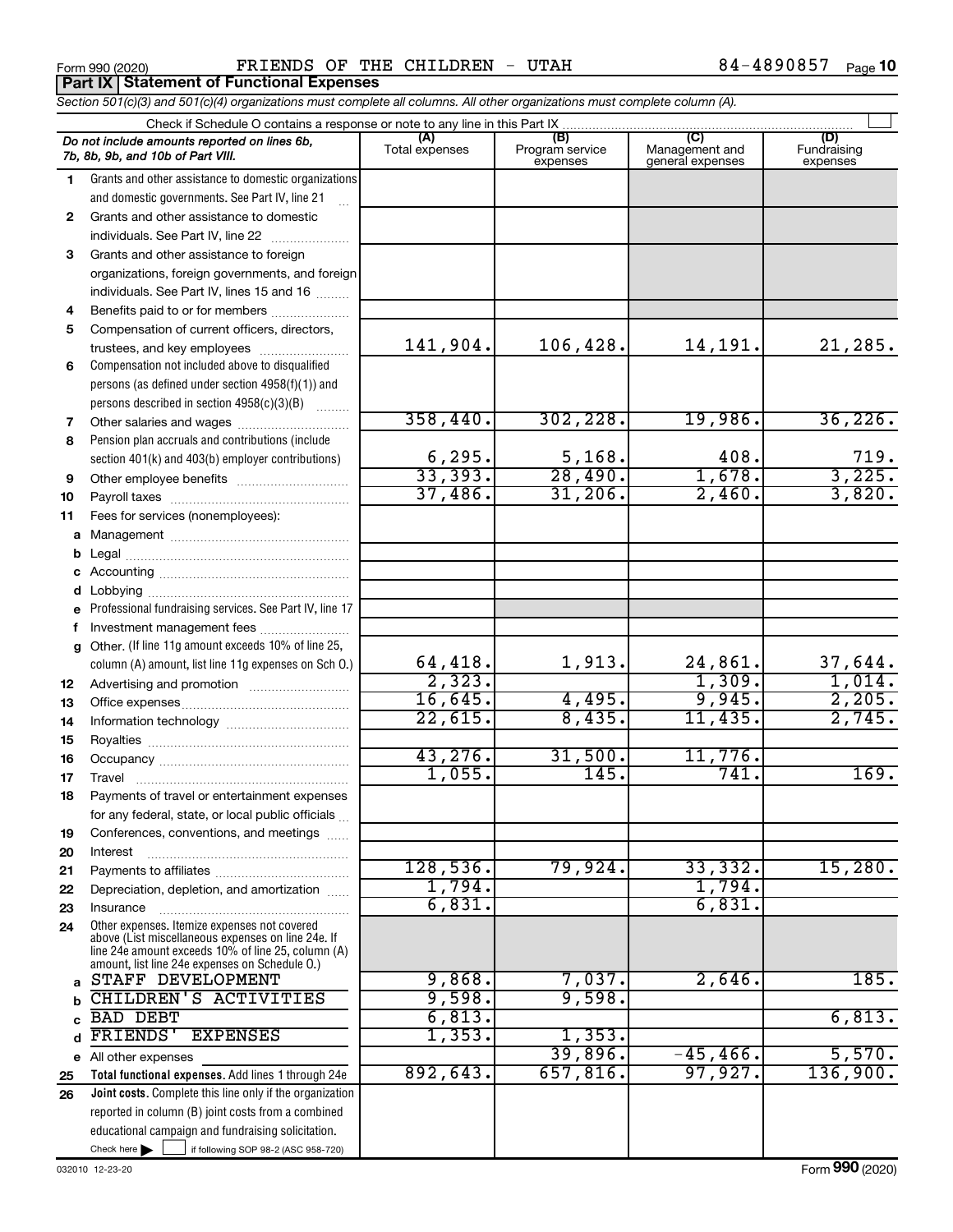| CHILDREN<br>UTAH<br><b>FRIENDS</b><br>THE<br>39085.<br>84<br>ΟF<br>Form 990 (2020)<br>-<br>40 | -<br>Page |
|-----------------------------------------------------------------------------------------------|-----------|
|-----------------------------------------------------------------------------------------------|-----------|

| (A)<br>Beginning of year<br>386, 180.<br>$\mathbf{1}$<br>1<br>$\mathbf{2}$<br>2<br>700,000.<br>3<br>З<br>876.<br>4<br>4<br>5<br>Loans and other receivables from any current or former officer, director,<br>trustee, key employee, creator or founder, substantial contributor, or 35%<br>5<br>controlled entity or family member of any of these persons<br>Loans and other receivables from other disqualified persons (as defined<br>6<br>under section 4958(f)(1)), and persons described in section 4958(c)(3)(B)<br>6<br>$\overline{7}$<br>7 | (B)<br>End of year<br>551, 246.<br>1,644. |
|-----------------------------------------------------------------------------------------------------------------------------------------------------------------------------------------------------------------------------------------------------------------------------------------------------------------------------------------------------------------------------------------------------------------------------------------------------------------------------------------------------------------------------------------------------|-------------------------------------------|
|                                                                                                                                                                                                                                                                                                                                                                                                                                                                                                                                                     | 253,965.                                  |
|                                                                                                                                                                                                                                                                                                                                                                                                                                                                                                                                                     |                                           |
|                                                                                                                                                                                                                                                                                                                                                                                                                                                                                                                                                     |                                           |
|                                                                                                                                                                                                                                                                                                                                                                                                                                                                                                                                                     |                                           |
|                                                                                                                                                                                                                                                                                                                                                                                                                                                                                                                                                     |                                           |
|                                                                                                                                                                                                                                                                                                                                                                                                                                                                                                                                                     |                                           |
|                                                                                                                                                                                                                                                                                                                                                                                                                                                                                                                                                     |                                           |
|                                                                                                                                                                                                                                                                                                                                                                                                                                                                                                                                                     |                                           |
|                                                                                                                                                                                                                                                                                                                                                                                                                                                                                                                                                     |                                           |
|                                                                                                                                                                                                                                                                                                                                                                                                                                                                                                                                                     |                                           |
|                                                                                                                                                                                                                                                                                                                                                                                                                                                                                                                                                     |                                           |
| Assets<br>8<br>8                                                                                                                                                                                                                                                                                                                                                                                                                                                                                                                                    |                                           |
| 18,895.<br>9<br>9<br>Prepaid expenses and deferred charges                                                                                                                                                                                                                                                                                                                                                                                                                                                                                          | 15,326.                                   |
| <b>10a</b> Land, buildings, and equipment: cost or other                                                                                                                                                                                                                                                                                                                                                                                                                                                                                            |                                           |
| $\frac{6,584}{1,943}$<br>basis. Complete Part VI of Schedule D    10a                                                                                                                                                                                                                                                                                                                                                                                                                                                                               |                                           |
| 6,435.<br>10 <sub>b</sub><br>10 <sub>c</sub><br><b>b</b> Less: accumulated depreciation                                                                                                                                                                                                                                                                                                                                                                                                                                                             | 4,641.                                    |
| 11<br>11                                                                                                                                                                                                                                                                                                                                                                                                                                                                                                                                            |                                           |
| 12<br>12                                                                                                                                                                                                                                                                                                                                                                                                                                                                                                                                            |                                           |
| 13<br>13                                                                                                                                                                                                                                                                                                                                                                                                                                                                                                                                            |                                           |
| 14<br>14                                                                                                                                                                                                                                                                                                                                                                                                                                                                                                                                            |                                           |
| 15<br>15<br>1, 112, 386.                                                                                                                                                                                                                                                                                                                                                                                                                                                                                                                            | 826, 822.                                 |
| 16<br>16<br>42,490.<br>17<br>17                                                                                                                                                                                                                                                                                                                                                                                                                                                                                                                     | 96,885.                                   |
| 18<br>18                                                                                                                                                                                                                                                                                                                                                                                                                                                                                                                                            |                                           |
| 19<br>19                                                                                                                                                                                                                                                                                                                                                                                                                                                                                                                                            |                                           |
| 20<br>20                                                                                                                                                                                                                                                                                                                                                                                                                                                                                                                                            |                                           |
| 21<br>Escrow or custodial account liability. Complete Part IV of Schedule D<br>21                                                                                                                                                                                                                                                                                                                                                                                                                                                                   |                                           |
| 22<br>Loans and other payables to any current or former officer, director,                                                                                                                                                                                                                                                                                                                                                                                                                                                                          |                                           |
| Liabilities<br>trustee, key employee, creator or founder, substantial contributor, or 35%                                                                                                                                                                                                                                                                                                                                                                                                                                                           |                                           |
| 22                                                                                                                                                                                                                                                                                                                                                                                                                                                                                                                                                  |                                           |
| 23<br>Secured mortgages and notes payable to unrelated third parties<br>23                                                                                                                                                                                                                                                                                                                                                                                                                                                                          |                                           |
| 24<br>Unsecured notes and loans payable to unrelated third parties<br>24                                                                                                                                                                                                                                                                                                                                                                                                                                                                            |                                           |
| Other liabilities (including federal income tax, payables to related third<br>25                                                                                                                                                                                                                                                                                                                                                                                                                                                                    |                                           |
| parties, and other liabilities not included on lines 17-24). Complete Part X                                                                                                                                                                                                                                                                                                                                                                                                                                                                        |                                           |
| of Schedule D <b>www.arenamin.communities</b> and a series of Schedule D<br>25                                                                                                                                                                                                                                                                                                                                                                                                                                                                      |                                           |
| 42,490.<br>26<br>26                                                                                                                                                                                                                                                                                                                                                                                                                                                                                                                                 | 96,885.                                   |
| Organizations that follow FASB ASC 958, check here $\blacktriangleright \lfloor \underline{X} \rfloor$                                                                                                                                                                                                                                                                                                                                                                                                                                              |                                           |
| and complete lines 27, 28, 32, and 33.                                                                                                                                                                                                                                                                                                                                                                                                                                                                                                              |                                           |
| 19,896.<br>27<br>27                                                                                                                                                                                                                                                                                                                                                                                                                                                                                                                                 | 62,472.                                   |
| 1,050,000.<br>28<br>28                                                                                                                                                                                                                                                                                                                                                                                                                                                                                                                              | 667,465.                                  |
| Organizations that do not follow FASB ASC 958, check here $\blacktriangleright \bot$                                                                                                                                                                                                                                                                                                                                                                                                                                                                |                                           |
| and complete lines 29 through 33.                                                                                                                                                                                                                                                                                                                                                                                                                                                                                                                   |                                           |
| 29<br>29                                                                                                                                                                                                                                                                                                                                                                                                                                                                                                                                            |                                           |
| Paid-in or capital surplus, or land, building, or equipment fund<br>30<br>30                                                                                                                                                                                                                                                                                                                                                                                                                                                                        |                                           |
| Net Assets or Fund Balances<br>31<br>Retained earnings, endowment, accumulated income, or other funds<br>31                                                                                                                                                                                                                                                                                                                                                                                                                                         |                                           |
| 1,069,896.<br>32<br>32                                                                                                                                                                                                                                                                                                                                                                                                                                                                                                                              | 729,937.                                  |
| 1, 112, 386.<br>33<br>33                                                                                                                                                                                                                                                                                                                                                                                                                                                                                                                            | 826, 822.                                 |

### **Part X Balance Sheet**

| Form 990 (2020 |  |
|----------------|--|
|                |  |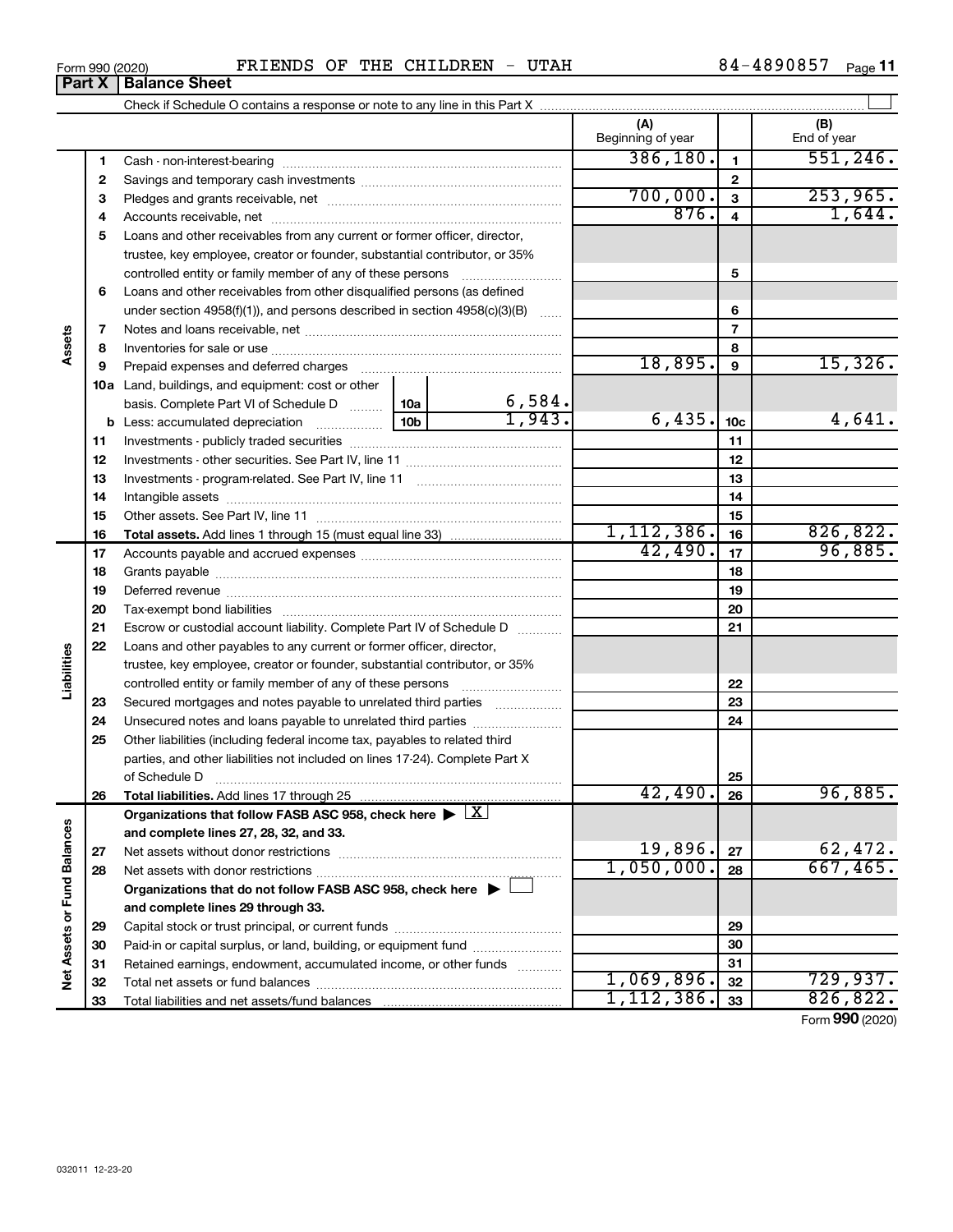| 032012 12-23-20 |  |  |
|-----------------|--|--|

| 2  | $\overline{2}$                                                                                                                                                                                                                      |                | 892,643.    |                 |  |  |  |
|----|-------------------------------------------------------------------------------------------------------------------------------------------------------------------------------------------------------------------------------------|----------------|-------------|-----------------|--|--|--|
| 3  | $\mathbf{3}$<br>Revenue less expenses. Subtract line 2 from line 1                                                                                                                                                                  | $-139,959.$    |             |                 |  |  |  |
| 4  | $\overline{\mathbf{4}}$                                                                                                                                                                                                             | 1,069,896.     |             |                 |  |  |  |
| 5  | 5<br>Net unrealized gains (losses) on investments [111] matter in the contract of the contract of the contract of the contract of the contract of the contract of the contract of the contract of the contract of the contract of t |                |             |                 |  |  |  |
| 6  | 6                                                                                                                                                                                                                                   |                |             |                 |  |  |  |
| 7  | $\overline{7}$<br>Investment expenses www.communication.com/www.communication.com/www.communication.com/www.com                                                                                                                     |                |             |                 |  |  |  |
| 8  | 8<br>Prior period adjustments                                                                                                                                                                                                       |                | $-200,000.$ |                 |  |  |  |
| 9  | $\mathbf{9}$<br>Other changes in net assets or fund balances (explain on Schedule O) [11] [2000] [2000] [2000] [2000] [2000] [                                                                                                      |                |             |                 |  |  |  |
| 10 | Net assets or fund balances at end of year. Combine lines 3 through 9 (must equal Part X, line 32,                                                                                                                                  |                |             |                 |  |  |  |
|    | 10                                                                                                                                                                                                                                  | 729,937.       |             |                 |  |  |  |
|    | Part XII Financial Statements and Reporting                                                                                                                                                                                         |                |             |                 |  |  |  |
|    |                                                                                                                                                                                                                                     |                |             | $\vert X \vert$ |  |  |  |
|    |                                                                                                                                                                                                                                     |                | <b>Yes</b>  | <b>No</b>       |  |  |  |
| 1. | Accounting method used to prepare the Form 990: $\Box$ Cash $\Box X$ Accrual $\Box$ Other                                                                                                                                           |                |             |                 |  |  |  |
|    | If the organization changed its method of accounting from a prior year or checked "Other," explain in Schedule O.                                                                                                                   |                |             |                 |  |  |  |
| 2a |                                                                                                                                                                                                                                     | 2a             |             | x               |  |  |  |
|    | If "Yes," check a box below to indicate whether the financial statements for the year were compiled or reviewed on a                                                                                                                |                |             |                 |  |  |  |
|    | separate basis, consolidated basis, or both:                                                                                                                                                                                        |                |             |                 |  |  |  |
|    | Separate basis<br>Consolidated basis<br>Both consolidated and separate basis                                                                                                                                                        |                |             |                 |  |  |  |
| b  |                                                                                                                                                                                                                                     | 2 <sub>b</sub> | x           |                 |  |  |  |
|    | If "Yes," check a box below to indicate whether the financial statements for the year were audited on a separate basis,                                                                                                             |                |             |                 |  |  |  |
|    | consolidated basis, or both:                                                                                                                                                                                                        |                |             |                 |  |  |  |
|    | $ \mathbf{X} $ Separate basis<br>Consolidated basis<br>Both consolidated and separate basis                                                                                                                                         |                |             |                 |  |  |  |
|    | c If "Yes" to line 2a or 2b, does the organization have a committee that assumes responsibility for oversight of the audit,                                                                                                         |                |             |                 |  |  |  |
|    |                                                                                                                                                                                                                                     | 2c             | x           |                 |  |  |  |
|    | If the organization changed either its oversight process or selection process during the tax year, explain on Schedule O.                                                                                                           |                |             |                 |  |  |  |
|    | 3a As a result of a federal award, was the organization required to undergo an audit or audits as set forth in the Single Audit                                                                                                     |                |             |                 |  |  |  |
|    |                                                                                                                                                                                                                                     | За             |             | x               |  |  |  |
|    | b If "Yes," did the organization undergo the required audit or audits? If the organization did not undergo the required audit                                                                                                       |                |             |                 |  |  |  |
|    |                                                                                                                                                                                                                                     | 3b             |             |                 |  |  |  |

Form (2020) **990**

**1** Total revenue (must equal Part VIII, column (A), line 12) *www.www.www.www.www.www.www.*ww...

Check if Schedule O contains a response or note to any line in this Part XI

 $\Box$ 

752,684.

**1**

|                 | <b>Part XI Reconciliation of Net Assets</b> |  |
|-----------------|---------------------------------------------|--|
| Form 990 (2020) | FRIENDS O                                   |  |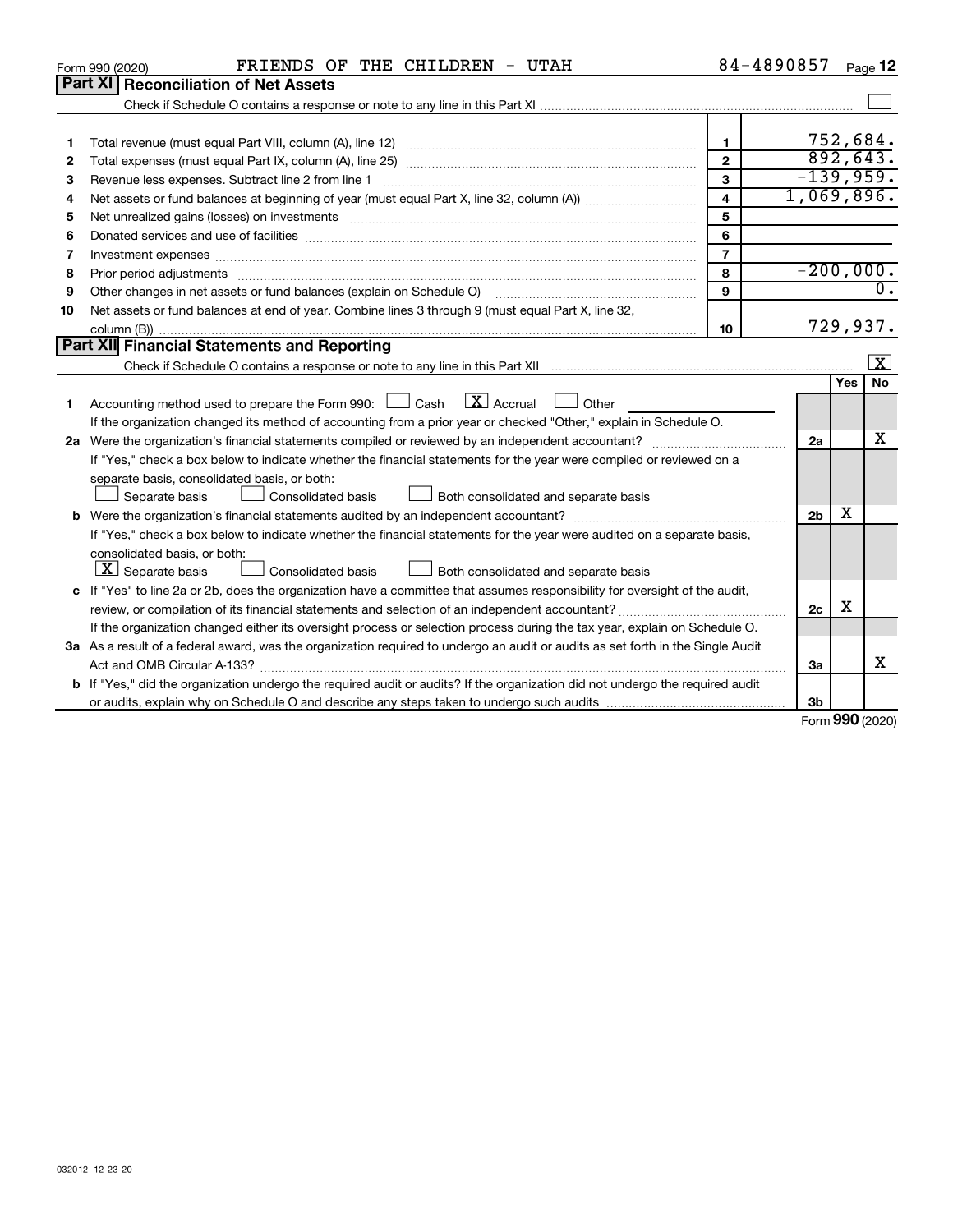|  |  | <b>SCHEDULE A</b> |  |
|--|--|-------------------|--|
|  |  |                   |  |

|  |  |  |  |  | (Form 990 or 990-EZ) |  |
|--|--|--|--|--|----------------------|--|
|--|--|--|--|--|----------------------|--|

## Form 990 or 990-EZ) **Public Charity Status and Public Support**<br>
Complete if the organization is a section 501(c)(3) organization or a section<br> **2020**

**4947(a)(1) nonexempt charitable trust.**

| OMB No 1545-0047                    |
|-------------------------------------|
| 02                                  |
| <b>Open to Public</b><br>Inspection |

|          | Attach to Form 990 or Form 990-EZ.<br>Department of the Treasury<br>Internal Revenue Service<br><b>Inspection</b><br>Go to www.irs.gov/Form990 for instructions and the latest information.                                                     |                                                                                           |  |                                                                                    |                                                                                                                                                                                                                                                                                  |                                    | <b>Open to Public</b> |                            |  |                                       |  |
|----------|-------------------------------------------------------------------------------------------------------------------------------------------------------------------------------------------------------------------------------------------------|-------------------------------------------------------------------------------------------|--|------------------------------------------------------------------------------------|----------------------------------------------------------------------------------------------------------------------------------------------------------------------------------------------------------------------------------------------------------------------------------|------------------------------------|-----------------------|----------------------------|--|---------------------------------------|--|
|          |                                                                                                                                                                                                                                                 | Name of the organization                                                                  |  |                                                                                    |                                                                                                                                                                                                                                                                                  |                                    |                       |                            |  | <b>Employer identification number</b> |  |
|          |                                                                                                                                                                                                                                                 |                                                                                           |  |                                                                                    | FRIENDS OF THE CHILDREN - UTAH                                                                                                                                                                                                                                                   |                                    |                       |                            |  | 84-4890857                            |  |
|          | Part I<br>Reason for Public Charity Status. (All organizations must complete this part.) See instructions.                                                                                                                                      |                                                                                           |  |                                                                                    |                                                                                                                                                                                                                                                                                  |                                    |                       |                            |  |                                       |  |
|          |                                                                                                                                                                                                                                                 |                                                                                           |  |                                                                                    | The organization is not a private foundation because it is: (For lines 1 through 12, check only one box.)                                                                                                                                                                        |                                    |                       |                            |  |                                       |  |
| 1        | A church, convention of churches, or association of churches described in section 170(b)(1)(A)(i).                                                                                                                                              |                                                                                           |  |                                                                                    |                                                                                                                                                                                                                                                                                  |                                    |                       |                            |  |                                       |  |
| 2        |                                                                                                                                                                                                                                                 | A school described in section 170(b)(1)(A)(ii). (Attach Schedule E (Form 990 or 990-EZ).) |  |                                                                                    |                                                                                                                                                                                                                                                                                  |                                    |                       |                            |  |                                       |  |
| з        |                                                                                                                                                                                                                                                 |                                                                                           |  |                                                                                    |                                                                                                                                                                                                                                                                                  |                                    |                       |                            |  |                                       |  |
| 4        | A hospital or a cooperative hospital service organization described in section 170(b)(1)(A)(iii).<br>A medical research organization operated in conjunction with a hospital described in section 170(b)(1)(A)(iii). Enter the hospital's name, |                                                                                           |  |                                                                                    |                                                                                                                                                                                                                                                                                  |                                    |                       |                            |  |                                       |  |
|          |                                                                                                                                                                                                                                                 | city, and state:                                                                          |  |                                                                                    |                                                                                                                                                                                                                                                                                  |                                    |                       |                            |  |                                       |  |
| 5        |                                                                                                                                                                                                                                                 |                                                                                           |  |                                                                                    | An organization operated for the benefit of a college or university owned or operated by a governmental unit described in                                                                                                                                                        |                                    |                       |                            |  |                                       |  |
|          |                                                                                                                                                                                                                                                 |                                                                                           |  | section 170(b)(1)(A)(iv). (Complete Part II.)                                      |                                                                                                                                                                                                                                                                                  |                                    |                       |                            |  |                                       |  |
| 6        |                                                                                                                                                                                                                                                 |                                                                                           |  |                                                                                    | A federal, state, or local government or governmental unit described in section 170(b)(1)(A)(v).                                                                                                                                                                                 |                                    |                       |                            |  |                                       |  |
|          | $7 \mid X \mid$                                                                                                                                                                                                                                 |                                                                                           |  |                                                                                    | An organization that normally receives a substantial part of its support from a governmental unit or from the general public described in                                                                                                                                        |                                    |                       |                            |  |                                       |  |
|          |                                                                                                                                                                                                                                                 |                                                                                           |  | section 170(b)(1)(A)(vi). (Complete Part II.)                                      |                                                                                                                                                                                                                                                                                  |                                    |                       |                            |  |                                       |  |
| 8        |                                                                                                                                                                                                                                                 |                                                                                           |  |                                                                                    | A community trust described in section 170(b)(1)(A)(vi). (Complete Part II.)                                                                                                                                                                                                     |                                    |                       |                            |  |                                       |  |
| 9        |                                                                                                                                                                                                                                                 |                                                                                           |  |                                                                                    | An agricultural research organization described in section 170(b)(1)(A)(ix) operated in conjunction with a land-grant college                                                                                                                                                    |                                    |                       |                            |  |                                       |  |
|          |                                                                                                                                                                                                                                                 |                                                                                           |  |                                                                                    | or university or a non-land-grant college of agriculture (see instructions). Enter the name, city, and state of the college or                                                                                                                                                   |                                    |                       |                            |  |                                       |  |
|          |                                                                                                                                                                                                                                                 | university:                                                                               |  |                                                                                    |                                                                                                                                                                                                                                                                                  |                                    |                       |                            |  |                                       |  |
| 10       |                                                                                                                                                                                                                                                 |                                                                                           |  |                                                                                    | An organization that normally receives (1) more than 33 1/3% of its support from contributions, membership fees, and gross receipts from                                                                                                                                         |                                    |                       |                            |  |                                       |  |
|          |                                                                                                                                                                                                                                                 |                                                                                           |  |                                                                                    | activities related to its exempt functions, subject to certain exceptions; and (2) no more than 33 1/3% of its support from gross investment                                                                                                                                     |                                    |                       |                            |  |                                       |  |
|          |                                                                                                                                                                                                                                                 |                                                                                           |  |                                                                                    | income and unrelated business taxable income (less section 511 tax) from businesses acquired by the organization after June 30, 1975.                                                                                                                                            |                                    |                       |                            |  |                                       |  |
|          |                                                                                                                                                                                                                                                 |                                                                                           |  | See section 509(a)(2). (Complete Part III.)                                        |                                                                                                                                                                                                                                                                                  |                                    |                       |                            |  |                                       |  |
| 11<br>12 |                                                                                                                                                                                                                                                 |                                                                                           |  |                                                                                    | An organization organized and operated exclusively to test for public safety. See section 509(a)(4).                                                                                                                                                                             |                                    |                       |                            |  |                                       |  |
|          |                                                                                                                                                                                                                                                 |                                                                                           |  |                                                                                    | An organization organized and operated exclusively for the benefit of, to perform the functions of, or to carry out the purposes of one or<br>more publicly supported organizations described in section 509(a)(1) or section 509(a)(2). See section 509(a)(3). Check the box in |                                    |                       |                            |  |                                       |  |
|          |                                                                                                                                                                                                                                                 |                                                                                           |  |                                                                                    | lines 12a through 12d that describes the type of supporting organization and complete lines 12e, 12f, and 12g.                                                                                                                                                                   |                                    |                       |                            |  |                                       |  |
| а        |                                                                                                                                                                                                                                                 |                                                                                           |  |                                                                                    | Type I. A supporting organization operated, supervised, or controlled by its supported organization(s), typically by giving                                                                                                                                                      |                                    |                       |                            |  |                                       |  |
|          |                                                                                                                                                                                                                                                 |                                                                                           |  |                                                                                    | the supported organization(s) the power to regularly appoint or elect a majority of the directors or trustees of the supporting                                                                                                                                                  |                                    |                       |                            |  |                                       |  |
|          |                                                                                                                                                                                                                                                 |                                                                                           |  | organization. You must complete Part IV, Sections A and B.                         |                                                                                                                                                                                                                                                                                  |                                    |                       |                            |  |                                       |  |
| b        |                                                                                                                                                                                                                                                 |                                                                                           |  |                                                                                    | Type II. A supporting organization supervised or controlled in connection with its supported organization(s), by having                                                                                                                                                          |                                    |                       |                            |  |                                       |  |
|          |                                                                                                                                                                                                                                                 |                                                                                           |  |                                                                                    | control or management of the supporting organization vested in the same persons that control or manage the supported                                                                                                                                                             |                                    |                       |                            |  |                                       |  |
|          |                                                                                                                                                                                                                                                 |                                                                                           |  | organization(s). You must complete Part IV, Sections A and C.                      |                                                                                                                                                                                                                                                                                  |                                    |                       |                            |  |                                       |  |
| с        |                                                                                                                                                                                                                                                 |                                                                                           |  |                                                                                    | Type III functionally integrated. A supporting organization operated in connection with, and functionally integrated with,                                                                                                                                                       |                                    |                       |                            |  |                                       |  |
|          |                                                                                                                                                                                                                                                 |                                                                                           |  |                                                                                    | its supported organization(s) (see instructions). You must complete Part IV, Sections A, D, and E.                                                                                                                                                                               |                                    |                       |                            |  |                                       |  |
| d        |                                                                                                                                                                                                                                                 |                                                                                           |  |                                                                                    | Type III non-functionally integrated. A supporting organization operated in connection with its supported organization(s)                                                                                                                                                        |                                    |                       |                            |  |                                       |  |
|          |                                                                                                                                                                                                                                                 |                                                                                           |  |                                                                                    | that is not functionally integrated. The organization generally must satisfy a distribution requirement and an attentiveness                                                                                                                                                     |                                    |                       |                            |  |                                       |  |
|          |                                                                                                                                                                                                                                                 |                                                                                           |  |                                                                                    | requirement (see instructions). You must complete Part IV, Sections A and D, and Part V.                                                                                                                                                                                         |                                    |                       |                            |  |                                       |  |
| е        |                                                                                                                                                                                                                                                 |                                                                                           |  |                                                                                    | Check this box if the organization received a written determination from the IRS that it is a Type I, Type II, Type III                                                                                                                                                          |                                    |                       |                            |  |                                       |  |
|          |                                                                                                                                                                                                                                                 |                                                                                           |  |                                                                                    | functionally integrated, or Type III non-functionally integrated supporting organization.                                                                                                                                                                                        |                                    |                       |                            |  |                                       |  |
|          |                                                                                                                                                                                                                                                 |                                                                                           |  |                                                                                    |                                                                                                                                                                                                                                                                                  |                                    |                       |                            |  |                                       |  |
|          |                                                                                                                                                                                                                                                 | (i) Name of supported                                                                     |  | Provide the following information about the supported organization(s).<br>(ii) EIN | (iii) Type of organization                                                                                                                                                                                                                                                       | (iv) Is the organization listed    |                       | (v) Amount of monetary     |  | (vi) Amount of other                  |  |
|          |                                                                                                                                                                                                                                                 | organization                                                                              |  |                                                                                    | (described on lines 1-10                                                                                                                                                                                                                                                         | in your governing document?<br>Yes | No                    | support (see instructions) |  | support (see instructions)            |  |
|          |                                                                                                                                                                                                                                                 |                                                                                           |  |                                                                                    | above (see instructions))                                                                                                                                                                                                                                                        |                                    |                       |                            |  |                                       |  |
|          |                                                                                                                                                                                                                                                 |                                                                                           |  |                                                                                    |                                                                                                                                                                                                                                                                                  |                                    |                       |                            |  |                                       |  |
|          |                                                                                                                                                                                                                                                 |                                                                                           |  |                                                                                    |                                                                                                                                                                                                                                                                                  |                                    |                       |                            |  |                                       |  |
|          |                                                                                                                                                                                                                                                 |                                                                                           |  |                                                                                    |                                                                                                                                                                                                                                                                                  |                                    |                       |                            |  |                                       |  |
|          |                                                                                                                                                                                                                                                 |                                                                                           |  |                                                                                    |                                                                                                                                                                                                                                                                                  |                                    |                       |                            |  |                                       |  |
|          |                                                                                                                                                                                                                                                 |                                                                                           |  |                                                                                    |                                                                                                                                                                                                                                                                                  |                                    |                       |                            |  |                                       |  |
|          |                                                                                                                                                                                                                                                 |                                                                                           |  |                                                                                    |                                                                                                                                                                                                                                                                                  |                                    |                       |                            |  |                                       |  |
|          |                                                                                                                                                                                                                                                 |                                                                                           |  |                                                                                    |                                                                                                                                                                                                                                                                                  |                                    |                       |                            |  |                                       |  |
|          |                                                                                                                                                                                                                                                 |                                                                                           |  |                                                                                    |                                                                                                                                                                                                                                                                                  |                                    |                       |                            |  |                                       |  |
| Total    |                                                                                                                                                                                                                                                 |                                                                                           |  |                                                                                    |                                                                                                                                                                                                                                                                                  |                                    |                       |                            |  |                                       |  |
|          |                                                                                                                                                                                                                                                 |                                                                                           |  |                                                                                    |                                                                                                                                                                                                                                                                                  |                                    |                       |                            |  |                                       |  |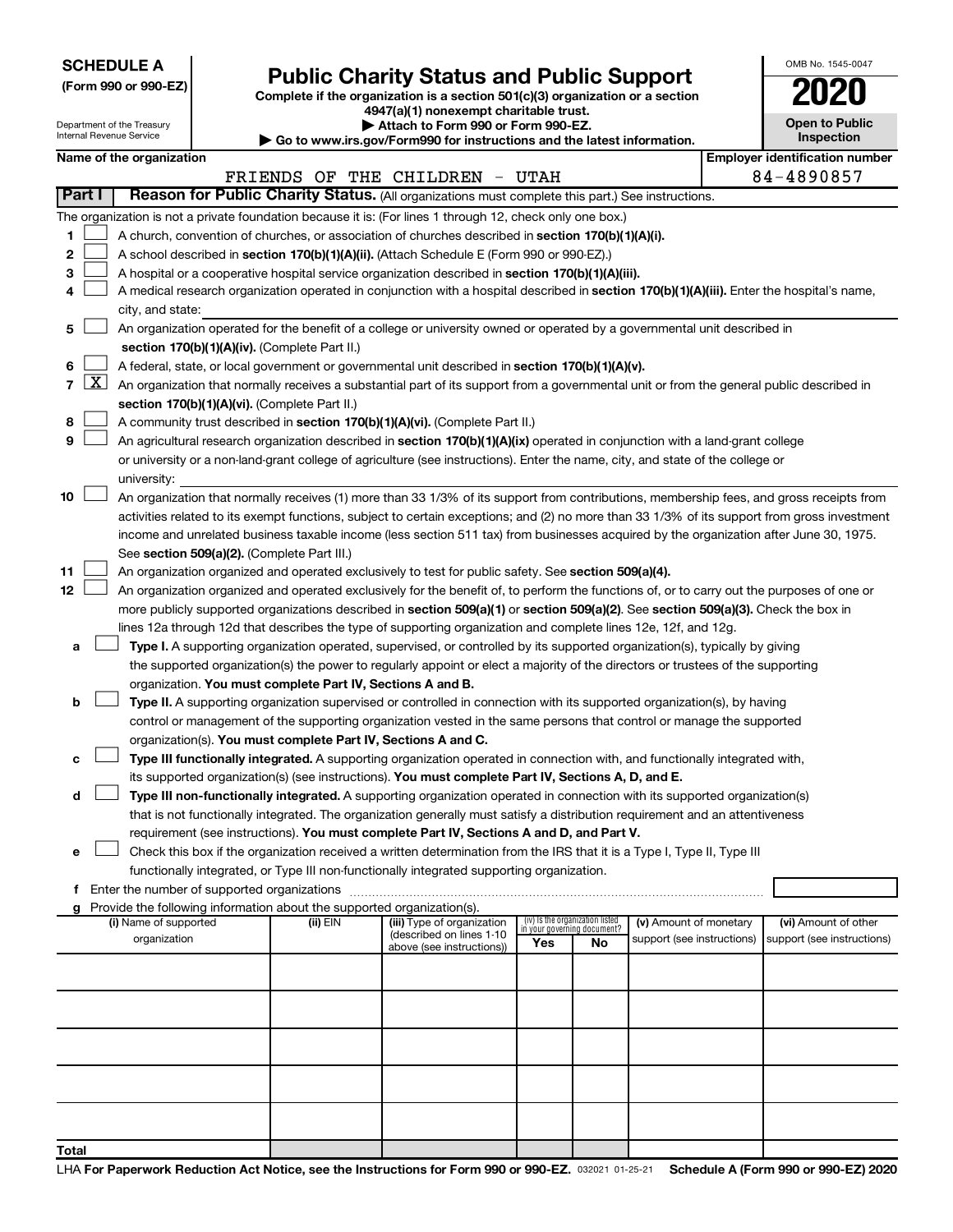### Schedule A (Form 990 or 990-EZ) 2020  $\texttt{FRIENDS OF THE CHILDREN}$  -  $\texttt{UTAH}$  84 - 4890857  $_\texttt{Page}$

**Part II Support Schedule for Organizations Described in Sections 170(b)(1)(A)(iv) and 170(b)(1)(A)(vi)**

(Complete only if you checked the box on line 5, 7, or 8 of Part I or if the organization failed to qualify under Part III. If the organization fails to qualify under the tests listed below, please complete Part III.)

|   | <b>Section A. Public Support</b>                                                                                                                                                                                                   |          |          |            |            |           |                                          |
|---|------------------------------------------------------------------------------------------------------------------------------------------------------------------------------------------------------------------------------------|----------|----------|------------|------------|-----------|------------------------------------------|
|   | Calendar year (or fiscal year beginning in)                                                                                                                                                                                        | (a) 2016 | (b) 2017 | $(c)$ 2018 | $(d)$ 2019 | (e) 2020  | (f) Total                                |
|   | 1 Gifts, grants, contributions, and                                                                                                                                                                                                |          |          |            |            |           |                                          |
|   | membership fees received. (Do not                                                                                                                                                                                                  |          |          |            |            |           |                                          |
|   | include any "unusual grants.")                                                                                                                                                                                                     |          |          |            | 1530535.   | 736,171.  | 2266706.                                 |
|   | 2 Tax revenues levied for the organ-                                                                                                                                                                                               |          |          |            |            |           |                                          |
|   | ization's benefit and either paid to                                                                                                                                                                                               |          |          |            |            |           |                                          |
|   | or expended on its behalf                                                                                                                                                                                                          |          |          |            |            |           |                                          |
|   | 3 The value of services or facilities                                                                                                                                                                                              |          |          |            |            |           |                                          |
|   | furnished by a governmental unit to                                                                                                                                                                                                |          |          |            |            |           |                                          |
|   | the organization without charge                                                                                                                                                                                                    |          |          |            |            |           |                                          |
|   | 4 Total. Add lines 1 through 3                                                                                                                                                                                                     |          |          |            | 1530535.   | 736, 171. | 2266706.                                 |
|   | 5 The portion of total contributions                                                                                                                                                                                               |          |          |            |            |           |                                          |
|   | by each person (other than a                                                                                                                                                                                                       |          |          |            |            |           |                                          |
|   | governmental unit or publicly                                                                                                                                                                                                      |          |          |            |            |           |                                          |
|   | supported organization) included                                                                                                                                                                                                   |          |          |            |            |           |                                          |
|   | on line 1 that exceeds 2% of the                                                                                                                                                                                                   |          |          |            |            |           |                                          |
|   | amount shown on line 11,                                                                                                                                                                                                           |          |          |            |            |           |                                          |
|   | column (f)                                                                                                                                                                                                                         |          |          |            |            |           | 461,536.                                 |
|   | 6 Public support. Subtract line 5 from line 4.                                                                                                                                                                                     |          |          |            |            |           | 1805170.                                 |
|   | <b>Section B. Total Support</b>                                                                                                                                                                                                    |          |          |            |            |           |                                          |
|   | Calendar year (or fiscal year beginning in)                                                                                                                                                                                        | (a) 2016 | (b) 2017 | $(c)$ 2018 | $(d)$ 2019 | (e) 2020  | (f) Total                                |
|   | 7 Amounts from line 4                                                                                                                                                                                                              |          |          |            | 1530535    | 736,171   | 2266706.                                 |
| 8 | Gross income from interest,                                                                                                                                                                                                        |          |          |            |            |           |                                          |
|   | dividends, payments received on                                                                                                                                                                                                    |          |          |            |            |           |                                          |
|   | securities loans, rents, royalties,                                                                                                                                                                                                |          |          |            |            |           |                                          |
|   | and income from similar sources                                                                                                                                                                                                    |          |          |            |            |           |                                          |
| 9 | Net income from unrelated business                                                                                                                                                                                                 |          |          |            |            |           |                                          |
|   | activities, whether or not the                                                                                                                                                                                                     |          |          |            |            |           |                                          |
|   | business is regularly carried on                                                                                                                                                                                                   |          |          |            |            |           |                                          |
|   | 10 Other income. Do not include gain                                                                                                                                                                                               |          |          |            |            |           |                                          |
|   | or loss from the sale of capital                                                                                                                                                                                                   |          |          |            |            |           |                                          |
|   | assets (Explain in Part VI.)                                                                                                                                                                                                       |          |          |            | 4,461.     | 500.      | 4,961.                                   |
|   | 11 Total support. Add lines 7 through 10                                                                                                                                                                                           |          |          |            |            |           | 2271667.                                 |
|   | <b>12</b> Gross receipts from related activities, etc. (see instructions)                                                                                                                                                          |          |          |            |            | 12        |                                          |
|   | 13 First 5 years. If the Form 990 is for the organization's first, second, third, fourth, or fifth tax year as a section 501(c)(3)                                                                                                 |          |          |            |            |           |                                          |
|   | organization, check this box and stop here <b>construction and the construction</b> of the construction of the construction of the construction of the construction of the construction of the construction of the construction of |          |          |            |            |           | $\blacktriangleright$ $\boxed{\text{X}}$ |
|   | <b>Section C. Computation of Public Support Percentage</b>                                                                                                                                                                         |          |          |            |            |           |                                          |
|   |                                                                                                                                                                                                                                    |          |          |            |            | 14        | %                                        |
|   |                                                                                                                                                                                                                                    |          |          |            |            | 15        | %                                        |
|   | 16a 33 1/3% support test - 2020. If the organization did not check the box on line 13, and line 14 is 33 1/3% or more, check this box and                                                                                          |          |          |            |            |           |                                          |
|   | stop here. The organization qualifies as a publicly supported organization manufaction manufacture or manufacture or the organization manufacture or the organization of the state of the state of the state of the state or m     |          |          |            |            |           |                                          |
|   | b 33 1/3% support test - 2019. If the organization did not check a box on line 13 or 16a, and line 15 is 33 1/3% or more, check this box                                                                                           |          |          |            |            |           |                                          |
|   |                                                                                                                                                                                                                                    |          |          |            |            |           |                                          |
|   | 17a 10% -facts-and-circumstances test - 2020. If the organization did not check a box on line 13, 16a, or 16b, and line 14 is 10% or more,                                                                                         |          |          |            |            |           |                                          |
|   | and if the organization meets the facts-and-circumstances test, check this box and stop here. Explain in Part VI how the organization                                                                                              |          |          |            |            |           |                                          |
|   | meets the facts-and-circumstances test. The organization qualifies as a publicly supported organization                                                                                                                            |          |          |            |            |           |                                          |
|   | <b>b 10%</b> -facts-and-circumstances test - 2019. If the organization did not check a box on line 13, 16a, 16b, or 17a, and line 15 is 10% or                                                                                     |          |          |            |            |           |                                          |
|   | more, and if the organization meets the facts-and-circumstances test, check this box and stop here. Explain in Part VI how the                                                                                                     |          |          |            |            |           |                                          |
|   | organization meets the facts-and-circumstances test. The organization qualifies as a publicly supported organization                                                                                                               |          |          |            |            |           |                                          |
|   |                                                                                                                                                                                                                                    |          |          |            |            |           |                                          |
|   | 18 Private foundation. If the organization did not check a box on line 13, 16a, 16b, 17a, or 17b, check this box and see instructions                                                                                              |          |          |            |            |           |                                          |

**Schedule A (Form 990 or 990-EZ) 2020**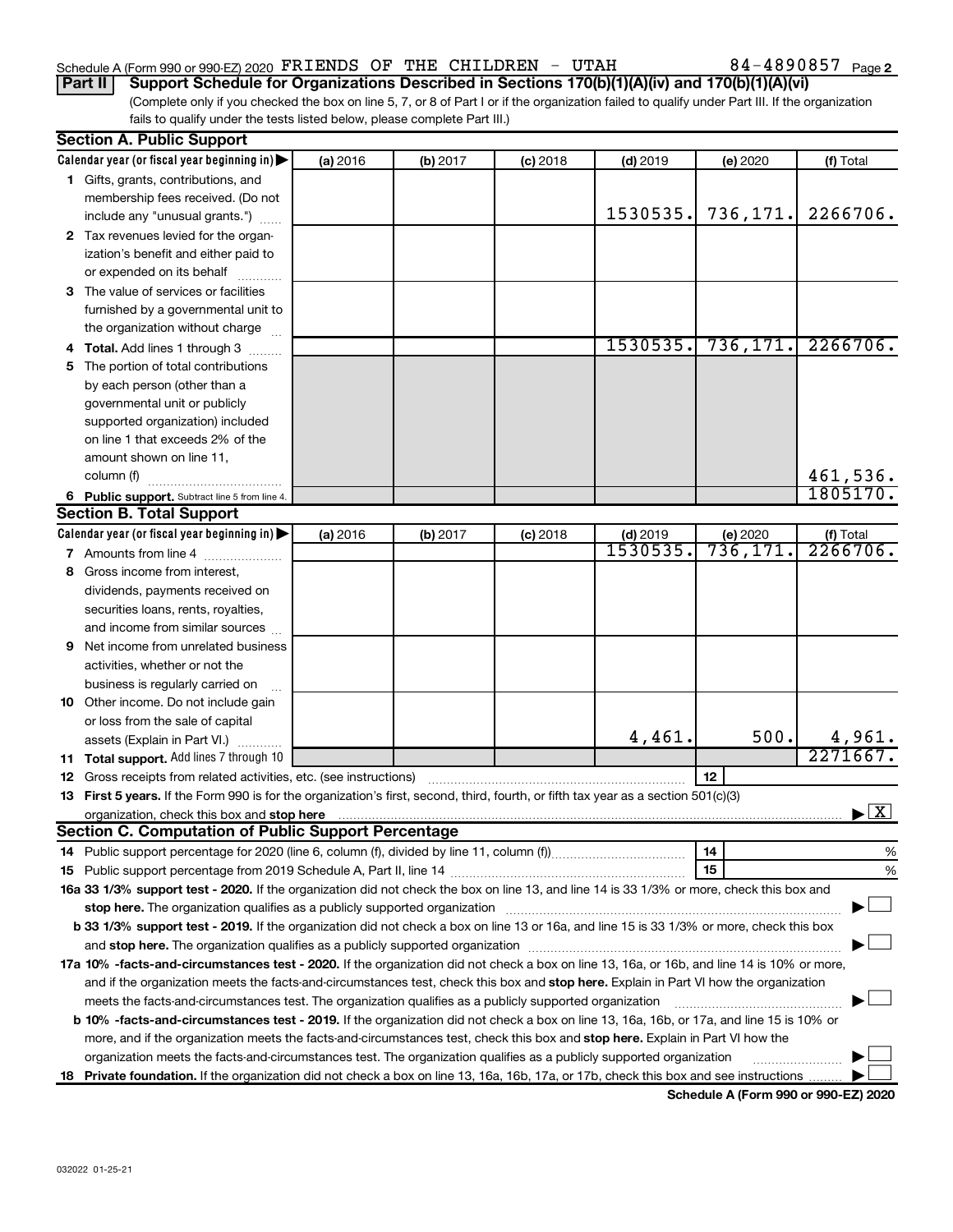#### Schedule A (Form 990 or 990-EZ) 2020  $\texttt{FRIENDS OF THE CHILDREN}$  -  $\texttt{UTAH}$  84 - 4890857  $_\texttt{Page}$ **Part III Support Schedule for Organizations Described in Section 509(a)(2)**

(Complete only if you checked the box on line 10 of Part I or if the organization failed to qualify under Part II. If the organization fails to qualify under the tests listed below, please complete Part II.)

| <b>Section A. Public Support</b>                                                                                                                 |          |          |            |            |          |           |
|--------------------------------------------------------------------------------------------------------------------------------------------------|----------|----------|------------|------------|----------|-----------|
| Calendar year (or fiscal year beginning in)                                                                                                      | (a) 2016 | (b) 2017 | $(c)$ 2018 | $(d)$ 2019 | (e) 2020 | (f) Total |
| 1 Gifts, grants, contributions, and                                                                                                              |          |          |            |            |          |           |
| membership fees received. (Do not                                                                                                                |          |          |            |            |          |           |
| include any "unusual grants.")                                                                                                                   |          |          |            |            |          |           |
| 2 Gross receipts from admissions,                                                                                                                |          |          |            |            |          |           |
| merchandise sold or services per-                                                                                                                |          |          |            |            |          |           |
| formed, or facilities furnished in                                                                                                               |          |          |            |            |          |           |
| any activity that is related to the<br>organization's tax-exempt purpose                                                                         |          |          |            |            |          |           |
| 3 Gross receipts from activities that                                                                                                            |          |          |            |            |          |           |
| are not an unrelated trade or bus-                                                                                                               |          |          |            |            |          |           |
| iness under section 513                                                                                                                          |          |          |            |            |          |           |
| 4 Tax revenues levied for the organ-                                                                                                             |          |          |            |            |          |           |
| ization's benefit and either paid to                                                                                                             |          |          |            |            |          |           |
| or expended on its behalf                                                                                                                        |          |          |            |            |          |           |
| 5 The value of services or facilities                                                                                                            |          |          |            |            |          |           |
| furnished by a governmental unit to                                                                                                              |          |          |            |            |          |           |
| the organization without charge                                                                                                                  |          |          |            |            |          |           |
| <b>6 Total.</b> Add lines 1 through 5                                                                                                            |          |          |            |            |          |           |
| 7a Amounts included on lines 1, 2, and                                                                                                           |          |          |            |            |          |           |
| 3 received from disqualified persons                                                                                                             |          |          |            |            |          |           |
| <b>b</b> Amounts included on lines 2 and 3 received                                                                                              |          |          |            |            |          |           |
| from other than disqualified persons that                                                                                                        |          |          |            |            |          |           |
| exceed the greater of \$5,000 or 1% of the                                                                                                       |          |          |            |            |          |           |
| amount on line 13 for the year                                                                                                                   |          |          |            |            |          |           |
| c Add lines 7a and 7b                                                                                                                            |          |          |            |            |          |           |
| 8 Public support. (Subtract line 7c from line 6.)                                                                                                |          |          |            |            |          |           |
| <b>Section B. Total Support</b>                                                                                                                  |          |          |            |            |          |           |
| Calendar year (or fiscal year beginning in)                                                                                                      | (a) 2016 | (b) 2017 | (c) 2018   | $(d)$ 2019 | (e) 2020 | (f) Total |
| 9 Amounts from line 6                                                                                                                            |          |          |            |            |          |           |
| <b>10a</b> Gross income from interest,<br>dividends, payments received on                                                                        |          |          |            |            |          |           |
| securities loans, rents, royalties,                                                                                                              |          |          |            |            |          |           |
| and income from similar sources                                                                                                                  |          |          |            |            |          |           |
| <b>b</b> Unrelated business taxable income                                                                                                       |          |          |            |            |          |           |
| (less section 511 taxes) from businesses                                                                                                         |          |          |            |            |          |           |
| acquired after June 30, 1975<br>$\frac{1}{2}$                                                                                                    |          |          |            |            |          |           |
| c Add lines 10a and 10b                                                                                                                          |          |          |            |            |          |           |
| 11 Net income from unrelated business                                                                                                            |          |          |            |            |          |           |
| activities not included in line 10b.<br>whether or not the business is                                                                           |          |          |            |            |          |           |
| regularly carried on                                                                                                                             |          |          |            |            |          |           |
| <b>12</b> Other income. Do not include gain                                                                                                      |          |          |            |            |          |           |
| or loss from the sale of capital<br>assets (Explain in Part VI.)                                                                                 |          |          |            |            |          |           |
| <b>13</b> Total support. (Add lines 9, 10c, 11, and 12.)                                                                                         |          |          |            |            |          |           |
| 14 First 5 years. If the Form 990 is for the organization's first, second, third, fourth, or fifth tax year as a section 501(c)(3) organization, |          |          |            |            |          |           |
|                                                                                                                                                  |          |          |            |            |          |           |
| Section C. Computation of Public Support Percentage                                                                                              |          |          |            |            |          |           |
|                                                                                                                                                  |          |          |            |            | 15       | %         |
| 16 Public support percentage from 2019 Schedule A, Part III, line 15                                                                             |          |          |            |            | 16       | %         |
| Section D. Computation of Investment Income Percentage                                                                                           |          |          |            |            |          |           |
| 17 Investment income percentage for 2020 (line 10c, column (f), divided by line 13, column (f) <i>manumention</i>                                |          |          |            |            | 17       | %         |
| 18 Investment income percentage from 2019 Schedule A, Part III, line 17                                                                          |          |          |            |            | 18       | %         |
| 19a 33 1/3% support tests - 2020. If the organization did not check the box on line 14, and line 15 is more than 33 1/3%, and line 17 is not     |          |          |            |            |          |           |
| more than 33 1/3%, check this box and stop here. The organization qualifies as a publicly supported organization                                 |          |          |            |            |          |           |
| b 33 1/3% support tests - 2019. If the organization did not check a box on line 14 or line 19a, and line 16 is more than 33 1/3%, and            |          |          |            |            |          |           |
| line 18 is not more than 33 1/3%, check this box and stop here. The organization qualifies as a publicly supported organization                  |          |          |            |            |          |           |
|                                                                                                                                                  |          |          |            |            |          |           |
|                                                                                                                                                  |          |          |            |            |          |           |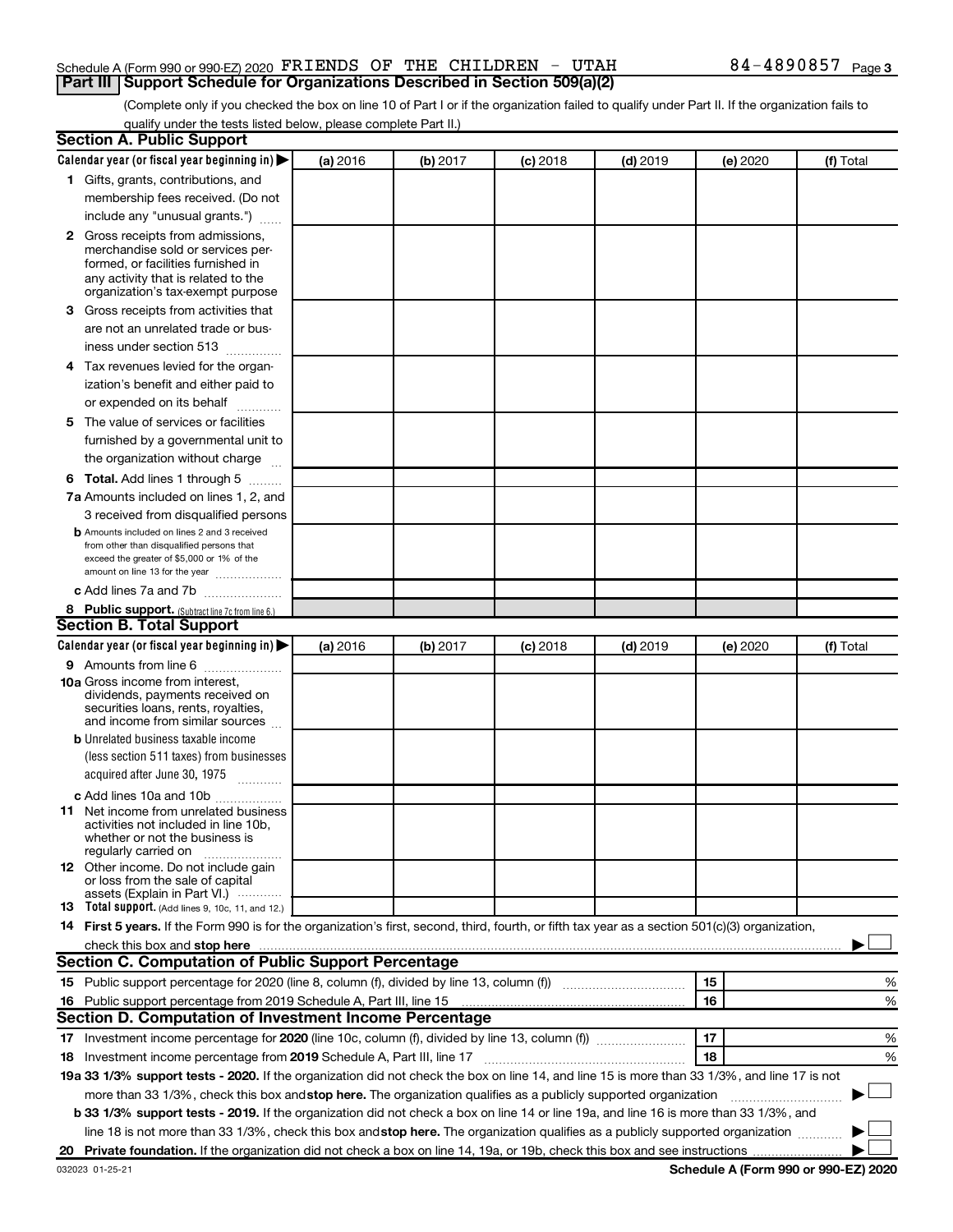**1**

**2**

**3a**

**3b**

**3c**

**4a**

**Yes No**

#### **Part IV Supporting Organizations**

(Complete only if you checked a box in line 12 on Part I. If you checked box 12a, Part I, complete Sections A and B. If you checked box 12b, Part I, complete Sections A and C. If you checked box 12c, Part I, complete Sections A, D, and E. If you checked box 12d, Part I, complete Sections A and D, and complete Part V.)

#### **Section A. All Supporting Organizations**

- **1** Are all of the organization's supported organizations listed by name in the organization's governing documents? If "No," describe in Part VI how the supported organizations are designated. If designated by *class or purpose, describe the designation. If historic and continuing relationship, explain.*
- **2** Did the organization have any supported organization that does not have an IRS determination of status under section 509(a)(1) or (2)? If "Yes," explain in Part **VI** how the organization determined that the supported *organization was described in section 509(a)(1) or (2).*
- **3a** Did the organization have a supported organization described in section 501(c)(4), (5), or (6)? If "Yes," answer *lines 3b and 3c below.*
- **b** Did the organization confirm that each supported organization qualified under section 501(c)(4), (5), or (6) and satisfied the public support tests under section 509(a)(2)? If "Yes," describe in Part VI when and how the *organization made the determination.*
- **c** Did the organization ensure that all support to such organizations was used exclusively for section 170(c)(2)(B) purposes? If "Yes," explain in Part VI what controls the organization put in place to ensure such use.
- **4 a** *If* Was any supported organization not organized in the United States ("foreign supported organization")? *"Yes," and if you checked box 12a or 12b in Part I, answer lines 4b and 4c below.*
- **b** Did the organization have ultimate control and discretion in deciding whether to make grants to the foreign supported organization? If "Yes," describe in Part VI how the organization had such control and discretion *despite being controlled or supervised by or in connection with its supported organizations.*
- **c** Did the organization support any foreign supported organization that does not have an IRS determination under sections 501(c)(3) and 509(a)(1) or (2)? If "Yes," explain in Part VI what controls the organization used *to ensure that all support to the foreign supported organization was used exclusively for section 170(c)(2)(B) purposes.*
- **5a** Did the organization add, substitute, or remove any supported organizations during the tax year? If "Yes," answer lines 5b and 5c below (if applicable). Also, provide detail in **Part VI,** including (i) the names and EIN *numbers of the supported organizations added, substituted, or removed; (ii) the reasons for each such action; (iii) the authority under the organization's organizing document authorizing such action; and (iv) how the action was accomplished (such as by amendment to the organizing document).*
- **b Type I or Type II only.** Was any added or substituted supported organization part of a class already designated in the organization's organizing document?
- **c Substitutions only.**  Was the substitution the result of an event beyond the organization's control?
- **6** Did the organization provide support (whether in the form of grants or the provision of services or facilities) to **Part VI.** support or benefit one or more of the filing organization's supported organizations? If "Yes," provide detail in anyone other than (i) its supported organizations, (ii) individuals that are part of the charitable class benefited by one or more of its supported organizations, or (iii) other supporting organizations that also
- **7** Did the organization provide a grant, loan, compensation, or other similar payment to a substantial contributor regard to a substantial contributor? If "Yes," complete Part I of Schedule L (Form 990 or 990-EZ). (as defined in section 4958(c)(3)(C)), a family member of a substantial contributor, or a 35% controlled entity with
- **8** Did the organization make a loan to a disqualified person (as defined in section 4958) not described in line 7? *If "Yes," complete Part I of Schedule L (Form 990 or 990-EZ).*
- **9 a** Was the organization controlled directly or indirectly at any time during the tax year by one or more in section 509(a)(1) or (2))? If "Yes," provide detail in **Part VI.** disqualified persons, as defined in section 4946 (other than foundation managers and organizations described
- **b** Did one or more disqualified persons (as defined in line 9a) hold a controlling interest in any entity in which the supporting organization had an interest? If "Yes," provide detail in Part VI.
- **c** Did a disqualified person (as defined in line 9a) have an ownership interest in, or derive any personal benefit from, assets in which the supporting organization also had an interest? If "Yes," provide detail in Part VI.
- **10 a** Was the organization subject to the excess business holdings rules of section 4943 because of section supporting organizations)? If "Yes," answer line 10b below. 4943(f) (regarding certain Type II supporting organizations, and all Type III non-functionally integrated
- **b** Did the organization have any excess business holdings in the tax year? (Use Schedule C, Form 4720, to *determine whether the organization had excess business holdings.)*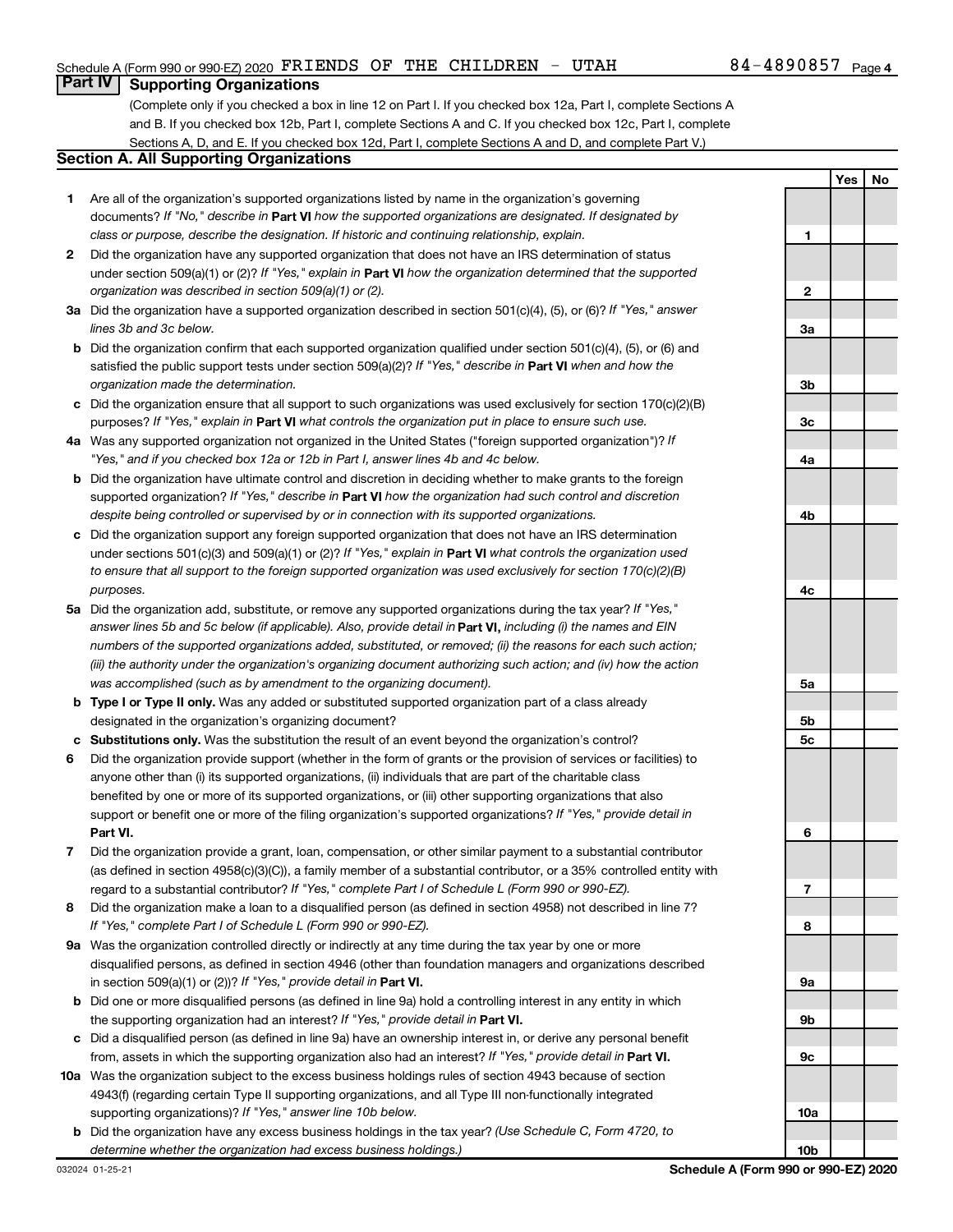#### Schedule A (Form 990 or 990-EZ) 2020  $\texttt{FRIENDS OF THE CHILDREN}$  -  $\texttt{UTAH}$  84 - 4890857  $_\texttt{Page}$ **Part IV Supporting Organizations** *(continued)*

|              |                                                                                                                                                                                                                                                            |              | Yes | No |
|--------------|------------------------------------------------------------------------------------------------------------------------------------------------------------------------------------------------------------------------------------------------------------|--------------|-----|----|
| 11           | Has the organization accepted a gift or contribution from any of the following persons?                                                                                                                                                                    |              |     |    |
|              | a A person who directly or indirectly controls, either alone or together with persons described in lines 11b and                                                                                                                                           |              |     |    |
|              | 11c below, the governing body of a supported organization?                                                                                                                                                                                                 | 11a          |     |    |
|              | <b>b</b> A family member of a person described in line 11a above?                                                                                                                                                                                          | 11b          |     |    |
|              | c A 35% controlled entity of a person described in line 11a or 11b above? If "Yes" to line 11a, 11b, or 11c, provide                                                                                                                                       |              |     |    |
|              | detail in Part VI.                                                                                                                                                                                                                                         | 11c          |     |    |
|              | <b>Section B. Type I Supporting Organizations</b>                                                                                                                                                                                                          |              |     |    |
|              |                                                                                                                                                                                                                                                            |              | Yes | No |
| 1            | Did the governing body, members of the governing body, officers acting in their official capacity, or membership of one or                                                                                                                                 |              |     |    |
|              | more supported organizations have the power to regularly appoint or elect at least a majority of the organization's officers,                                                                                                                              |              |     |    |
|              | directors, or trustees at all times during the tax year? If "No," describe in Part VI how the supported organization(s)                                                                                                                                    |              |     |    |
|              | effectively operated, supervised, or controlled the organization's activities. If the organization had more than one supported<br>organization, describe how the powers to appoint and/or remove officers, directors, or trustees were allocated among the |              |     |    |
|              | supported organizations and what conditions or restrictions, if any, applied to such powers during the tax year.                                                                                                                                           | 1            |     |    |
| $\mathbf{2}$ | Did the organization operate for the benefit of any supported organization other than the supported                                                                                                                                                        |              |     |    |
|              | organization(s) that operated, supervised, or controlled the supporting organization? If "Yes," explain in                                                                                                                                                 |              |     |    |
|              | Part VI how providing such benefit carried out the purposes of the supported organization(s) that operated,                                                                                                                                                |              |     |    |
|              | supervised, or controlled the supporting organization.                                                                                                                                                                                                     | $\mathbf{2}$ |     |    |
|              | <b>Section C. Type II Supporting Organizations</b>                                                                                                                                                                                                         |              |     |    |
|              |                                                                                                                                                                                                                                                            |              | Yes | No |
| 1            | Were a majority of the organization's directors or trustees during the tax year also a majority of the directors                                                                                                                                           |              |     |    |
|              | or trustees of each of the organization's supported organization(s)? If "No," describe in Part VI how control                                                                                                                                              |              |     |    |
|              | or management of the supporting organization was vested in the same persons that controlled or managed                                                                                                                                                     |              |     |    |
|              | the supported organization(s).                                                                                                                                                                                                                             | 1            |     |    |
|              | Section D. All Type III Supporting Organizations                                                                                                                                                                                                           |              |     |    |
|              |                                                                                                                                                                                                                                                            |              | Yes | No |
| 1            | Did the organization provide to each of its supported organizations, by the last day of the fifth month of the                                                                                                                                             |              |     |    |
|              | organization's tax year, (i) a written notice describing the type and amount of support provided during the prior tax                                                                                                                                      |              |     |    |
|              | year, (ii) a copy of the Form 990 that was most recently filed as of the date of notification, and (iii) copies of the                                                                                                                                     |              |     |    |
|              | organization's governing documents in effect on the date of notification, to the extent not previously provided?                                                                                                                                           | 1            |     |    |
| $\mathbf{2}$ | Were any of the organization's officers, directors, or trustees either (i) appointed or elected by the supported                                                                                                                                           |              |     |    |
|              | organization(s) or (ii) serving on the governing body of a supported organization? If "No," explain in Part VI how                                                                                                                                         |              |     |    |
|              | the organization maintained a close and continuous working relationship with the supported organization(s).                                                                                                                                                | $\mathbf{2}$ |     |    |
| 3            | By reason of the relationship described in line 2, above, did the organization's supported organizations have a                                                                                                                                            |              |     |    |
|              | significant voice in the organization's investment policies and in directing the use of the organization's                                                                                                                                                 |              |     |    |
|              | income or assets at all times during the tax year? If "Yes," describe in Part VI the role the organization's                                                                                                                                               |              |     |    |
|              | supported organizations played in this regard.                                                                                                                                                                                                             | 3            |     |    |
|              | Section E. Type III Functionally Integrated Supporting Organizations                                                                                                                                                                                       |              |     |    |
| 1            | Check the box next to the method that the organization used to satisfy the Integral Part Test during the yealsee instructions).                                                                                                                            |              |     |    |
| a            | The organization satisfied the Activities Test. Complete line 2 below.                                                                                                                                                                                     |              |     |    |
| b            | The organization is the parent of each of its supported organizations. Complete line 3 below.                                                                                                                                                              |              |     |    |
| с            | The organization supported a governmental entity. Describe in Part VI how you supported a governmental entity (see instructions).                                                                                                                          |              |     |    |
| 2            | Activities Test. Answer lines 2a and 2b below.                                                                                                                                                                                                             |              | Yes | No |
| а            | Did substantially all of the organization's activities during the tax year directly further the exempt purposes of                                                                                                                                         |              |     |    |
|              | the supported organization(s) to which the organization was responsive? If "Yes," then in Part VI identify                                                                                                                                                 |              |     |    |
|              | those supported organizations and explain how these activities directly furthered their exempt purposes,                                                                                                                                                   |              |     |    |
|              | how the organization was responsive to those supported organizations, and how the organization determined                                                                                                                                                  |              |     |    |
|              | that these activities constituted substantially all of its activities.                                                                                                                                                                                     | 2a           |     |    |
| b            | Did the activities described in line 2a, above, constitute activities that, but for the organization's involvement,                                                                                                                                        |              |     |    |
|              | one or more of the organization's supported organization(s) would have been engaged in? If "Yes," explain in                                                                                                                                               |              |     |    |
|              | Part VI the reasons for the organization's position that its supported organization(s) would have engaged in                                                                                                                                               |              |     |    |
|              | these activities but for the organization's involvement.                                                                                                                                                                                                   | 2b           |     |    |
| з            | Parent of Supported Organizations. Answer lines 3a and 3b below.                                                                                                                                                                                           |              |     |    |
| а            | Did the organization have the power to regularly appoint or elect a majority of the officers, directors, or                                                                                                                                                |              |     |    |
|              | trustees of each of the supported organizations? If "Yes" or "No" provide details in Part VI.                                                                                                                                                              | За           |     |    |
| b            | Did the organization exercise a substantial degree of direction over the policies, programs, and activities of each                                                                                                                                        |              |     |    |
|              | of its supported organizations? If "Yes," describe in Part VI the role played by the organization in this regard.                                                                                                                                          | 3b           |     |    |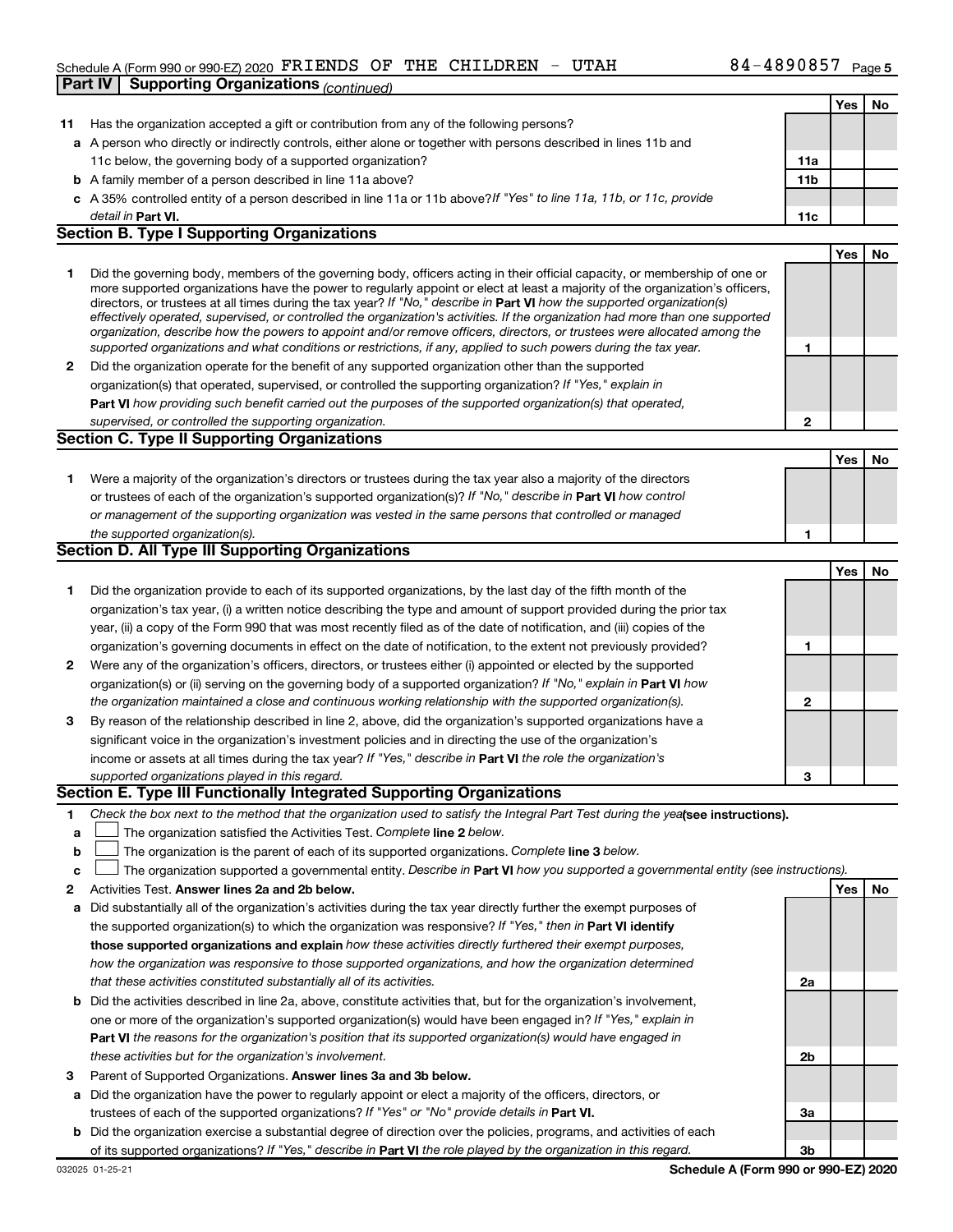#### Schedule A (Form 990 or 990-EZ) 2020  $\texttt{FRIENDS OF THE CHILDREN}$  -  $\texttt{UTAH}$  84 - 4890857  $_\texttt{Page}$ **Part V Type III Non-Functionally Integrated 509(a)(3) Supporting Organizations**

#### 1 **Letter See instructions.** Check here if the organization satisfied the Integral Part Test as a qualifying trust on Nov. 20, 1970 (*explain in* Part **VI**). See instructions. All other Type III non-functionally integrated supporting organizations must complete Sections A through E.

|                | Section A - Adjusted Net Income                                             | (A) Prior Year | (B) Current Year<br>(optional) |                                |
|----------------|-----------------------------------------------------------------------------|----------------|--------------------------------|--------------------------------|
| 1              | Net short-term capital gain                                                 | 1              |                                |                                |
| 2              | Recoveries of prior-year distributions                                      | $\overline{2}$ |                                |                                |
| з              | Other gross income (see instructions)                                       | 3              |                                |                                |
| 4              | Add lines 1 through 3.                                                      | 4              |                                |                                |
| 5              | Depreciation and depletion                                                  | 5              |                                |                                |
| 6              | Portion of operating expenses paid or incurred for production or            |                |                                |                                |
|                | collection of gross income or for management, conservation, or              |                |                                |                                |
|                | maintenance of property held for production of income (see instructions)    | 6              |                                |                                |
| $\overline{7}$ | Other expenses (see instructions)                                           | $\overline{7}$ |                                |                                |
| 8              | Adjusted Net Income (subtract lines 5, 6, and 7 from line 4)                | 8              |                                |                                |
|                | <b>Section B - Minimum Asset Amount</b>                                     |                | (A) Prior Year                 | (B) Current Year<br>(optional) |
| 1              | Aggregate fair market value of all non-exempt-use assets (see               |                |                                |                                |
|                | instructions for short tax year or assets held for part of year):           |                |                                |                                |
|                | <b>a</b> Average monthly value of securities                                | 1a             |                                |                                |
|                | <b>b</b> Average monthly cash balances                                      | 1b             |                                |                                |
|                | c Fair market value of other non-exempt-use assets                          | 1 <sub>c</sub> |                                |                                |
|                | d Total (add lines 1a, 1b, and 1c)                                          | 1d             |                                |                                |
|                | e Discount claimed for blockage or other factors                            |                |                                |                                |
|                | (explain in detail in <b>Part VI</b> ):                                     |                |                                |                                |
|                | 2 Acquisition indebtedness applicable to non-exempt-use assets              | $\mathbf{2}$   |                                |                                |
|                | 3 Subtract line 2 from line 1d.                                             | 3              |                                |                                |
| 4              | Cash deemed held for exempt use. Enter 0.015 of line 3 (for greater amount, |                |                                |                                |
|                | see instructions).                                                          | 4              |                                |                                |
| 5              | Net value of non-exempt-use assets (subtract line 4 from line 3)            | 5              |                                |                                |
| 6              | Multiply line 5 by 0.035.                                                   | 6              |                                |                                |
| 7              | Recoveries of prior-year distributions                                      | $\overline{7}$ |                                |                                |
| 8              | Minimum Asset Amount (add line 7 to line 6)                                 | 8              |                                |                                |
|                | <b>Section C - Distributable Amount</b>                                     |                |                                | <b>Current Year</b>            |
| 1              | Adjusted net income for prior year (from Section A, line 8, column A)       | 1              |                                |                                |
| $\mathbf{2}$   | Enter 0.85 of line 1.                                                       | $\mathbf{2}$   |                                |                                |
| З              | Minimum asset amount for prior year (from Section B, line 8, column A)      | 3              |                                |                                |
| 4              | Enter greater of line 2 or line 3.                                          | 4              |                                |                                |
| 5              | Income tax imposed in prior year                                            | 5              |                                |                                |
| 6              | <b>Distributable Amount.</b> Subtract line 5 from line 4, unless subject to |                |                                |                                |
|                | emergency temporary reduction (see instructions).                           | 6              |                                |                                |
|                |                                                                             |                |                                |                                |

**7** Let Check here if the current year is the organization's first as a non-functionally integrated Type III supporting organization (see instructions).

**Schedule A (Form 990 or 990-EZ) 2020**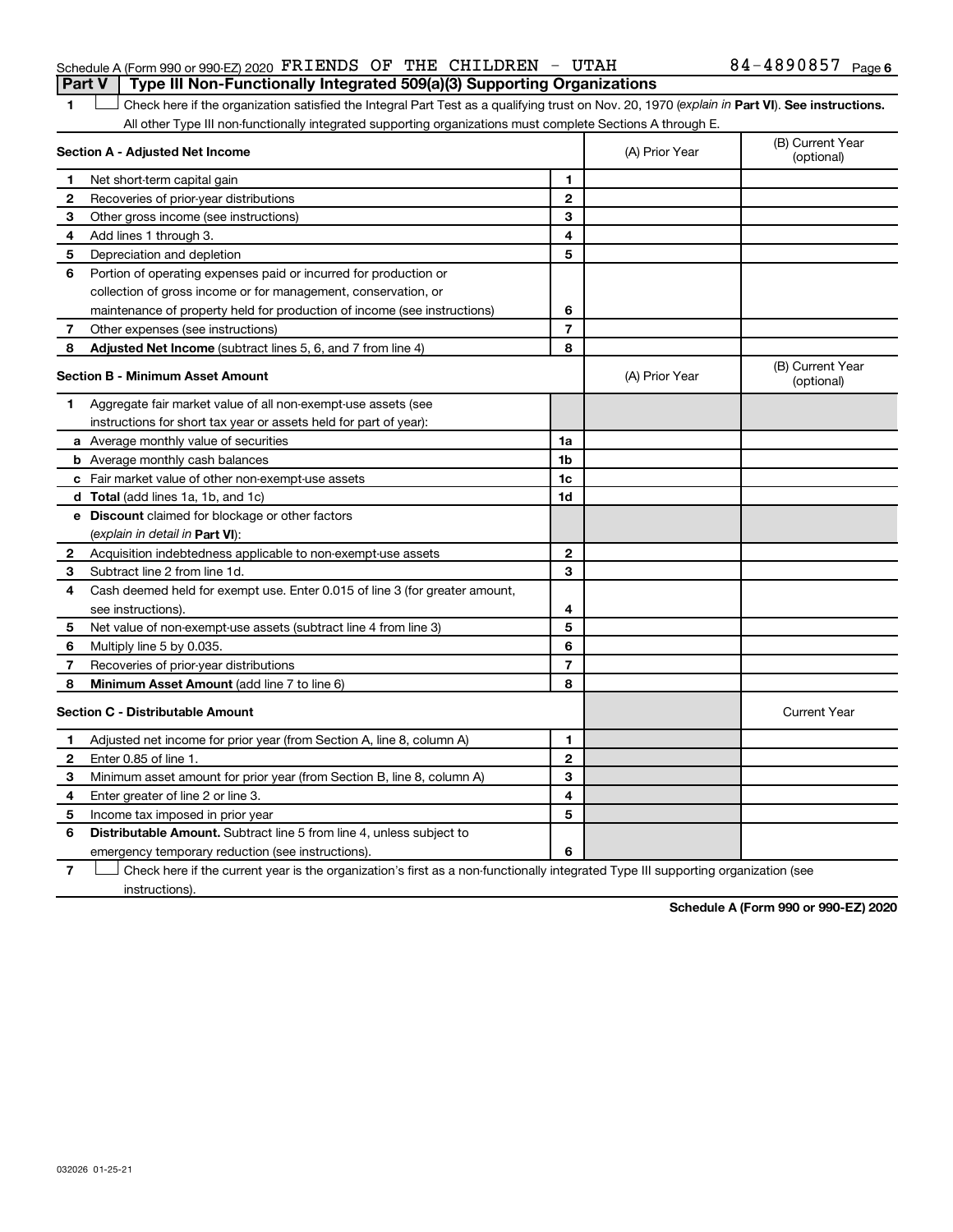#### $S$ chedule A (Form 990 or 990-EZ) 2020 PKLENDS OF THE CHILDREN - UTAH  $\overline{S}$  of  $4-489085$  / Page FRIENDS OF THE CHILDREN - UTAH 84-4890857

| <b>Part V</b> | Type III Non-Functionally Integrated 509(a)(3) Supporting Organizations (continued)        |                             |                                       |    |                                         |  |  |  |
|---------------|--------------------------------------------------------------------------------------------|-----------------------------|---------------------------------------|----|-----------------------------------------|--|--|--|
|               | <b>Section D - Distributions</b>                                                           |                             |                                       |    | <b>Current Year</b>                     |  |  |  |
| 1             | Amounts paid to supported organizations to accomplish exempt purposes                      |                             |                                       | 1  |                                         |  |  |  |
| 2             | Amounts paid to perform activity that directly furthers exempt purposes of supported       |                             |                                       |    |                                         |  |  |  |
|               | organizations, in excess of income from activity                                           |                             | 2                                     |    |                                         |  |  |  |
| 3             | Administrative expenses paid to accomplish exempt purposes of supported organizations      |                             |                                       | 3  |                                         |  |  |  |
| 4             | Amounts paid to acquire exempt-use assets                                                  |                             |                                       | 4  |                                         |  |  |  |
| 5             | Qualified set-aside amounts (prior IRS approval required - provide details in Part VI)     |                             |                                       | 5  |                                         |  |  |  |
| 6             | Other distributions ( <i>describe in Part VI</i> ). See instructions.                      |                             |                                       | 6  |                                         |  |  |  |
| 7             | Total annual distributions. Add lines 1 through 6.                                         |                             |                                       | 7  |                                         |  |  |  |
| 8             | Distributions to attentive supported organizations to which the organization is responsive |                             |                                       |    |                                         |  |  |  |
|               | (provide details in Part VI). See instructions.                                            |                             |                                       | 8  |                                         |  |  |  |
| 9             | Distributable amount for 2020 from Section C, line 6                                       |                             |                                       | 9  |                                         |  |  |  |
| 10            | Line 8 amount divided by line 9 amount                                                     |                             |                                       | 10 |                                         |  |  |  |
|               |                                                                                            | (i)                         | (ii)                                  |    | (iii)                                   |  |  |  |
|               | <b>Section E - Distribution Allocations (see instructions)</b>                             | <b>Excess Distributions</b> | <b>Underdistributions</b><br>Pre-2020 |    | <b>Distributable</b><br>Amount for 2020 |  |  |  |
| 1             | Distributable amount for 2020 from Section C, line 6                                       |                             |                                       |    |                                         |  |  |  |
| 2             | Underdistributions, if any, for years prior to 2020 (reason-                               |                             |                                       |    |                                         |  |  |  |
|               | able cause required - explain in Part VI). See instructions.                               |                             |                                       |    |                                         |  |  |  |
| 3             | Excess distributions carryover, if any, to 2020                                            |                             |                                       |    |                                         |  |  |  |
|               | a From 2015                                                                                |                             |                                       |    |                                         |  |  |  |
|               | <b>b</b> From 2016                                                                         |                             |                                       |    |                                         |  |  |  |
|               | c From 2017                                                                                |                             |                                       |    |                                         |  |  |  |
|               | d From 2018                                                                                |                             |                                       |    |                                         |  |  |  |
|               | e From 2019                                                                                |                             |                                       |    |                                         |  |  |  |
|               | f Total of lines 3a through 3e                                                             |                             |                                       |    |                                         |  |  |  |
|               | g Applied to underdistributions of prior years                                             |                             |                                       |    |                                         |  |  |  |
|               | <b>h</b> Applied to 2020 distributable amount                                              |                             |                                       |    |                                         |  |  |  |
| Ť.            | Carryover from 2015 not applied (see instructions)                                         |                             |                                       |    |                                         |  |  |  |
|               | Remainder. Subtract lines 3g, 3h, and 3i from line 3f.                                     |                             |                                       |    |                                         |  |  |  |
| 4             | Distributions for 2020 from Section D,                                                     |                             |                                       |    |                                         |  |  |  |
|               | line $7:$                                                                                  |                             |                                       |    |                                         |  |  |  |
|               | a Applied to underdistributions of prior years                                             |                             |                                       |    |                                         |  |  |  |
|               | <b>b</b> Applied to 2020 distributable amount                                              |                             |                                       |    |                                         |  |  |  |
|               | c Remainder. Subtract lines 4a and 4b from line 4.                                         |                             |                                       |    |                                         |  |  |  |
| 5             | Remaining underdistributions for years prior to 2020, if                                   |                             |                                       |    |                                         |  |  |  |
|               | any. Subtract lines 3g and 4a from line 2. For result greater                              |                             |                                       |    |                                         |  |  |  |
|               | than zero, explain in Part VI. See instructions.                                           |                             |                                       |    |                                         |  |  |  |
| 6             | Remaining underdistributions for 2020. Subtract lines 3h                                   |                             |                                       |    |                                         |  |  |  |
|               | and 4b from line 1. For result greater than zero, explain in                               |                             |                                       |    |                                         |  |  |  |
|               | <b>Part VI.</b> See instructions.                                                          |                             |                                       |    |                                         |  |  |  |
| 7             | Excess distributions carryover to 2021. Add lines 3j                                       |                             |                                       |    |                                         |  |  |  |
|               | and 4c.                                                                                    |                             |                                       |    |                                         |  |  |  |
| 8             | Breakdown of line 7:                                                                       |                             |                                       |    |                                         |  |  |  |
|               | a Excess from 2016                                                                         |                             |                                       |    |                                         |  |  |  |
|               | <b>b</b> Excess from 2017                                                                  |                             |                                       |    |                                         |  |  |  |
|               | c Excess from 2018                                                                         |                             |                                       |    |                                         |  |  |  |
|               | d Excess from 2019                                                                         |                             |                                       |    |                                         |  |  |  |
|               | e Excess from 2020                                                                         |                             |                                       |    |                                         |  |  |  |

**Schedule A (Form 990 or 990-EZ) 2020**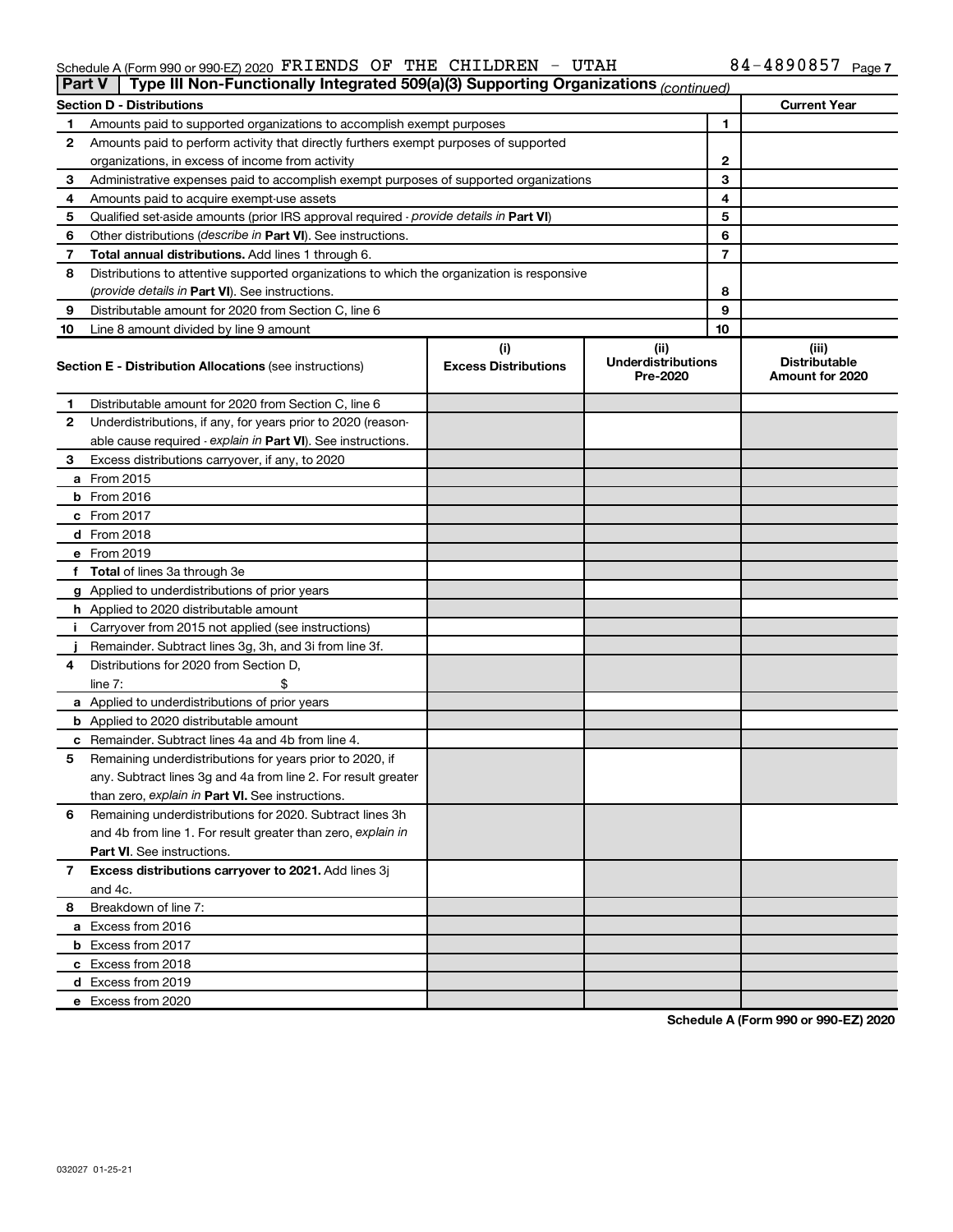|                | Schedule A (Form 990 or 990-EZ) 2020 FRIENDS OF THE CHILDREN - UTAH                                                                                                                                                                                                                                                                                                                                                                                                                                                                                                                         |  | 84-4890857 Page 8 |
|----------------|---------------------------------------------------------------------------------------------------------------------------------------------------------------------------------------------------------------------------------------------------------------------------------------------------------------------------------------------------------------------------------------------------------------------------------------------------------------------------------------------------------------------------------------------------------------------------------------------|--|-------------------|
| <b>Part VI</b> | Supplemental Information. Provide the explanations required by Part II, line 10; Part II, line 17a or 17b; Part III, line 12;<br>Part IV, Section A, lines 1, 2, 3b, 3c, 4b, 4c, 5a, 6, 9a, 9b, 9c, 11a, 11b, and 11c; Part IV, Section B, lines 1 and 2; Part IV, Section C,<br>line 1; Part IV, Section D, lines 2 and 3; Part IV, Section E, lines 1c, 2a, 2b, 3a, and 3b; Part V, line 1; Part V, Section B, line 1e; Part V,<br>Section D, lines 5, 6, and 8; and Part V, Section E, lines 2, 5, and 6. Also complete this part for any additional information.<br>(See instructions.) |  |                   |
|                |                                                                                                                                                                                                                                                                                                                                                                                                                                                                                                                                                                                             |  |                   |
|                |                                                                                                                                                                                                                                                                                                                                                                                                                                                                                                                                                                                             |  |                   |
|                |                                                                                                                                                                                                                                                                                                                                                                                                                                                                                                                                                                                             |  |                   |
|                |                                                                                                                                                                                                                                                                                                                                                                                                                                                                                                                                                                                             |  |                   |
|                |                                                                                                                                                                                                                                                                                                                                                                                                                                                                                                                                                                                             |  |                   |
|                |                                                                                                                                                                                                                                                                                                                                                                                                                                                                                                                                                                                             |  |                   |
|                |                                                                                                                                                                                                                                                                                                                                                                                                                                                                                                                                                                                             |  |                   |
|                |                                                                                                                                                                                                                                                                                                                                                                                                                                                                                                                                                                                             |  |                   |
|                |                                                                                                                                                                                                                                                                                                                                                                                                                                                                                                                                                                                             |  |                   |
|                |                                                                                                                                                                                                                                                                                                                                                                                                                                                                                                                                                                                             |  |                   |
|                |                                                                                                                                                                                                                                                                                                                                                                                                                                                                                                                                                                                             |  |                   |
|                |                                                                                                                                                                                                                                                                                                                                                                                                                                                                                                                                                                                             |  |                   |
|                |                                                                                                                                                                                                                                                                                                                                                                                                                                                                                                                                                                                             |  |                   |
|                |                                                                                                                                                                                                                                                                                                                                                                                                                                                                                                                                                                                             |  |                   |
|                |                                                                                                                                                                                                                                                                                                                                                                                                                                                                                                                                                                                             |  |                   |
|                |                                                                                                                                                                                                                                                                                                                                                                                                                                                                                                                                                                                             |  |                   |
|                |                                                                                                                                                                                                                                                                                                                                                                                                                                                                                                                                                                                             |  |                   |
|                |                                                                                                                                                                                                                                                                                                                                                                                                                                                                                                                                                                                             |  |                   |
|                |                                                                                                                                                                                                                                                                                                                                                                                                                                                                                                                                                                                             |  |                   |
|                |                                                                                                                                                                                                                                                                                                                                                                                                                                                                                                                                                                                             |  |                   |
|                |                                                                                                                                                                                                                                                                                                                                                                                                                                                                                                                                                                                             |  |                   |
|                |                                                                                                                                                                                                                                                                                                                                                                                                                                                                                                                                                                                             |  |                   |
|                |                                                                                                                                                                                                                                                                                                                                                                                                                                                                                                                                                                                             |  |                   |
|                |                                                                                                                                                                                                                                                                                                                                                                                                                                                                                                                                                                                             |  |                   |
|                |                                                                                                                                                                                                                                                                                                                                                                                                                                                                                                                                                                                             |  |                   |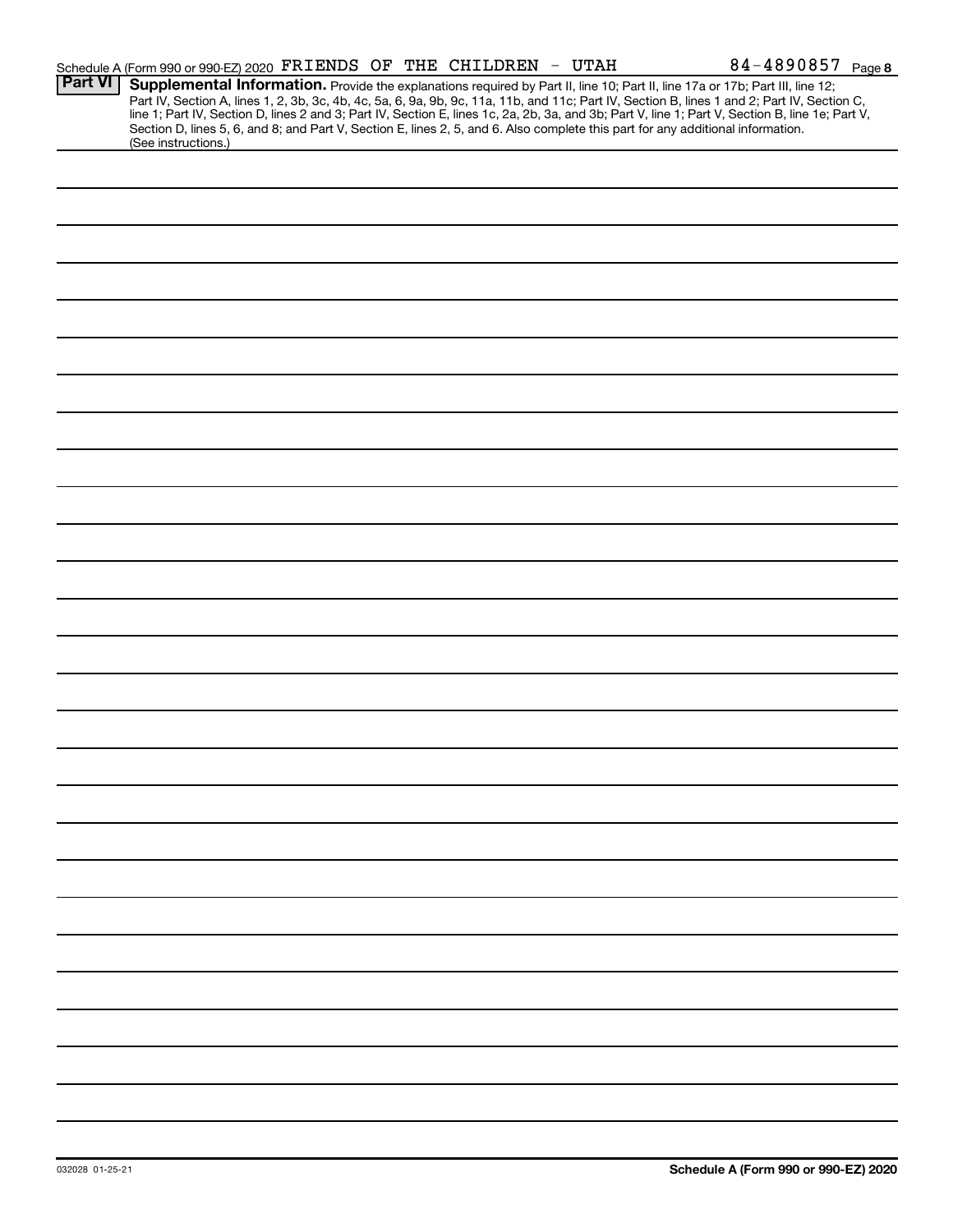| <b>SCHEDULE C</b>                                                                                       | <b>Political Campaign and Lobbying Activities</b>                                                             |                                                                                                                                                                                                                                                                                                                                                                                                                                                                                                                                                                                      |         |                                                                             |                          |                                                                                                                                                             |  |  |  |  |
|---------------------------------------------------------------------------------------------------------|---------------------------------------------------------------------------------------------------------------|--------------------------------------------------------------------------------------------------------------------------------------------------------------------------------------------------------------------------------------------------------------------------------------------------------------------------------------------------------------------------------------------------------------------------------------------------------------------------------------------------------------------------------------------------------------------------------------|---------|-----------------------------------------------------------------------------|--------------------------|-------------------------------------------------------------------------------------------------------------------------------------------------------------|--|--|--|--|
| (Form 990 or 990-EZ)                                                                                    | For Organizations Exempt From Income Tax Under section 501(c) and section 527                                 |                                                                                                                                                                                                                                                                                                                                                                                                                                                                                                                                                                                      |         |                                                                             |                          |                                                                                                                                                             |  |  |  |  |
|                                                                                                         | Complete if the organization is described below. Attach to Form 990 or Form 990-EZ.                           |                                                                                                                                                                                                                                                                                                                                                                                                                                                                                                                                                                                      |         |                                                                             |                          |                                                                                                                                                             |  |  |  |  |
| Department of the Treasury<br><b>Internal Revenue Service</b>                                           | <b>Open to Public</b><br>Inspection<br>Go to www.irs.gov/Form990 for instructions and the latest information. |                                                                                                                                                                                                                                                                                                                                                                                                                                                                                                                                                                                      |         |                                                                             |                          |                                                                                                                                                             |  |  |  |  |
| • Section 527 organizations: Complete Part I-A only.                                                    |                                                                                                               | If the organization answered "Yes," on Form 990, Part IV, line 3, or Form 990-EZ, Part V, line 46 (Political Campaign Activities), then<br>• Section 501(c)(3) organizations: Complete Parts I-A and B. Do not complete Part I-C.<br>• Section 501(c) (other than section 501(c)(3)) organizations: Complete Parts I-A and C below. Do not complete Part I-B.                                                                                                                                                                                                                        |         |                                                                             |                          |                                                                                                                                                             |  |  |  |  |
|                                                                                                         |                                                                                                               | If the organization answered "Yes," on Form 990, Part IV, line 4, or Form 990-EZ, Part VI, line 47 (Lobbying Activities), then<br>• Section 501(c)(3) organizations that have filed Form 5768 (election under section 501(h)): Complete Part II-A. Do not complete Part II-B.<br>• Section 501(c)(3) organizations that have NOT filed Form 5768 (election under section 501(h)): Complete Part II-B. Do not complete Part II-A.<br>If the organization answered "Yes," on Form 990, Part IV, line 5 (Proxy Tax) (See separate instructions) or Form 990-EZ, Part V, line 35c (Proxy |         |                                                                             |                          |                                                                                                                                                             |  |  |  |  |
| Tax) (See separate instructions), then                                                                  |                                                                                                               |                                                                                                                                                                                                                                                                                                                                                                                                                                                                                                                                                                                      |         |                                                                             |                          |                                                                                                                                                             |  |  |  |  |
| Name of organization                                                                                    |                                                                                                               | • Section 501(c)(4), (5), or (6) organizations: Complete Part III.                                                                                                                                                                                                                                                                                                                                                                                                                                                                                                                   |         |                                                                             |                          | <b>Employer identification number</b>                                                                                                                       |  |  |  |  |
|                                                                                                         |                                                                                                               | FRIENDS OF THE CHILDREN - UTAH                                                                                                                                                                                                                                                                                                                                                                                                                                                                                                                                                       |         |                                                                             |                          | 84-4890857                                                                                                                                                  |  |  |  |  |
| Part I-A                                                                                                |                                                                                                               | Complete if the organization is exempt under section 501(c) or is a section 527 organization.                                                                                                                                                                                                                                                                                                                                                                                                                                                                                        |         |                                                                             |                          |                                                                                                                                                             |  |  |  |  |
| Political campaign activity expenditures<br>2<br>Volunteer hours for political campaign activities<br>3 |                                                                                                               | 1 Provide a description of the organization's direct and indirect political campaign activities in Part IV.                                                                                                                                                                                                                                                                                                                                                                                                                                                                          |         |                                                                             | $\triangleright$ \$      |                                                                                                                                                             |  |  |  |  |
|                                                                                                         |                                                                                                               | Part I-B Complete if the organization is exempt under section $501(c)(3)$ .                                                                                                                                                                                                                                                                                                                                                                                                                                                                                                          |         |                                                                             |                          |                                                                                                                                                             |  |  |  |  |
|                                                                                                         |                                                                                                               |                                                                                                                                                                                                                                                                                                                                                                                                                                                                                                                                                                                      |         |                                                                             | $\blacktriangleright$ \$ |                                                                                                                                                             |  |  |  |  |
| 2                                                                                                       |                                                                                                               |                                                                                                                                                                                                                                                                                                                                                                                                                                                                                                                                                                                      |         |                                                                             |                          |                                                                                                                                                             |  |  |  |  |
| 3                                                                                                       |                                                                                                               |                                                                                                                                                                                                                                                                                                                                                                                                                                                                                                                                                                                      |         |                                                                             |                          | Yes<br>No                                                                                                                                                   |  |  |  |  |
|                                                                                                         |                                                                                                               |                                                                                                                                                                                                                                                                                                                                                                                                                                                                                                                                                                                      |         |                                                                             |                          | <b>Yes</b><br>No                                                                                                                                            |  |  |  |  |
| <b>b</b> If "Yes," describe in Part IV.                                                                 |                                                                                                               | Part I-C Complete if the organization is exempt under section 501(c), except section 501(c)(3).                                                                                                                                                                                                                                                                                                                                                                                                                                                                                      |         |                                                                             |                          |                                                                                                                                                             |  |  |  |  |
|                                                                                                         |                                                                                                               |                                                                                                                                                                                                                                                                                                                                                                                                                                                                                                                                                                                      |         |                                                                             | $\triangleright$ \$      |                                                                                                                                                             |  |  |  |  |
|                                                                                                         |                                                                                                               | 1 Enter the amount directly expended by the filing organization for section 527 exempt function activities<br>2 Enter the amount of the filing organization's funds contributed to other organizations for section 527                                                                                                                                                                                                                                                                                                                                                               |         |                                                                             |                          |                                                                                                                                                             |  |  |  |  |
| exempt function activities                                                                              |                                                                                                               |                                                                                                                                                                                                                                                                                                                                                                                                                                                                                                                                                                                      |         |                                                                             | $\blacktriangleright$ \$ |                                                                                                                                                             |  |  |  |  |
|                                                                                                         |                                                                                                               | 3 Total exempt function expenditures. Add lines 1 and 2. Enter here and on Form 1120-POL,                                                                                                                                                                                                                                                                                                                                                                                                                                                                                            |         |                                                                             | $\blacktriangleright$ \$ |                                                                                                                                                             |  |  |  |  |
| 4                                                                                                       |                                                                                                               |                                                                                                                                                                                                                                                                                                                                                                                                                                                                                                                                                                                      |         |                                                                             |                          | Yes<br><b>No</b>                                                                                                                                            |  |  |  |  |
| 5                                                                                                       |                                                                                                               | Enter the names, addresses and employer identification number (EIN) of all section 527 political organizations to which the filing organization<br>made payments. For each organization listed, enter the amount paid from the filing organization's funds. Also enter the amount of political<br>contributions received that were promptly and directly delivered to a separate political organization, such as a separate segregated fund or a<br>political action committee (PAC). If additional space is needed, provide information in Part IV.                                 |         |                                                                             |                          |                                                                                                                                                             |  |  |  |  |
| (a) Name                                                                                                |                                                                                                               | (b) Address                                                                                                                                                                                                                                                                                                                                                                                                                                                                                                                                                                          | (c) EIN | (d) Amount paid from<br>filing organization's<br>funds. If none, enter -0-. |                          | (e) Amount of political<br>contributions received and<br>promptly and directly<br>delivered to a separate<br>political organization.<br>If none, enter -0-. |  |  |  |  |
|                                                                                                         |                                                                                                               |                                                                                                                                                                                                                                                                                                                                                                                                                                                                                                                                                                                      |         |                                                                             |                          |                                                                                                                                                             |  |  |  |  |
|                                                                                                         |                                                                                                               |                                                                                                                                                                                                                                                                                                                                                                                                                                                                                                                                                                                      |         |                                                                             |                          |                                                                                                                                                             |  |  |  |  |
|                                                                                                         |                                                                                                               |                                                                                                                                                                                                                                                                                                                                                                                                                                                                                                                                                                                      |         |                                                                             |                          |                                                                                                                                                             |  |  |  |  |
|                                                                                                         |                                                                                                               |                                                                                                                                                                                                                                                                                                                                                                                                                                                                                                                                                                                      |         |                                                                             |                          |                                                                                                                                                             |  |  |  |  |
|                                                                                                         |                                                                                                               |                                                                                                                                                                                                                                                                                                                                                                                                                                                                                                                                                                                      |         |                                                                             |                          |                                                                                                                                                             |  |  |  |  |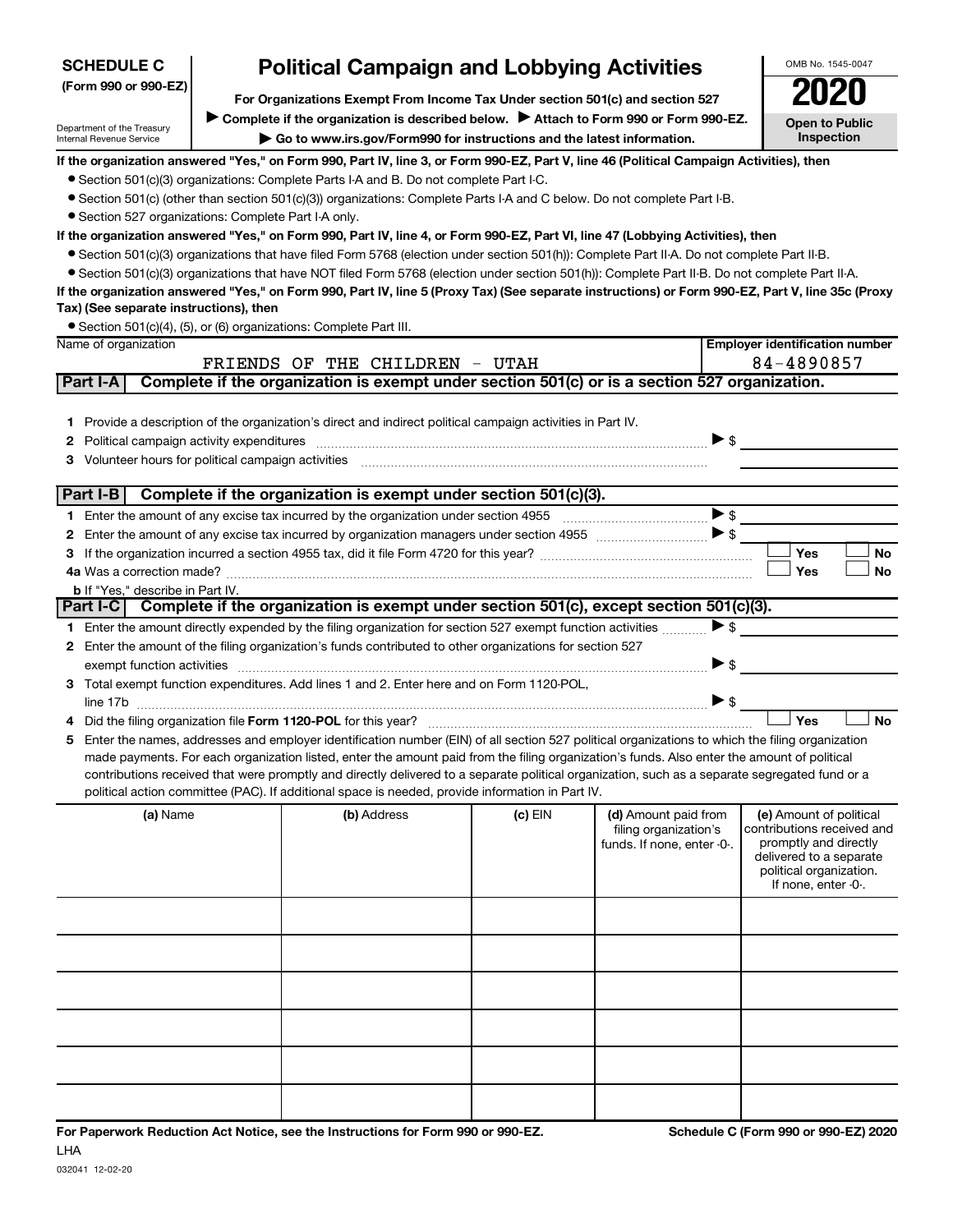| Schedule C (Form 990 or 990-EZ) 2020 FRIENDS OF THE CHILDREN - UTAH                                             |                                        |                                                                                                         |                                                                                                                                   |                                        | 84-4890857 Page 2              |
|-----------------------------------------------------------------------------------------------------------------|----------------------------------------|---------------------------------------------------------------------------------------------------------|-----------------------------------------------------------------------------------------------------------------------------------|----------------------------------------|--------------------------------|
| Complete if the organization is exempt under section 501(c)(3) and filed Form 5768 (election under<br>Part II-A |                                        |                                                                                                         |                                                                                                                                   |                                        |                                |
| section 501(h)).                                                                                                |                                        |                                                                                                         |                                                                                                                                   |                                        |                                |
| A Check $\blacktriangleright$                                                                                   |                                        |                                                                                                         | if the filing organization belongs to an affiliated group (and list in Part IV each affiliated group member's name, address, EIN, |                                        |                                |
| expenses, and share of excess lobbying expenditures).                                                           |                                        |                                                                                                         |                                                                                                                                   |                                        |                                |
| <b>B</b> Check $\blacktriangleright$                                                                            |                                        | if the filing organization checked box A and "limited control" provisions apply.                        |                                                                                                                                   |                                        |                                |
|                                                                                                                 | <b>Limits on Lobbying Expenditures</b> | (The term "expenditures" means amounts paid or incurred.)                                               |                                                                                                                                   | (a) Filing<br>organization's<br>totals | (b) Affiliated group<br>totals |
| 1a Total lobbying expenditures to influence public opinion (grassroots lobbying) [                              |                                        |                                                                                                         |                                                                                                                                   |                                        |                                |
| <b>b</b> Total lobbying expenditures to influence a legislative body (direct lobbying) <i>manamanananana</i>    |                                        |                                                                                                         |                                                                                                                                   |                                        |                                |
|                                                                                                                 |                                        |                                                                                                         |                                                                                                                                   |                                        |                                |
| d Other exempt purpose expenditures                                                                             |                                        |                                                                                                         |                                                                                                                                   |                                        |                                |
|                                                                                                                 |                                        |                                                                                                         |                                                                                                                                   |                                        |                                |
| f Lobbying nontaxable amount. Enter the amount from the following table in both columns.                        |                                        |                                                                                                         |                                                                                                                                   |                                        |                                |
| If the amount on line 1e, column $(a)$ or $(b)$ is:                                                             |                                        | The lobbying nontaxable amount is:                                                                      |                                                                                                                                   |                                        |                                |
| Not over \$500,000                                                                                              |                                        | 20% of the amount on line 1e.                                                                           |                                                                                                                                   |                                        |                                |
| Over \$500,000 but not over \$1,000,000                                                                         |                                        | \$100,000 plus 15% of the excess over \$500,000.                                                        |                                                                                                                                   |                                        |                                |
| Over \$1,000,000 but not over \$1,500,000                                                                       |                                        | \$175,000 plus 10% of the excess over \$1,000,000                                                       |                                                                                                                                   |                                        |                                |
| Over \$1,500,000 but not over \$17,000,000                                                                      |                                        | \$225,000 plus 5% of the excess over \$1,500,000.                                                       |                                                                                                                                   |                                        |                                |
| Over \$17,000,000                                                                                               | \$1,000,000.                           |                                                                                                         |                                                                                                                                   |                                        |                                |
|                                                                                                                 |                                        |                                                                                                         |                                                                                                                                   |                                        |                                |
| g Grassroots nontaxable amount (enter 25% of line 1f)                                                           |                                        |                                                                                                         |                                                                                                                                   |                                        |                                |
| h Subtract line 1g from line 1a. If zero or less, enter -0-                                                     |                                        |                                                                                                         |                                                                                                                                   |                                        |                                |
|                                                                                                                 |                                        |                                                                                                         |                                                                                                                                   |                                        |                                |
| If there is an amount other than zero on either line 1h or line 1i, did the organization file Form 4720         |                                        |                                                                                                         |                                                                                                                                   |                                        |                                |
| reporting section 4911 tax for this year?                                                                       |                                        |                                                                                                         |                                                                                                                                   |                                        | Yes<br>No                      |
| (Some organizations that made a section 501(h) election do not have to complete all of the five columns below.  |                                        | 4-Year Averaging Period Under Section 501(h)<br>See the separate instructions for lines 2a through 2f.) |                                                                                                                                   |                                        |                                |
|                                                                                                                 |                                        |                                                                                                         |                                                                                                                                   |                                        |                                |
|                                                                                                                 |                                        | Lobbying Expenditures During 4-Year Averaging Period                                                    |                                                                                                                                   |                                        |                                |
| Calendar year<br>(or fiscal year beginning in)                                                                  | (a) 2017                               | (b) 2018                                                                                                | $(c)$ 2019                                                                                                                        | $(d)$ 2020                             | (e) Total                      |
| 2a Lobbying nontaxable amount                                                                                   |                                        |                                                                                                         |                                                                                                                                   |                                        |                                |
| <b>b</b> Lobbying ceiling amount<br>(150% of line 2a, column(e))                                                |                                        |                                                                                                         |                                                                                                                                   |                                        |                                |
| c Total lobbying expenditures                                                                                   |                                        |                                                                                                         |                                                                                                                                   |                                        |                                |
| d Grassroots nontaxable amount                                                                                  |                                        |                                                                                                         |                                                                                                                                   |                                        |                                |
| e Grassroots ceiling amount                                                                                     |                                        |                                                                                                         |                                                                                                                                   |                                        |                                |
| (150% of line 2d, column (e))                                                                                   |                                        |                                                                                                         |                                                                                                                                   |                                        |                                |
|                                                                                                                 |                                        |                                                                                                         |                                                                                                                                   |                                        |                                |
| f Grassroots lobbying expenditures                                                                              |                                        |                                                                                                         |                                                                                                                                   |                                        |                                |

**Schedule C (Form 990 or 990-EZ) 2020**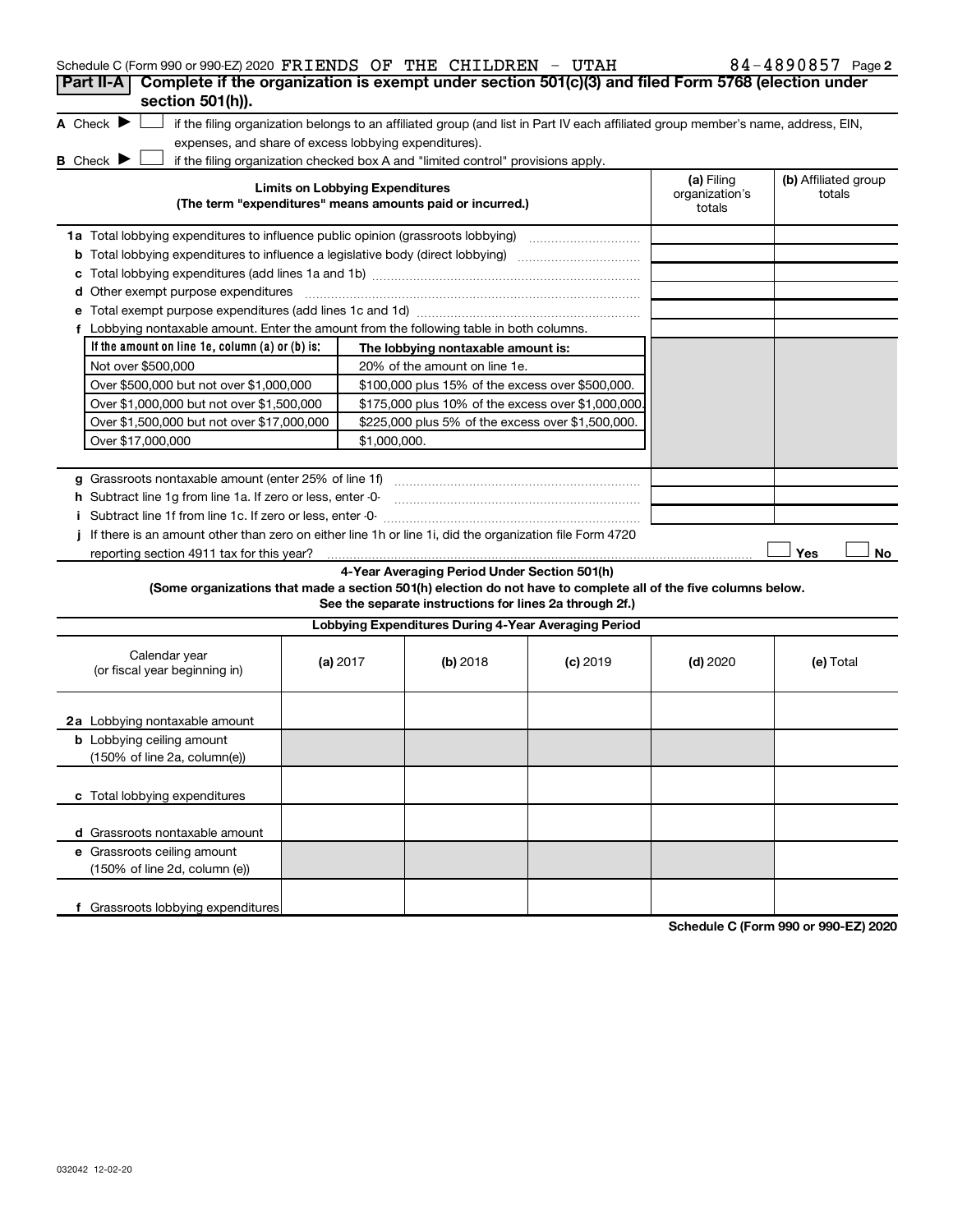#### Schedule C (Form 990 or 990-EZ) 2020  $\verb|FRIENDS$  OF THE CHILDREN - UTAH  $84-4890857$  Page

#### **Part II-B Complete if the organization is exempt under section 501(c)(3) and has NOT filed Form 5768 (election under section 501(h)).**

| For each "Yes" response on lines 1a through 1i below, provide in Part IV a detailed description |                                                                                                                                                                                                                                      | (a)                   |                         | (b)    |        |
|-------------------------------------------------------------------------------------------------|--------------------------------------------------------------------------------------------------------------------------------------------------------------------------------------------------------------------------------------|-----------------------|-------------------------|--------|--------|
|                                                                                                 | of the lobbying activity.                                                                                                                                                                                                            | Yes                   | No                      | Amount |        |
| 1.                                                                                              | During the year, did the filing organization attempt to influence foreign, national, state, or<br>local legislation, including any attempt to influence public opinion on a legislative matter<br>or referendum, through the use of: |                       |                         |        |        |
|                                                                                                 |                                                                                                                                                                                                                                      |                       | x                       |        |        |
|                                                                                                 | <b>b</b> Paid staff or management (include compensation in expenses reported on lines 1c through 1i)?                                                                                                                                | x                     |                         |        |        |
|                                                                                                 |                                                                                                                                                                                                                                      |                       | $\overline{\textbf{x}}$ |        |        |
|                                                                                                 |                                                                                                                                                                                                                                      |                       | x                       |        |        |
|                                                                                                 |                                                                                                                                                                                                                                      |                       | $\overline{\text{x}}$   |        |        |
|                                                                                                 |                                                                                                                                                                                                                                      |                       | $\overline{\texttt{x}}$ |        |        |
|                                                                                                 | g Direct contact with legislators, their staffs, government officials, or a legislative body?                                                                                                                                        | $\overline{\text{x}}$ |                         |        | 4,310. |
|                                                                                                 | h Rallies, demonstrations, seminars, conventions, speeches, lectures, or any similar means?                                                                                                                                          |                       | $\overline{\text{x}}$   |        |        |
|                                                                                                 |                                                                                                                                                                                                                                      |                       | $\overline{\textbf{x}}$ |        |        |
|                                                                                                 |                                                                                                                                                                                                                                      |                       |                         |        | 4,310. |
|                                                                                                 | 2a Did the activities in line 1 cause the organization to be not described in section 501(c)(3)?                                                                                                                                     |                       | $\overline{\text{x}}$   |        |        |
|                                                                                                 |                                                                                                                                                                                                                                      |                       |                         |        |        |
|                                                                                                 | c If "Yes," enter the amount of any tax incurred by organization managers under section 4912                                                                                                                                         |                       |                         |        |        |
|                                                                                                 | d If the filing organization incurred a section 4912 tax, did it file Form 4720 for this year?                                                                                                                                       |                       |                         |        |        |
|                                                                                                 | Part III-A Complete if the organization is exempt under section 501(c)(4), section 501(c)(5), or section                                                                                                                             |                       |                         |        |        |
|                                                                                                 | 501(c)(6).                                                                                                                                                                                                                           |                       |                         |        |        |
|                                                                                                 |                                                                                                                                                                                                                                      |                       |                         | Yes    | No     |
| 1                                                                                               |                                                                                                                                                                                                                                      |                       | 1                       |        |        |
| $\mathbf{2}$                                                                                    |                                                                                                                                                                                                                                      |                       | $\overline{2}$          |        |        |
| 3                                                                                               | Did the organization agree to carry over lobbying and political campaign activity expenditures from the prior year?                                                                                                                  |                       | 3                       |        |        |
|                                                                                                 | Part III-B Complete if the organization is exempt under section $501(c)(4)$ , section $501(c)(5)$ , or section                                                                                                                       |                       |                         |        |        |
|                                                                                                 | 501(c)(6) and if either (a) BOTH Part III-A, lines 1 and 2, are answered "No" OR (b) Part III-A, line 3, is                                                                                                                          |                       |                         |        |        |
|                                                                                                 | answered "Yes."                                                                                                                                                                                                                      |                       |                         |        |        |
| 1                                                                                               |                                                                                                                                                                                                                                      |                       | $\mathbf{1}$            |        |        |
| $\mathbf{2}$                                                                                    | Section 162(e) nondeductible lobbying and political expenditures (do not include amounts of political                                                                                                                                |                       |                         |        |        |
|                                                                                                 | expenses for which the section 527(f) tax was paid).                                                                                                                                                                                 |                       |                         |        |        |
|                                                                                                 |                                                                                                                                                                                                                                      |                       | 2a                      |        |        |
|                                                                                                 | b Carryover from last year manufactured and content to content the content of the content of the content of the content of the content of the content of the content of the content of the content of the content of the conte       |                       | 2 <sub>b</sub>          |        |        |
|                                                                                                 |                                                                                                                                                                                                                                      |                       | 2 <sub>c</sub>          |        |        |
| з                                                                                               |                                                                                                                                                                                                                                      |                       | 3                       |        |        |
| 4                                                                                               | If notices were sent and the amount on line 2c exceeds the amount on line 3, what portion of the excess                                                                                                                              |                       |                         |        |        |
|                                                                                                 | does the organization agree to carryover to the reasonable estimate of nondeductible lobbying and political                                                                                                                          |                       |                         |        |        |
|                                                                                                 |                                                                                                                                                                                                                                      |                       | 4<br>5                  |        |        |
| 5                                                                                               | Part IV  <br><b>Supplemental Information</b>                                                                                                                                                                                         |                       |                         |        |        |
|                                                                                                 | Drouide the descriptions required for Dart LA line 1: Dart LD line 4: Dart LC line E: Dart II A (efficient group light); Dart II A lines 1 and 3 (Ceo                                                                                |                       |                         |        |        |

Provide the descriptions required for Part I-A, line 1; Part I-B, line 4; Part I-C, line 5; Part II-A (affiliated group list); Part II-A, lines 1 and 2 (See instructions); and Part II-B, line 1. Also, complete this part for any additional information.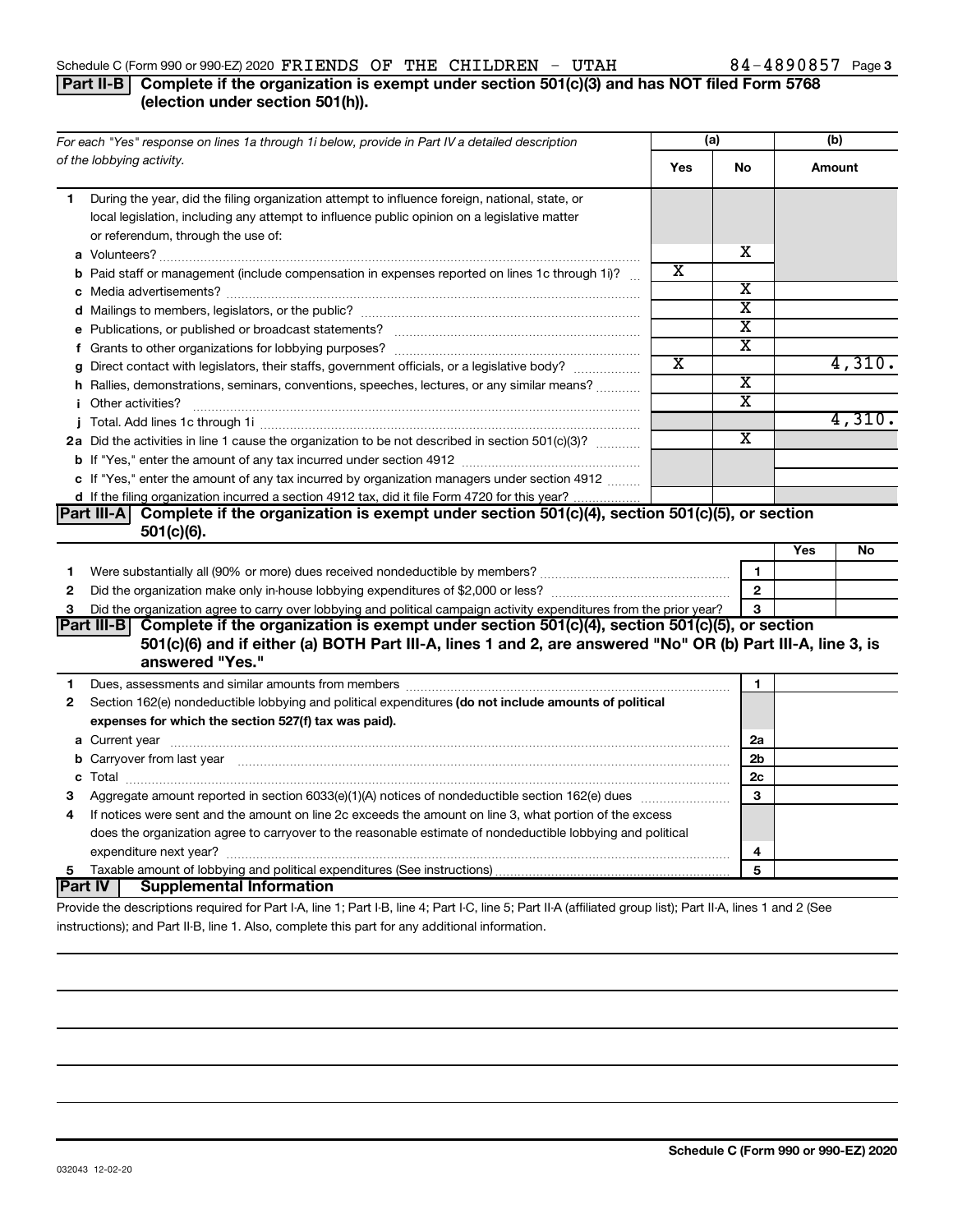Department of the Treasury Internal Revenue Service

| (Form 990) |  |
|------------|--|
|------------|--|

# **SCHEDULE D Supplemental Financial Statements**<br> **Form 990 2020**<br> **Part IV** line 6.7.8.9.10, 11a, 11b, 11d, 11d, 11d, 11d, 11d, 12a, 0r, 12b

**(Form 990) | Complete if the organization answered "Yes" on Form 990, Part IV, line 6, 7, 8, 9, 10, 11a, 11b, 11c, 11d, 11e, 11f, 12a, or 12b.**

**| Attach to Form 990. |Go to www.irs.gov/Form990 for instructions and the latest information.**



Name of the organization<br>**ERIENDS OF THE CHILDREN** - UTAH **Employer identification number**<br>84-4890857

|        | FRIENDS OF THE CHILDREN - UTAH                                                                                                                                                                                                                                           |    | 84-4890857                                         |
|--------|--------------------------------------------------------------------------------------------------------------------------------------------------------------------------------------------------------------------------------------------------------------------------|----|----------------------------------------------------|
| Part I | Organizations Maintaining Donor Advised Funds or Other Similar Funds or Accounts. Complete if the                                                                                                                                                                        |    |                                                    |
|        | organization answered "Yes" on Form 990, Part IV, line 6.                                                                                                                                                                                                                |    |                                                    |
|        | (a) Donor advised funds                                                                                                                                                                                                                                                  |    | (b) Funds and other accounts                       |
| 1      |                                                                                                                                                                                                                                                                          |    |                                                    |
| 2      | Aggregate value of contributions to (during year)                                                                                                                                                                                                                        |    |                                                    |
| З      |                                                                                                                                                                                                                                                                          |    |                                                    |
| 4      |                                                                                                                                                                                                                                                                          |    |                                                    |
| 5      | Did the organization inform all donors and donor advisors in writing that the assets held in donor advised funds                                                                                                                                                         |    |                                                    |
|        |                                                                                                                                                                                                                                                                          |    | Yes<br>No                                          |
| 6      | Did the organization inform all grantees, donors, and donor advisors in writing that grant funds can be used only                                                                                                                                                        |    |                                                    |
|        | for charitable purposes and not for the benefit of the donor or donor advisor, or for any other purpose conferring                                                                                                                                                       |    |                                                    |
|        | impermissible private benefit?                                                                                                                                                                                                                                           |    | Yes<br>No                                          |
|        | Part II<br>Conservation Easements. Complete if the organization answered "Yes" on Form 990, Part IV, line 7.                                                                                                                                                             |    |                                                    |
| 1.     | Purpose(s) of conservation easements held by the organization (check all that apply).                                                                                                                                                                                    |    |                                                    |
|        | Preservation of land for public use (for example, recreation or education)                                                                                                                                                                                               |    | Preservation of a historically important land area |
|        | Protection of natural habitat                                                                                                                                                                                                                                            |    | Preservation of a certified historic structure     |
|        | Preservation of open space                                                                                                                                                                                                                                               |    |                                                    |
| 2      | Complete lines 2a through 2d if the organization held a qualified conservation contribution in the form of a conservation easement on the last                                                                                                                           |    |                                                    |
|        | day of the tax year.                                                                                                                                                                                                                                                     |    | Held at the End of the Tax Year                    |
| а      |                                                                                                                                                                                                                                                                          | 2a |                                                    |
|        | Total acreage restricted by conservation easements                                                                                                                                                                                                                       | 2b |                                                    |
|        |                                                                                                                                                                                                                                                                          | 2c |                                                    |
| d      | Number of conservation easements included in (c) acquired after 7/25/06, and not on a historic structure                                                                                                                                                                 |    |                                                    |
|        |                                                                                                                                                                                                                                                                          | 2d |                                                    |
| 3      | Number of conservation easements modified, transferred, released, extinguished, or terminated by the organization during the tax                                                                                                                                         |    |                                                    |
|        | year                                                                                                                                                                                                                                                                     |    |                                                    |
| 4      | Number of states where property subject to conservation easement is located >                                                                                                                                                                                            |    |                                                    |
| 5      | Does the organization have a written policy regarding the periodic monitoring, inspection, handling of                                                                                                                                                                   |    |                                                    |
|        | violations, and enforcement of the conservation easements it holds?                                                                                                                                                                                                      |    | Yes<br>No                                          |
| 6      | Staff and volunteer hours devoted to monitoring, inspecting, handling of violations, and enforcing conservation easements during the year                                                                                                                                |    |                                                    |
|        |                                                                                                                                                                                                                                                                          |    |                                                    |
| 7      | Amount of expenses incurred in monitoring, inspecting, handling of violations, and enforcing conservation easements during the year                                                                                                                                      |    |                                                    |
|        | ▶ \$                                                                                                                                                                                                                                                                     |    |                                                    |
| 8      | Does each conservation easement reported on line 2(d) above satisfy the requirements of section 170(h)(4)(B)(i)                                                                                                                                                          |    |                                                    |
|        |                                                                                                                                                                                                                                                                          |    | Yes<br>No                                          |
| 9      | In Part XIII, describe how the organization reports conservation easements in its revenue and expense statement and                                                                                                                                                      |    |                                                    |
|        | balance sheet, and include, if applicable, the text of the footnote to the organization's financial statements that describes the                                                                                                                                        |    |                                                    |
|        | organization's accounting for conservation easements.<br>Organizations Maintaining Collections of Art, Historical Treasures, or Other Similar Assets.<br>Part III                                                                                                        |    |                                                    |
|        | Complete if the organization answered "Yes" on Form 990, Part IV, line 8.                                                                                                                                                                                                |    |                                                    |
|        | 1a If the organization elected, as permitted under FASB ASC 958, not to report in its revenue statement and balance sheet works                                                                                                                                          |    |                                                    |
|        | of art, historical treasures, or other similar assets held for public exhibition, education, or research in furtherance of public                                                                                                                                        |    |                                                    |
|        | service, provide in Part XIII the text of the footnote to its financial statements that describes these items.                                                                                                                                                           |    |                                                    |
|        |                                                                                                                                                                                                                                                                          |    |                                                    |
|        | b If the organization elected, as permitted under FASB ASC 958, to report in its revenue statement and balance sheet works of<br>art, historical treasures, or other similar assets held for public exhibition, education, or research in furtherance of public service, |    |                                                    |
|        |                                                                                                                                                                                                                                                                          |    |                                                    |
|        | provide the following amounts relating to these items:                                                                                                                                                                                                                   |    |                                                    |
|        |                                                                                                                                                                                                                                                                          |    | \$                                                 |
|        | (ii) Assets included in Form 990, Part X                                                                                                                                                                                                                                 |    | $\mathbf{\$}$                                      |
| 2      | If the organization received or held works of art, historical treasures, or other similar assets for financial gain, provide                                                                                                                                             |    |                                                    |
|        | the following amounts required to be reported under FASB ASC 958 relating to these items:                                                                                                                                                                                |    |                                                    |
| а      |                                                                                                                                                                                                                                                                          |    | -\$                                                |
|        |                                                                                                                                                                                                                                                                          |    | $\blacktriangleright$ s                            |

| Schedule D (Form 990) 2020 |  |
|----------------------------|--|
|                            |  |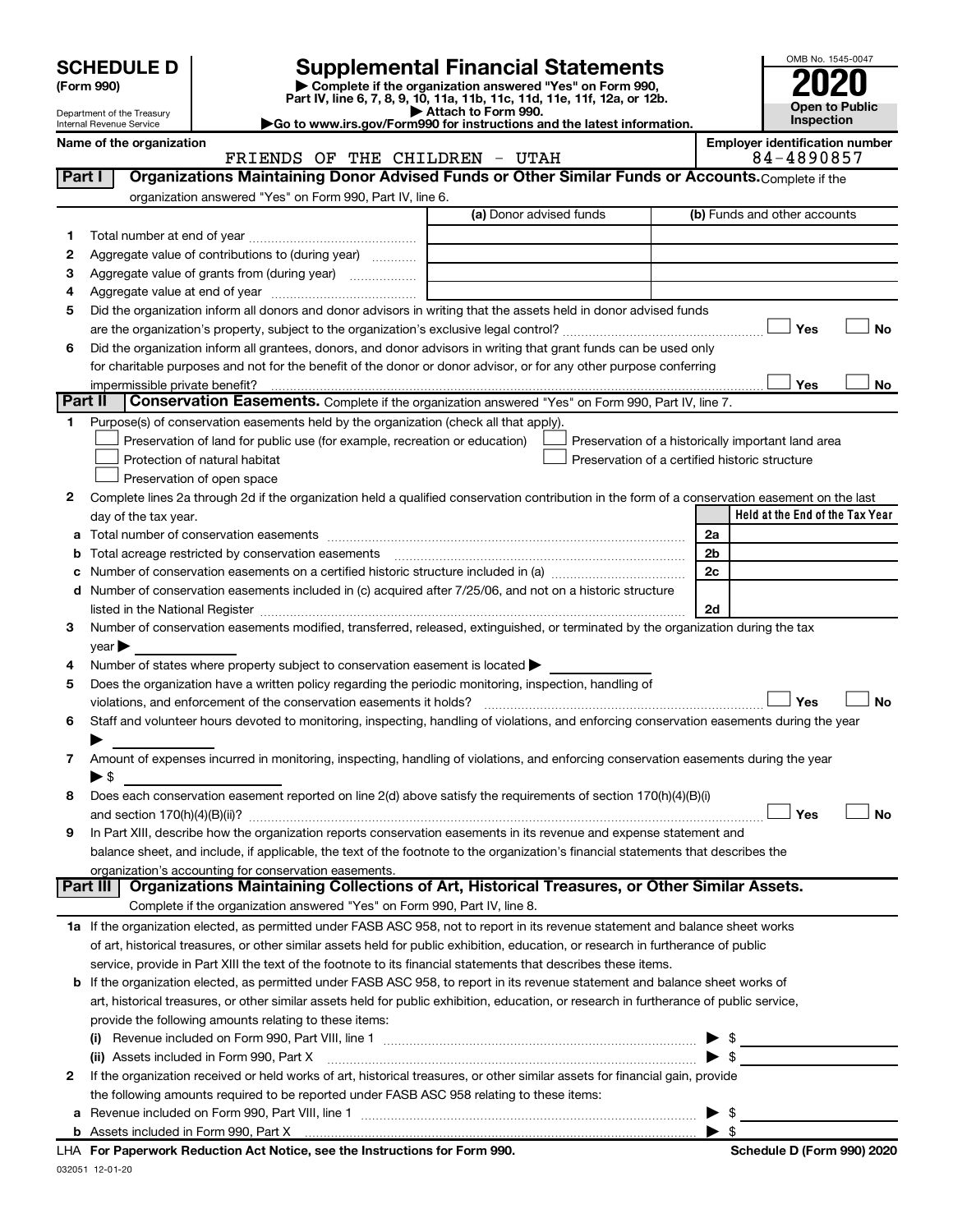|        | Schedule D (Form 990) 2020                                                                                                                                                                                                     | FRIENDS OF THE CHILDREN - UTAH          |   |                |                                                                                                                                                                                                                               |                                 |      |                | 84-4890857 Page 2 |  |
|--------|--------------------------------------------------------------------------------------------------------------------------------------------------------------------------------------------------------------------------------|-----------------------------------------|---|----------------|-------------------------------------------------------------------------------------------------------------------------------------------------------------------------------------------------------------------------------|---------------------------------|------|----------------|-------------------|--|
|        | Organizations Maintaining Collections of Art, Historical Treasures, or Other Similar Assets(continued)<br>Part III                                                                                                             |                                         |   |                |                                                                                                                                                                                                                               |                                 |      |                |                   |  |
| 3      | Using the organization's acquisition, accession, and other records, check any of the following that make significant use of its                                                                                                |                                         |   |                |                                                                                                                                                                                                                               |                                 |      |                |                   |  |
|        | collection items (check all that apply):                                                                                                                                                                                       |                                         |   |                |                                                                                                                                                                                                                               |                                 |      |                |                   |  |
| a      | Public exhibition                                                                                                                                                                                                              |                                         |   |                | Loan or exchange program                                                                                                                                                                                                      |                                 |      |                |                   |  |
| b      | Scholarly research                                                                                                                                                                                                             | e                                       |   |                | Other and the contract of the contract of the contract of the contract of the contract of the contract of the contract of the contract of the contract of the contract of the contract of the contract of the contract of the |                                 |      |                |                   |  |
| c      | Preservation for future generations                                                                                                                                                                                            |                                         |   |                |                                                                                                                                                                                                                               |                                 |      |                |                   |  |
| 4      | Provide a description of the organization's collections and explain how they further the organization's exempt purpose in Part XIII.                                                                                           |                                         |   |                |                                                                                                                                                                                                                               |                                 |      |                |                   |  |
| 5      | During the year, did the organization solicit or receive donations of art, historical treasures, or other similar assets                                                                                                       |                                         |   |                |                                                                                                                                                                                                                               |                                 |      | Yes            |                   |  |
|        | Part IV<br>Escrow and Custodial Arrangements. Complete if the organization answered "Yes" on Form 990, Part IV, line 9, or                                                                                                     |                                         |   |                |                                                                                                                                                                                                                               |                                 |      |                | No                |  |
|        | reported an amount on Form 990, Part X, line 21.                                                                                                                                                                               |                                         |   |                |                                                                                                                                                                                                                               |                                 |      |                |                   |  |
|        | 1a Is the organization an agent, trustee, custodian or other intermediary for contributions or other assets not included                                                                                                       |                                         |   |                |                                                                                                                                                                                                                               |                                 |      |                |                   |  |
|        |                                                                                                                                                                                                                                |                                         |   |                |                                                                                                                                                                                                                               |                                 |      | Yes            | No                |  |
|        | b If "Yes," explain the arrangement in Part XIII and complete the following table:                                                                                                                                             |                                         |   |                |                                                                                                                                                                                                                               |                                 |      |                |                   |  |
|        |                                                                                                                                                                                                                                |                                         |   |                |                                                                                                                                                                                                                               |                                 |      | Amount         |                   |  |
|        | c Beginning balance measurements and the contract of the contract of the contract of the contract of the contract of the contract of the contract of the contract of the contract of the contract of the contract of the contr |                                         |   |                |                                                                                                                                                                                                                               | 1c                              |      |                |                   |  |
|        |                                                                                                                                                                                                                                |                                         |   |                |                                                                                                                                                                                                                               | 1d                              |      |                |                   |  |
|        | e Distributions during the year manufactured and continuum control of the control of the control of the state of the control of the control of the control of the control of the control of the control of the control of the  |                                         |   |                |                                                                                                                                                                                                                               | 1e                              |      |                |                   |  |
| f.     |                                                                                                                                                                                                                                |                                         |   |                |                                                                                                                                                                                                                               | 1f                              |      |                |                   |  |
|        | 2a Did the organization include an amount on Form 990, Part X, line 21, for escrow or custodial account liability?                                                                                                             |                                         |   |                |                                                                                                                                                                                                                               |                                 |      | Yes            | No                |  |
|        |                                                                                                                                                                                                                                |                                         |   |                |                                                                                                                                                                                                                               |                                 |      |                |                   |  |
| Part V | Endowment Funds. Complete if the organization answered "Yes" on Form 990, Part IV, line 10.                                                                                                                                    |                                         |   |                |                                                                                                                                                                                                                               |                                 |      |                |                   |  |
|        |                                                                                                                                                                                                                                | (a) Current year                        |   | (b) Prior year | (c) Two years back $\vert$ (d) Three years back $\vert$ (e) Four years back                                                                                                                                                   |                                 |      |                |                   |  |
|        | 1a Beginning of year balance                                                                                                                                                                                                   |                                         |   |                |                                                                                                                                                                                                                               |                                 |      |                |                   |  |
|        |                                                                                                                                                                                                                                |                                         |   |                |                                                                                                                                                                                                                               |                                 |      |                |                   |  |
|        | c Net investment earnings, gains, and losses                                                                                                                                                                                   |                                         |   |                |                                                                                                                                                                                                                               |                                 |      |                |                   |  |
|        |                                                                                                                                                                                                                                |                                         |   |                |                                                                                                                                                                                                                               |                                 |      |                |                   |  |
|        | e Other expenditures for facilities                                                                                                                                                                                            |                                         |   |                |                                                                                                                                                                                                                               |                                 |      |                |                   |  |
|        | and programs                                                                                                                                                                                                                   |                                         |   |                |                                                                                                                                                                                                                               |                                 |      |                |                   |  |
| f.     |                                                                                                                                                                                                                                |                                         |   |                |                                                                                                                                                                                                                               |                                 |      |                |                   |  |
| g      | End of year balance <i>manually contained</i>                                                                                                                                                                                  |                                         |   |                |                                                                                                                                                                                                                               |                                 |      |                |                   |  |
| 2      | Provide the estimated percentage of the current year end balance (line 1g, column (a)) held as:                                                                                                                                |                                         |   |                |                                                                                                                                                                                                                               |                                 |      |                |                   |  |
| a      | Board designated or quasi-endowment                                                                                                                                                                                            |                                         | % |                |                                                                                                                                                                                                                               |                                 |      |                |                   |  |
|        | <b>b</b> Permanent endowment $\blacktriangleright$                                                                                                                                                                             | %                                       |   |                |                                                                                                                                                                                                                               |                                 |      |                |                   |  |
|        | <b>c</b> Term endowment $\blacktriangleright$                                                                                                                                                                                  | %                                       |   |                |                                                                                                                                                                                                                               |                                 |      |                |                   |  |
|        | The percentages on lines 2a, 2b, and 2c should equal 100%.                                                                                                                                                                     |                                         |   |                |                                                                                                                                                                                                                               |                                 |      |                |                   |  |
|        | 3a Are there endowment funds not in the possession of the organization that are held and administered for the organization                                                                                                     |                                         |   |                |                                                                                                                                                                                                                               |                                 |      |                |                   |  |
|        | by:                                                                                                                                                                                                                            |                                         |   |                |                                                                                                                                                                                                                               |                                 |      |                | Yes<br>No         |  |
|        | (i)                                                                                                                                                                                                                            |                                         |   |                |                                                                                                                                                                                                                               |                                 |      | 3a(i)          |                   |  |
|        |                                                                                                                                                                                                                                |                                         |   |                |                                                                                                                                                                                                                               |                                 |      | 3a(ii)         |                   |  |
|        |                                                                                                                                                                                                                                |                                         |   |                |                                                                                                                                                                                                                               |                                 |      | 3b             |                   |  |
| 4      | Describe in Part XIII the intended uses of the organization's endowment funds.                                                                                                                                                 |                                         |   |                |                                                                                                                                                                                                                               |                                 |      |                |                   |  |
|        | Land, Buildings, and Equipment.<br><b>Part VI</b>                                                                                                                                                                              |                                         |   |                |                                                                                                                                                                                                                               |                                 |      |                |                   |  |
|        | Complete if the organization answered "Yes" on Form 990, Part IV, line 11a. See Form 990, Part X, line 10.                                                                                                                     |                                         |   |                |                                                                                                                                                                                                                               |                                 |      |                |                   |  |
|        | Description of property                                                                                                                                                                                                        | (a) Cost or other<br>basis (investment) |   |                | (b) Cost or other<br>basis (other)                                                                                                                                                                                            | (c) Accumulated<br>depreciation |      | (d) Book value |                   |  |
|        |                                                                                                                                                                                                                                |                                         |   |                |                                                                                                                                                                                                                               |                                 |      |                |                   |  |
|        |                                                                                                                                                                                                                                |                                         |   |                |                                                                                                                                                                                                                               |                                 |      |                |                   |  |
|        |                                                                                                                                                                                                                                |                                         |   |                | 1,589.                                                                                                                                                                                                                        |                                 | 861. |                | 728.              |  |
|        |                                                                                                                                                                                                                                |                                         |   |                | 4,995.                                                                                                                                                                                                                        | 1,082.                          |      |                | 3,913.            |  |
|        |                                                                                                                                                                                                                                |                                         |   |                |                                                                                                                                                                                                                               |                                 |      |                |                   |  |
|        | Total. Add lines 1a through 1e. (Column (d) must equal Form 990, Part X, column (B), line 10c.)                                                                                                                                |                                         |   |                |                                                                                                                                                                                                                               |                                 |      |                | 4,641.            |  |

**Schedule D (Form 990) 2020**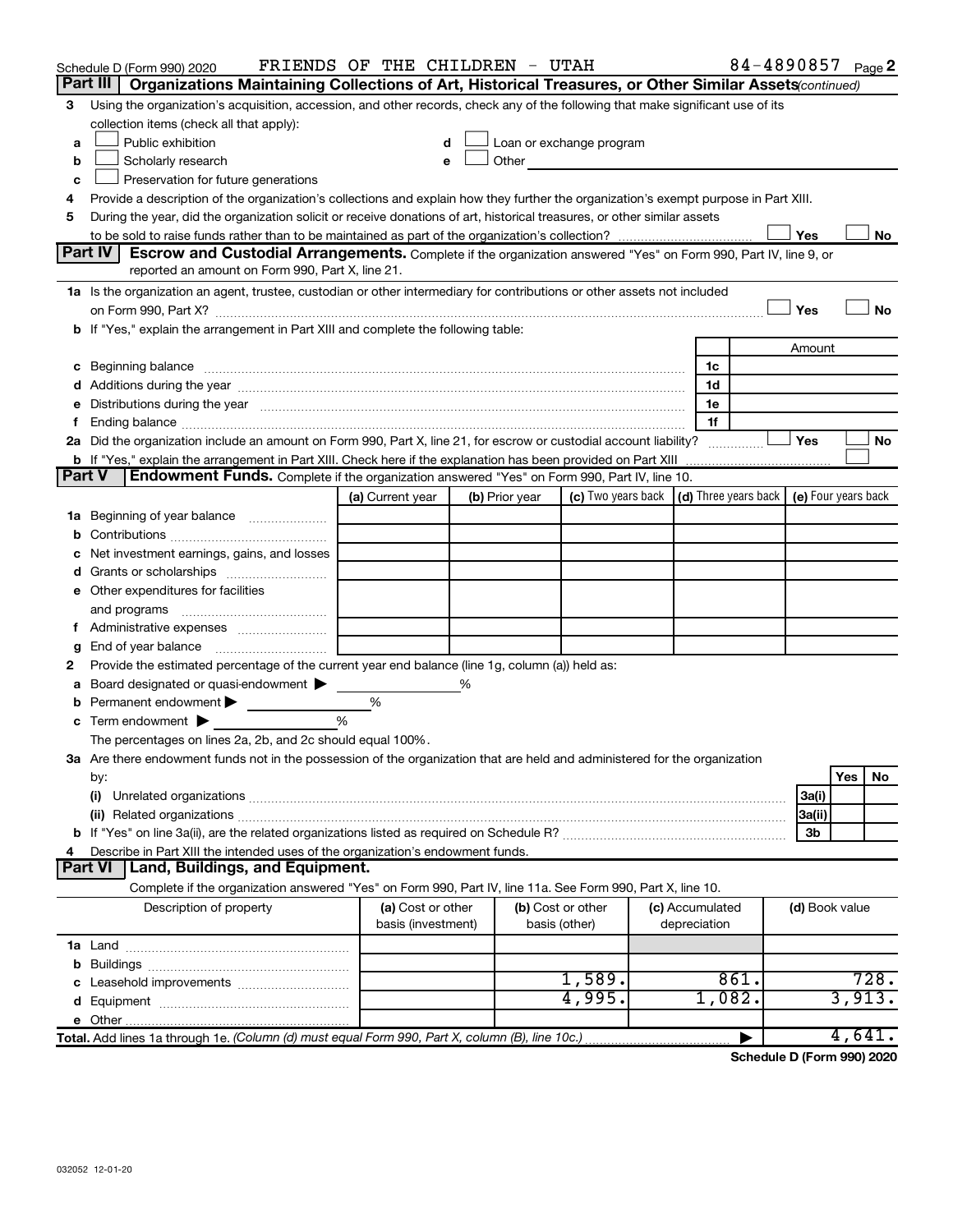| 1.911.711<br><b>INVOURNED OFFICE OCCUPATION</b><br>Complete if the organization answered "Yes" on Form 990, Part IV, line 11b. See Form 990, Part X, line 12. |                 |                                                           |                |
|---------------------------------------------------------------------------------------------------------------------------------------------------------------|-----------------|-----------------------------------------------------------|----------------|
| (a) Description of security or category (including name of security)                                                                                          | (b) Book value  | (c) Method of valuation: Cost or end-of-year market value |                |
|                                                                                                                                                               |                 |                                                           |                |
|                                                                                                                                                               |                 |                                                           |                |
| (3) Other                                                                                                                                                     |                 |                                                           |                |
| (A)                                                                                                                                                           |                 |                                                           |                |
| (B)                                                                                                                                                           |                 |                                                           |                |
|                                                                                                                                                               |                 |                                                           |                |
| (C)                                                                                                                                                           |                 |                                                           |                |
| (D)                                                                                                                                                           |                 |                                                           |                |
| (E)                                                                                                                                                           |                 |                                                           |                |
| (F)                                                                                                                                                           |                 |                                                           |                |
| (G)                                                                                                                                                           |                 |                                                           |                |
| (H)                                                                                                                                                           |                 |                                                           |                |
| Total. (Col. (b) must equal Form 990, Part X, col. (B) line 12.) $\blacktriangleright$                                                                        |                 |                                                           |                |
| Part VIII Investments - Program Related.                                                                                                                      |                 |                                                           |                |
| Complete if the organization answered "Yes" on Form 990, Part IV, line 11c. See Form 990, Part X, line 13.                                                    |                 |                                                           |                |
| (a) Description of investment                                                                                                                                 | (b) Book value  | (c) Method of valuation: Cost or end-of-year market value |                |
| (1)                                                                                                                                                           |                 |                                                           |                |
| (2)                                                                                                                                                           |                 |                                                           |                |
| (3)                                                                                                                                                           |                 |                                                           |                |
| (4)                                                                                                                                                           |                 |                                                           |                |
| (5)                                                                                                                                                           |                 |                                                           |                |
| (6)                                                                                                                                                           |                 |                                                           |                |
| (7)                                                                                                                                                           |                 |                                                           |                |
| (8)                                                                                                                                                           |                 |                                                           |                |
| (9)                                                                                                                                                           |                 |                                                           |                |
| Total. (Col. (b) must equal Form 990, Part X, col. (B) line 13.)                                                                                              |                 |                                                           |                |
| <b>Other Assets.</b><br>Part IX                                                                                                                               |                 |                                                           |                |
| Complete if the organization answered "Yes" on Form 990, Part IV, line 11d. See Form 990, Part X, line 15.                                                    |                 |                                                           |                |
|                                                                                                                                                               | (a) Description |                                                           | (b) Book value |
| (1)                                                                                                                                                           |                 |                                                           |                |
| (2)                                                                                                                                                           |                 |                                                           |                |
| (3)                                                                                                                                                           |                 |                                                           |                |
|                                                                                                                                                               |                 |                                                           |                |
| (4)                                                                                                                                                           |                 |                                                           |                |
| (5)                                                                                                                                                           |                 |                                                           |                |
| (6)                                                                                                                                                           |                 |                                                           |                |
| (7)                                                                                                                                                           |                 |                                                           |                |
| (8)                                                                                                                                                           |                 |                                                           |                |
| (9)                                                                                                                                                           |                 |                                                           |                |
| Total. (Column (b) must equal Form 990, Part X, col. (B) line 15.)                                                                                            |                 |                                                           |                |
| <b>Other Liabilities.</b><br>Part X                                                                                                                           |                 |                                                           |                |
| Complete if the organization answered "Yes" on Form 990, Part IV, line 11e or 11f. See Form 990, Part X, line 25.                                             |                 |                                                           |                |
| (a) Description of liability<br>1.                                                                                                                            |                 |                                                           | (b) Book value |
| (1)<br>Federal income taxes                                                                                                                                   |                 |                                                           |                |
| (2)                                                                                                                                                           |                 |                                                           |                |
| (3)                                                                                                                                                           |                 |                                                           |                |
| (4)                                                                                                                                                           |                 |                                                           |                |
| (5)                                                                                                                                                           |                 |                                                           |                |
| (6)                                                                                                                                                           |                 |                                                           |                |
| (7)                                                                                                                                                           |                 |                                                           |                |
| (8)                                                                                                                                                           |                 |                                                           |                |
| (9)                                                                                                                                                           |                 |                                                           |                |
|                                                                                                                                                               |                 |                                                           |                |
|                                                                                                                                                               |                 |                                                           |                |

**2.** Liability for uncertain tax positions. In Part XIII, provide the text of the footnote to the organization's financial statements that reports the organization's liability for uncertain tax positions under FASB ASC 740. Check here if the text of the footnote has been provided in Part XIII.

 $\boxed{\text{X}}$ 

#### Schedule D (Form 990) 2020  $\quad$  FRIENDS OF THE CHILDREN - UTAH  $\quad$  84 - 4890857  $_{\rm Page}$ **Part VII Investments - Other Securities.**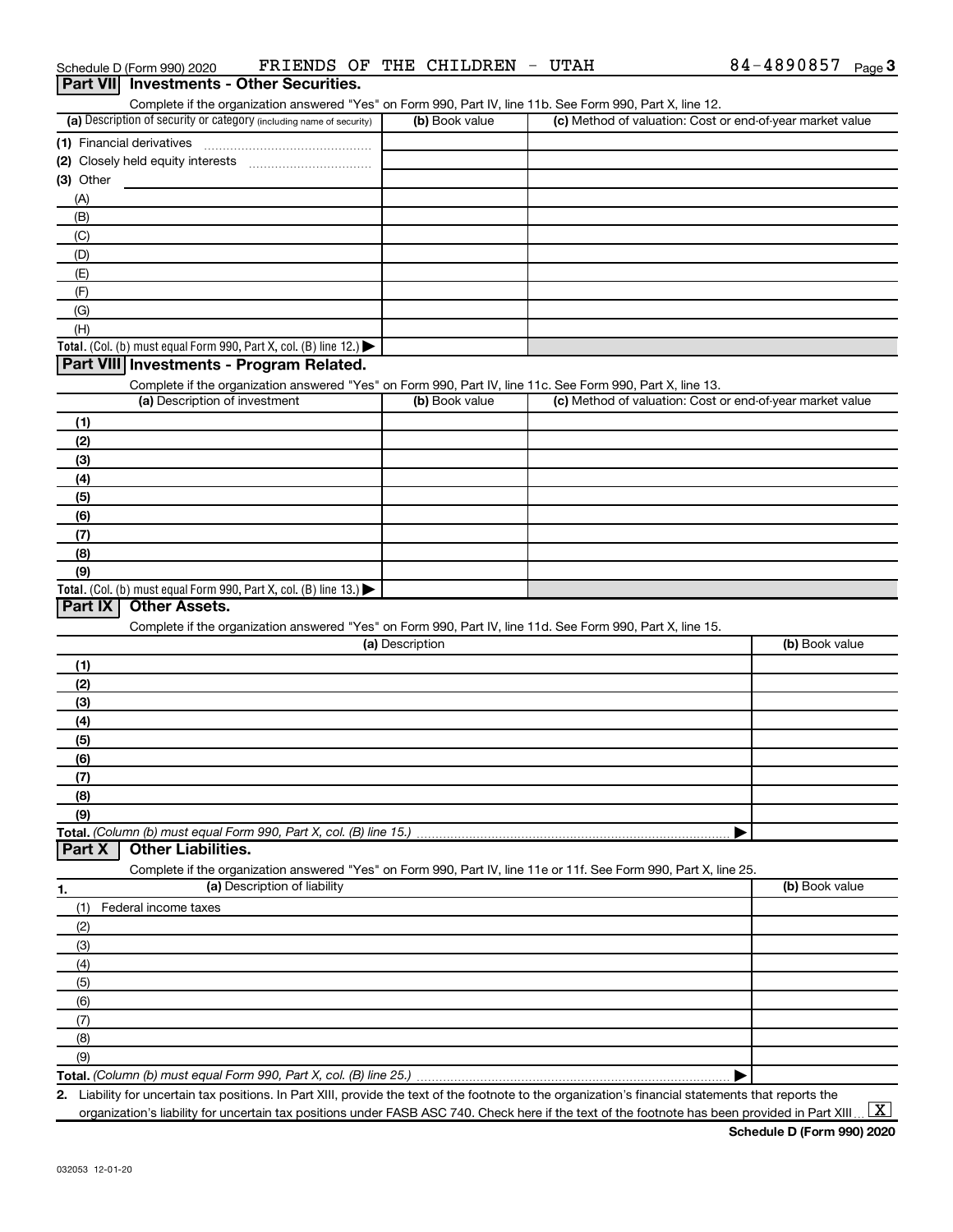|    | FRIENDS OF THE CHILDREN - UTAH<br>Schedule D (Form 990) 2020                                                                                                                                                                        |                |                | 84-4890857 Page 4 |
|----|-------------------------------------------------------------------------------------------------------------------------------------------------------------------------------------------------------------------------------------|----------------|----------------|-------------------|
|    | <b>Part XI</b><br>Reconciliation of Revenue per Audited Financial Statements With Revenue per Return.                                                                                                                               |                |                |                   |
|    | Complete if the organization answered "Yes" on Form 990, Part IV, line 12a.                                                                                                                                                         |                |                |                   |
| 1  | Total revenue, gains, and other support per audited financial statements [11] [11] Total revenue, gains, and other support per audited financial statements                                                                         |                | $\blacksquare$ | 752,684.          |
| 2  | Amounts included on line 1 but not on Form 990, Part VIII, line 12:                                                                                                                                                                 |                |                |                   |
| a  | Net unrealized gains (losses) on investments [111] [12] matter contracts and all the unrealized gains (losses) on investments [11] matter contracts and all the unrealized gains (losses) on investments [11] matter contracts      | 2a             |                |                   |
| b  |                                                                                                                                                                                                                                     | 2 <sub>b</sub> |                |                   |
| c  |                                                                                                                                                                                                                                     |                |                |                   |
| d  |                                                                                                                                                                                                                                     | 2d             |                |                   |
| е  | Add lines 2a through 2d <b>[10]</b> University of the state of the state of the state of the state of the state of the state of the state of the state of the state of the state of the state of the state of the state of the stat |                | <b>2e</b>      | 0.                |
| З  |                                                                                                                                                                                                                                     |                | 3              | 752,684.          |
|    | Amounts included on Form 990, Part VIII, line 12, but not on line 1:                                                                                                                                                                |                |                |                   |
| a  |                                                                                                                                                                                                                                     | l 4a           |                |                   |
| b  |                                                                                                                                                                                                                                     | 4 <sub>h</sub> |                |                   |
| C. | Add lines 4a and 4b                                                                                                                                                                                                                 |                | 4c             |                   |
| 5  |                                                                                                                                                                                                                                     | 5              | 752,684.       |                   |
|    |                                                                                                                                                                                                                                     |                |                |                   |
|    | Part XII   Reconciliation of Expenses per Audited Financial Statements With Expenses per Return.                                                                                                                                    |                |                |                   |
|    | Complete if the organization answered "Yes" on Form 990, Part IV, line 12a.                                                                                                                                                         |                |                |                   |
| 1  |                                                                                                                                                                                                                                     |                | $\mathbf{1}$   | 892,643.          |
| 2  | Amounts included on line 1 but not on Form 990, Part IX, line 25:                                                                                                                                                                   |                |                |                   |
| a  |                                                                                                                                                                                                                                     | 2a             |                |                   |
| b  | Prior year adjustments [111] matter contracts and all the matter contracts and prior year adjustments                                                                                                                               | 2 <sub>b</sub> |                |                   |
| C  |                                                                                                                                                                                                                                     | 2с             |                |                   |
| d  |                                                                                                                                                                                                                                     | 2d             |                |                   |
| e  | Add lines 2a through 2d                                                                                                                                                                                                             |                | 2e             |                   |
| з  |                                                                                                                                                                                                                                     |                | 3              | 892,643           |
| 4  | Amounts included on Form 990, Part IX, line 25, but not on line 1:                                                                                                                                                                  |                |                |                   |
| a  |                                                                                                                                                                                                                                     | 4a             |                |                   |
| b  |                                                                                                                                                                                                                                     | 4 <sub>h</sub> |                |                   |
|    | c Add lines 4a and 4b                                                                                                                                                                                                               |                | 4с             |                   |
| 5  | <b>Part XIII Supplemental Information.</b>                                                                                                                                                                                          |                | 5              | 892,643.          |

Provide the descriptions required for Part II, lines 3, 5, and 9; Part III, lines 1a and 4; Part IV, lines 1b and 2b; Part V, line 4; Part X, line 2; Part XI, lines 2d and 4b; and Part XII, lines 2d and 4b. Also complete this part to provide any additional information.

#### PART X, LINE 2:

#### MANAGEMENT DOES NOT BELIEVE THE ORGANIZATION HAS TAKEN ANY UNCERTAIN TAX

POSITIONS.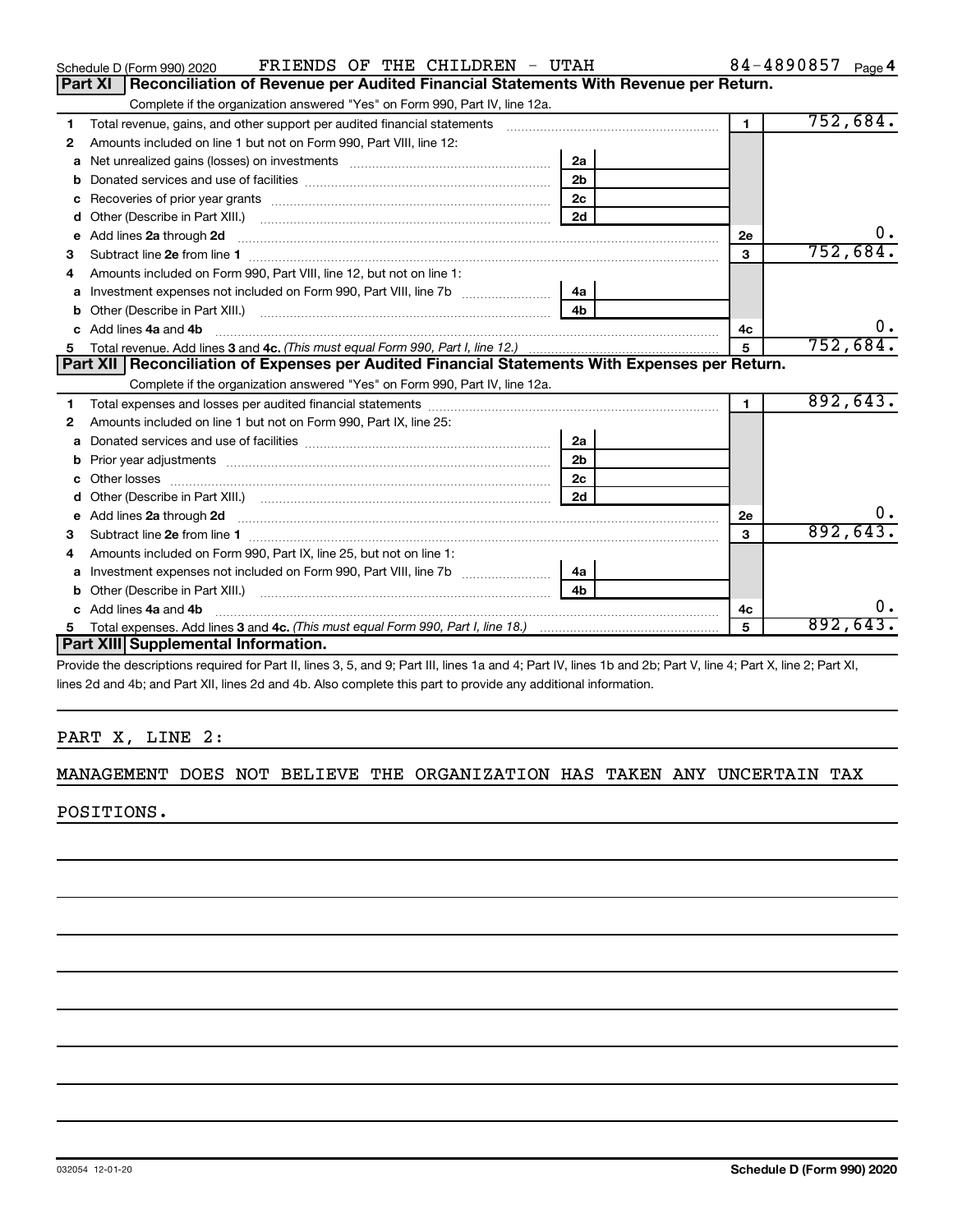| <b>SCHEDULE G</b>                                                                                                                                                                                                                                                                                                                                                                                                                                                                                                                       |                                  | <b>Supplemental Information Regarding Fundraising or Gaming Activities</b>                                                                                          |               |                                                           |                                                                            |                                                                            |     | OMB No. 1545-0047                                       |
|-----------------------------------------------------------------------------------------------------------------------------------------------------------------------------------------------------------------------------------------------------------------------------------------------------------------------------------------------------------------------------------------------------------------------------------------------------------------------------------------------------------------------------------------|----------------------------------|---------------------------------------------------------------------------------------------------------------------------------------------------------------------|---------------|-----------------------------------------------------------|----------------------------------------------------------------------------|----------------------------------------------------------------------------|-----|---------------------------------------------------------|
| (Form 990 or 990-EZ)                                                                                                                                                                                                                                                                                                                                                                                                                                                                                                                    |                                  | Complete if the organization answered "Yes" on Form 990, Part IV, line 17, 18, or 19, or if the<br>organization entered more than \$15,000 on Form 990-EZ, line 6a. |               |                                                           |                                                                            |                                                                            |     |                                                         |
| Department of the Treasury                                                                                                                                                                                                                                                                                                                                                                                                                                                                                                              |                                  | Attach to Form 990 or Form 990-EZ.                                                                                                                                  |               |                                                           |                                                                            |                                                                            |     | <b>Open to Public</b>                                   |
| Internal Revenue Service                                                                                                                                                                                                                                                                                                                                                                                                                                                                                                                |                                  | Go to www.irs.gov/Form990 for instructions and the latest information.                                                                                              |               |                                                           |                                                                            |                                                                            |     | Inspection                                              |
| Name of the organization                                                                                                                                                                                                                                                                                                                                                                                                                                                                                                                | FRIENDS OF                       | THE CHILDREN - UTAH                                                                                                                                                 |               |                                                           |                                                                            | 84-4890857                                                                 |     | <b>Employer identification number</b>                   |
| Part I                                                                                                                                                                                                                                                                                                                                                                                                                                                                                                                                  | required to complete this part.  | Fundraising Activities. Complete if the organization answered "Yes" on Form 990, Part IV, line 17. Form 990-EZ filers are not                                       |               |                                                           |                                                                            |                                                                            |     |                                                         |
| 1 Indicate whether the organization raised funds through any of the following activities. Check all that apply.<br>Mail solicitations<br>a<br>b<br>Phone solicitations<br>c<br>In-person solicitations<br>d<br>2 a Did the organization have a written or oral agreement with any individual (including officers, directors, trustees, or<br>b If "Yes," list the 10 highest paid individuals or entities (fundraisers) pursuant to agreements under which the fundraiser is to be<br>compensated at least \$5,000 by the organization. | Internet and email solicitations | e<br>f<br>Special fundraising events<br>g<br>key employees listed in Form 990, Part VII) or entity in connection with professional fundraising services?            |               |                                                           | Solicitation of non-government grants<br>Solicitation of government grants |                                                                            | Yes | <b>No</b>                                               |
| (i) Name and address of individual<br>or entity (fundraiser)                                                                                                                                                                                                                                                                                                                                                                                                                                                                            |                                  | (ii) Activity                                                                                                                                                       | or control of | (iii) Did<br>fundraiser<br>have custody<br>contributions? | (iv) Gross receipts<br>from activity                                       | (v) Amount paid<br>to (or retained by)<br>fundraiser<br>listed in col. (i) |     | (vi) Amount paid<br>to (or retained by)<br>organization |
|                                                                                                                                                                                                                                                                                                                                                                                                                                                                                                                                         |                                  |                                                                                                                                                                     | Yes           | No.                                                       |                                                                            |                                                                            |     |                                                         |
|                                                                                                                                                                                                                                                                                                                                                                                                                                                                                                                                         |                                  |                                                                                                                                                                     |               |                                                           |                                                                            |                                                                            |     |                                                         |
|                                                                                                                                                                                                                                                                                                                                                                                                                                                                                                                                         |                                  |                                                                                                                                                                     |               |                                                           |                                                                            |                                                                            |     |                                                         |
|                                                                                                                                                                                                                                                                                                                                                                                                                                                                                                                                         |                                  |                                                                                                                                                                     |               |                                                           |                                                                            |                                                                            |     |                                                         |
|                                                                                                                                                                                                                                                                                                                                                                                                                                                                                                                                         |                                  |                                                                                                                                                                     |               |                                                           |                                                                            |                                                                            |     |                                                         |
|                                                                                                                                                                                                                                                                                                                                                                                                                                                                                                                                         |                                  |                                                                                                                                                                     |               |                                                           |                                                                            |                                                                            |     |                                                         |
|                                                                                                                                                                                                                                                                                                                                                                                                                                                                                                                                         |                                  |                                                                                                                                                                     |               |                                                           |                                                                            |                                                                            |     |                                                         |
|                                                                                                                                                                                                                                                                                                                                                                                                                                                                                                                                         |                                  |                                                                                                                                                                     |               |                                                           |                                                                            |                                                                            |     |                                                         |
|                                                                                                                                                                                                                                                                                                                                                                                                                                                                                                                                         |                                  |                                                                                                                                                                     |               |                                                           |                                                                            |                                                                            |     |                                                         |
|                                                                                                                                                                                                                                                                                                                                                                                                                                                                                                                                         |                                  |                                                                                                                                                                     |               |                                                           |                                                                            |                                                                            |     |                                                         |
| Total                                                                                                                                                                                                                                                                                                                                                                                                                                                                                                                                   |                                  |                                                                                                                                                                     |               |                                                           |                                                                            |                                                                            |     |                                                         |
| 3 List all states in which the organization is registered or licensed to solicit contributions or has been notified it is exempt from registration<br>or licensing.                                                                                                                                                                                                                                                                                                                                                                     |                                  |                                                                                                                                                                     |               |                                                           |                                                                            |                                                                            |     |                                                         |
|                                                                                                                                                                                                                                                                                                                                                                                                                                                                                                                                         |                                  |                                                                                                                                                                     |               |                                                           |                                                                            |                                                                            |     |                                                         |
|                                                                                                                                                                                                                                                                                                                                                                                                                                                                                                                                         |                                  |                                                                                                                                                                     |               |                                                           |                                                                            |                                                                            |     |                                                         |

**For Paperwork Reduction Act Notice, see the Instructions for Form 990 or 990-EZ. Schedule G (Form 990 or 990-EZ) 2020** LHA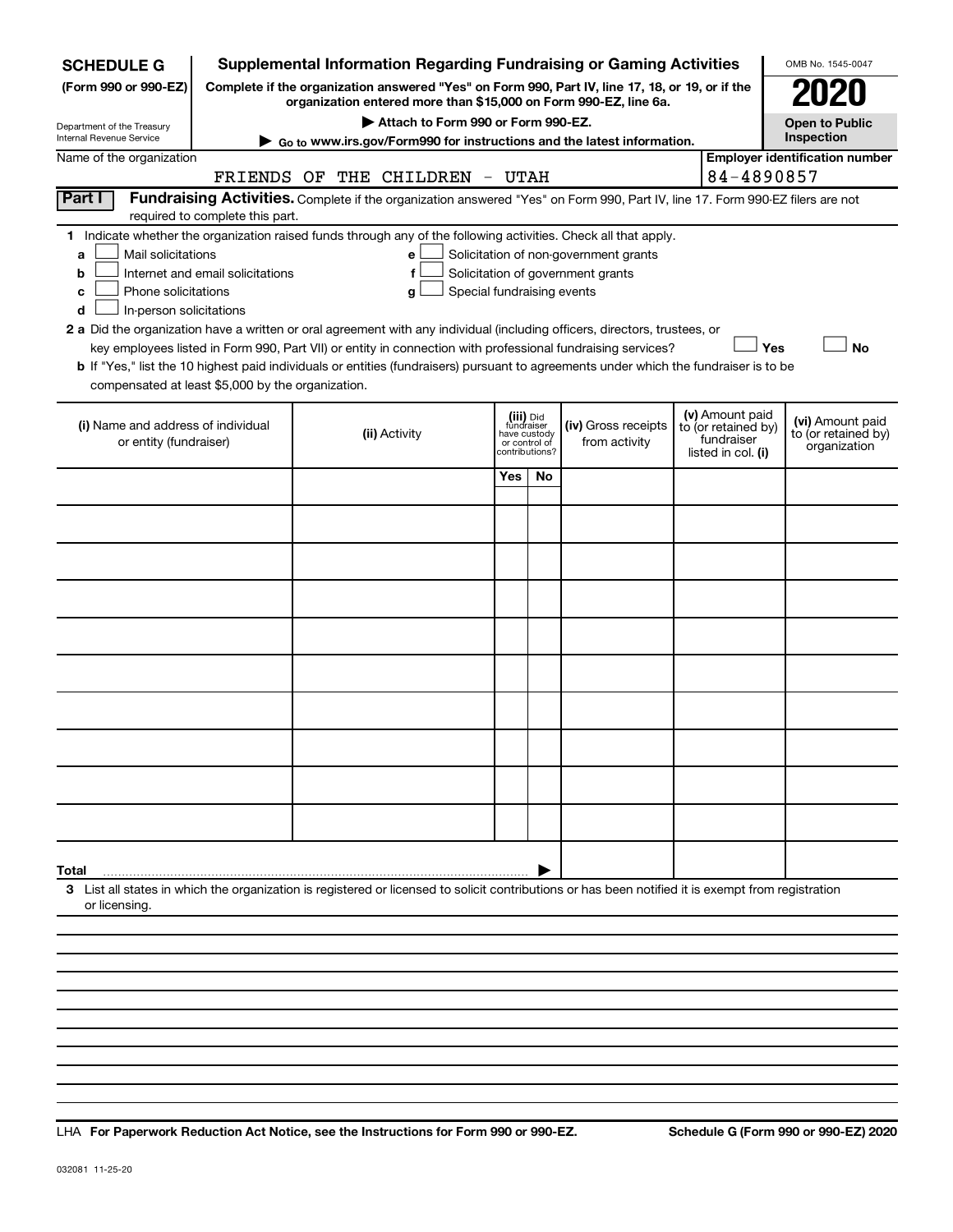Part II | Fundraising Events. Complete if the organization answered "Yes" on Form 990, Part IV, line 18, or reported more than \$15,000 of fundraising event contributions and gross income on Form 990-EZ, lines 1 and 6b. List events with gross receipts greater than \$5,000.

|                        |          |                                                                                                                 | (a) Event $#1$   | $(b)$ Event #2                                   | (c) Other events | (d) Total events                                         |
|------------------------|----------|-----------------------------------------------------------------------------------------------------------------|------------------|--------------------------------------------------|------------------|----------------------------------------------------------|
|                        |          |                                                                                                                 | <b>STEPS FOR</b> |                                                  | <b>NONE</b>      |                                                          |
|                        |          |                                                                                                                 | CHANGE           | VIRTUAL 5K                                       |                  | (add col. (a) through                                    |
|                        |          |                                                                                                                 | (event type)     | (event type)                                     | (total number)   | col. (c)                                                 |
| Revenue                |          |                                                                                                                 |                  |                                                  |                  |                                                          |
|                        |          |                                                                                                                 | 20,780.          | 1,640.                                           |                  | 22,420.                                                  |
|                        | 2        |                                                                                                                 |                  | 410.                                             |                  | 410.                                                     |
|                        |          | 3 Gross income (line 1 minus line 2)                                                                            | 20,780.          | 1,230.                                           |                  | 22,010.                                                  |
|                        |          |                                                                                                                 |                  |                                                  |                  |                                                          |
|                        |          |                                                                                                                 |                  |                                                  |                  |                                                          |
|                        |          |                                                                                                                 |                  |                                                  |                  |                                                          |
|                        | 5        |                                                                                                                 | 1,651.           |                                                  |                  | 1,651.                                                   |
| <b>Direct Expenses</b> | 6        |                                                                                                                 | 1,745.           |                                                  |                  | 1,745.                                                   |
|                        |          |                                                                                                                 |                  |                                                  |                  |                                                          |
|                        |          |                                                                                                                 | 576.             |                                                  |                  | 576.                                                     |
|                        |          |                                                                                                                 |                  |                                                  |                  |                                                          |
|                        | 8        |                                                                                                                 | 690.             |                                                  |                  | 690.                                                     |
|                        | 9        |                                                                                                                 | 1,335.           |                                                  |                  | 1,335.                                                   |
|                        | 10       | Direct expense summary. Add lines 4 through 9 in column (d)                                                     |                  |                                                  |                  | 5,997.                                                   |
|                        | 11       |                                                                                                                 |                  |                                                  |                  | 16,013.                                                  |
|                        | Part III | <b>Gaming.</b> Complete if the organization answered "Yes" on Form 990, Part IV, line 19, or reported more than |                  |                                                  |                  |                                                          |
|                        |          | \$15,000 on Form 990-EZ, line 6a.                                                                               |                  |                                                  |                  |                                                          |
| eur                    |          |                                                                                                                 | (a) Bingo        | (b) Pull tabs/instant<br>bingo/progressive bingo | (c) Other gaming | (d) Total gaming (add<br>$ col.$ (a) through $col.$ (c)) |

|                 |   |                                                                                                           | (a) Bingo             | bingo/progressive bingo | (c) Other gaming                  | $(4)$ , $0.4$ , $9.4$ , $1.1$ , $1.9$<br>col. (a) through col. (c)) |
|-----------------|---|-----------------------------------------------------------------------------------------------------------|-----------------------|-------------------------|-----------------------------------|---------------------------------------------------------------------|
| Revenue         |   |                                                                                                           |                       |                         |                                   |                                                                     |
|                 | 2 |                                                                                                           |                       |                         |                                   |                                                                     |
| Direct Expenses | 3 |                                                                                                           |                       |                         |                                   |                                                                     |
|                 | 4 |                                                                                                           |                       |                         |                                   |                                                                     |
|                 | 5 |                                                                                                           |                       |                         |                                   |                                                                     |
|                 | 6 |                                                                                                           | Yes<br>%<br><b>No</b> | Yes<br>%<br><b>No</b>   | Yes<br>$\frac{0}{6}$<br><b>No</b> |                                                                     |
|                 | 7 |                                                                                                           |                       |                         |                                   |                                                                     |
|                 | 8 |                                                                                                           |                       |                         |                                   |                                                                     |
| 9               |   | Enter the state(s) in which the organization conducts gaming activities:                                  |                       |                         |                                   |                                                                     |
|                 |   | <b>b</b> If "No," explain:                                                                                |                       |                         |                                   | <b>No</b><br>Yes                                                    |
|                 |   |                                                                                                           |                       |                         |                                   |                                                                     |
|                 |   | 10a Were any of the organization's gaming licenses revoked, suspended, or terminated during the tax year? |                       |                         |                                   | Yes<br>No                                                           |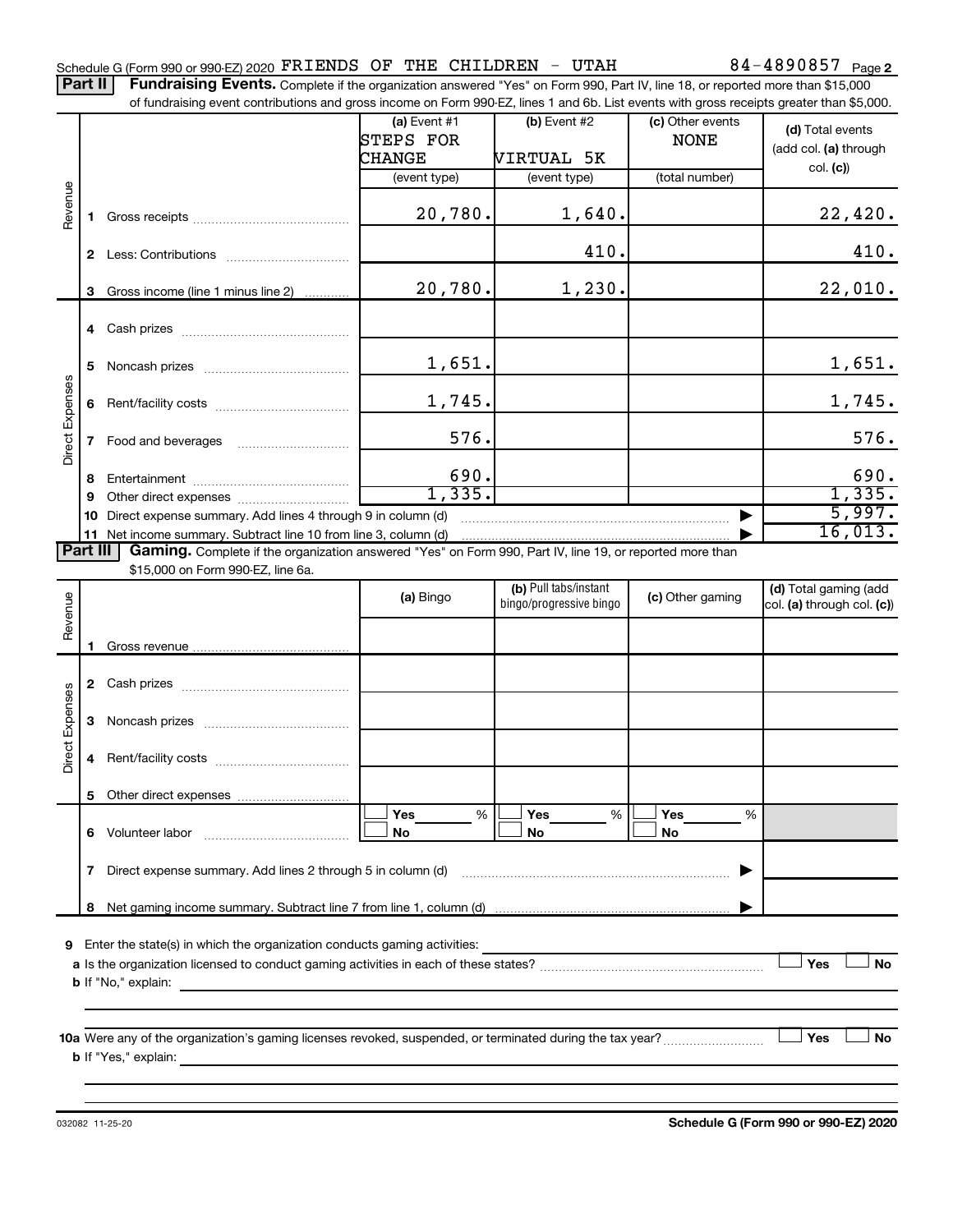| 84-4890857                                                                                                                                                                                                                                                                                                                                                                                                                                                                                                                                                                                                                                                                                                                                                                                                                     |  |     | Page 3               |
|--------------------------------------------------------------------------------------------------------------------------------------------------------------------------------------------------------------------------------------------------------------------------------------------------------------------------------------------------------------------------------------------------------------------------------------------------------------------------------------------------------------------------------------------------------------------------------------------------------------------------------------------------------------------------------------------------------------------------------------------------------------------------------------------------------------------------------|--|-----|----------------------|
|                                                                                                                                                                                                                                                                                                                                                                                                                                                                                                                                                                                                                                                                                                                                                                                                                                |  | Yes | <b>No</b>            |
|                                                                                                                                                                                                                                                                                                                                                                                                                                                                                                                                                                                                                                                                                                                                                                                                                                |  |     |                      |
|                                                                                                                                                                                                                                                                                                                                                                                                                                                                                                                                                                                                                                                                                                                                                                                                                                |  | Yes | No                   |
|                                                                                                                                                                                                                                                                                                                                                                                                                                                                                                                                                                                                                                                                                                                                                                                                                                |  |     |                      |
| of gaming revenue retained by the third party $\triangleright$ \$<br>Name $\blacktriangleright$<br><u> 1989 - Johann Barbara, martin amerikan basal dan berasal dan berasal dalam basal dan berasal dan berasal dan</u><br><u> 1989 - Johann Barnett, fransk politiker (d. 1989)</u><br>Name $\blacktriangleright$<br>Gaming manager compensation > \$<br>Employee<br>Director/officer<br>Independent contractor<br><b>a</b> Is the organization required under state law to make charitable distributions from the gaming proceeds to<br>retain the state gaming license?<br>organization's own exempt activities during the tax year $\triangleright$ \$<br>15b, 15c, 16, and 17b, as applicable. Also provide any additional information. See instructions.                                                                 |  |     | %                    |
| Schedule G (Form 990 or 990-EZ) 2020 FRIENDS OF THE CHILDREN - UTAH<br>12 Is the organization a grantor, beneficiary or trustee of a trust, or a member of a partnership or other entity formed<br>13 Indicate the percentage of gaming activity conducted in:<br><b>b</b> An outside facility <i>www.communicality.communicality.communicality www.communicality.communicality.communicality.com</i><br>15a Does the organization have a contract with a third party from whom the organization receives gaming revenue?<br>c If "Yes," enter name and address of the third party:<br><b>16</b> Gaming manager information:<br><b>17</b> Mandatory distributions:<br>Supplemental Information. Provide the explanations required by Part I, line 2b, columns (iii) and (v); and Part III, lines 9, 9b, 10b,<br><b>Part IV</b> |  |     | %                    |
| 14 Enter the name and address of the person who prepares the organization's gaming/special events books and records:                                                                                                                                                                                                                                                                                                                                                                                                                                                                                                                                                                                                                                                                                                           |  |     |                      |
|                                                                                                                                                                                                                                                                                                                                                                                                                                                                                                                                                                                                                                                                                                                                                                                                                                |  |     |                      |
|                                                                                                                                                                                                                                                                                                                                                                                                                                                                                                                                                                                                                                                                                                                                                                                                                                |  |     |                      |
|                                                                                                                                                                                                                                                                                                                                                                                                                                                                                                                                                                                                                                                                                                                                                                                                                                |  | Yes | <b>No</b>            |
|                                                                                                                                                                                                                                                                                                                                                                                                                                                                                                                                                                                                                                                                                                                                                                                                                                |  |     |                      |
|                                                                                                                                                                                                                                                                                                                                                                                                                                                                                                                                                                                                                                                                                                                                                                                                                                |  |     |                      |
|                                                                                                                                                                                                                                                                                                                                                                                                                                                                                                                                                                                                                                                                                                                                                                                                                                |  |     |                      |
|                                                                                                                                                                                                                                                                                                                                                                                                                                                                                                                                                                                                                                                                                                                                                                                                                                |  |     |                      |
|                                                                                                                                                                                                                                                                                                                                                                                                                                                                                                                                                                                                                                                                                                                                                                                                                                |  |     |                      |
|                                                                                                                                                                                                                                                                                                                                                                                                                                                                                                                                                                                                                                                                                                                                                                                                                                |  |     |                      |
|                                                                                                                                                                                                                                                                                                                                                                                                                                                                                                                                                                                                                                                                                                                                                                                                                                |  |     |                      |
|                                                                                                                                                                                                                                                                                                                                                                                                                                                                                                                                                                                                                                                                                                                                                                                                                                |  |     |                      |
|                                                                                                                                                                                                                                                                                                                                                                                                                                                                                                                                                                                                                                                                                                                                                                                                                                |  |     |                      |
|                                                                                                                                                                                                                                                                                                                                                                                                                                                                                                                                                                                                                                                                                                                                                                                                                                |  |     |                      |
|                                                                                                                                                                                                                                                                                                                                                                                                                                                                                                                                                                                                                                                                                                                                                                                                                                |  |     |                      |
|                                                                                                                                                                                                                                                                                                                                                                                                                                                                                                                                                                                                                                                                                                                                                                                                                                |  |     |                      |
|                                                                                                                                                                                                                                                                                                                                                                                                                                                                                                                                                                                                                                                                                                                                                                                                                                |  |     |                      |
|                                                                                                                                                                                                                                                                                                                                                                                                                                                                                                                                                                                                                                                                                                                                                                                                                                |  |     |                      |
|                                                                                                                                                                                                                                                                                                                                                                                                                                                                                                                                                                                                                                                                                                                                                                                                                                |  |     |                      |
|                                                                                                                                                                                                                                                                                                                                                                                                                                                                                                                                                                                                                                                                                                                                                                                                                                |  |     | $\Box$ Yes $\Box$ No |
| <b>b</b> Enter the amount of distributions required under state law to be distributed to other exempt organizations or spent in the                                                                                                                                                                                                                                                                                                                                                                                                                                                                                                                                                                                                                                                                                            |  |     |                      |
|                                                                                                                                                                                                                                                                                                                                                                                                                                                                                                                                                                                                                                                                                                                                                                                                                                |  |     |                      |
|                                                                                                                                                                                                                                                                                                                                                                                                                                                                                                                                                                                                                                                                                                                                                                                                                                |  |     |                      |
|                                                                                                                                                                                                                                                                                                                                                                                                                                                                                                                                                                                                                                                                                                                                                                                                                                |  |     |                      |
|                                                                                                                                                                                                                                                                                                                                                                                                                                                                                                                                                                                                                                                                                                                                                                                                                                |  |     |                      |
|                                                                                                                                                                                                                                                                                                                                                                                                                                                                                                                                                                                                                                                                                                                                                                                                                                |  |     |                      |
|                                                                                                                                                                                                                                                                                                                                                                                                                                                                                                                                                                                                                                                                                                                                                                                                                                |  |     |                      |
|                                                                                                                                                                                                                                                                                                                                                                                                                                                                                                                                                                                                                                                                                                                                                                                                                                |  |     |                      |
|                                                                                                                                                                                                                                                                                                                                                                                                                                                                                                                                                                                                                                                                                                                                                                                                                                |  |     |                      |
|                                                                                                                                                                                                                                                                                                                                                                                                                                                                                                                                                                                                                                                                                                                                                                                                                                |  |     |                      |
|                                                                                                                                                                                                                                                                                                                                                                                                                                                                                                                                                                                                                                                                                                                                                                                                                                |  |     |                      |
|                                                                                                                                                                                                                                                                                                                                                                                                                                                                                                                                                                                                                                                                                                                                                                                                                                |  |     |                      |
|                                                                                                                                                                                                                                                                                                                                                                                                                                                                                                                                                                                                                                                                                                                                                                                                                                |  |     |                      |
|                                                                                                                                                                                                                                                                                                                                                                                                                                                                                                                                                                                                                                                                                                                                                                                                                                |  |     |                      |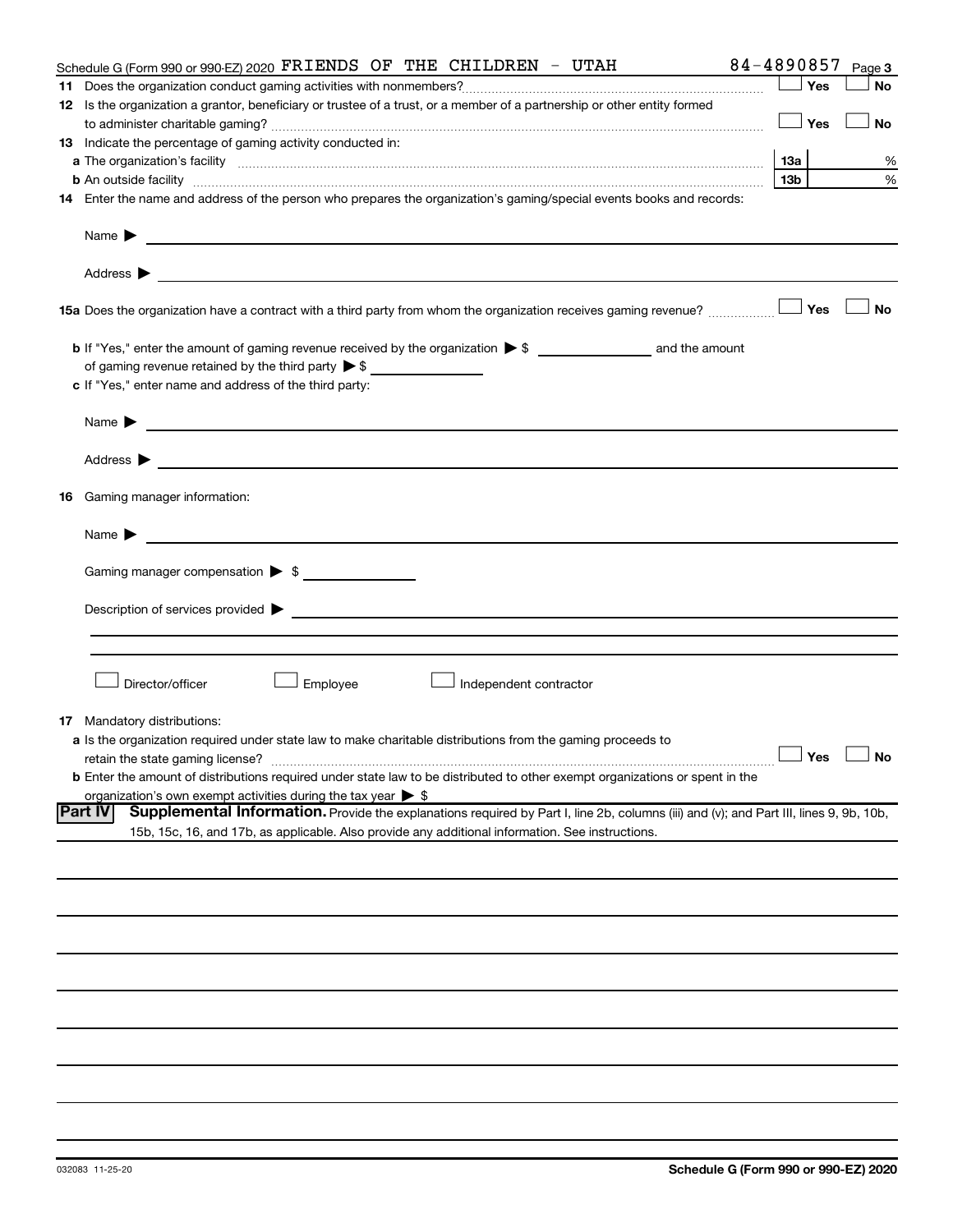| Schedule G (Form 990 or 990-EZ)                       |  | FRIENDS OF THE CHILDREN | <b>UTAH</b> | 84-4890857 | Page 4 |
|-------------------------------------------------------|--|-------------------------|-------------|------------|--------|
| <b>Part IV   Supplemental Information (continued)</b> |  |                         |             |            |        |

| <b>Part IV   Supplemental Information (continued)</b> |
|-------------------------------------------------------|
|                                                       |
|                                                       |
|                                                       |
|                                                       |
|                                                       |
|                                                       |
|                                                       |
|                                                       |
|                                                       |
|                                                       |
|                                                       |
|                                                       |
|                                                       |
|                                                       |
|                                                       |
|                                                       |
|                                                       |
|                                                       |
|                                                       |
|                                                       |
|                                                       |
|                                                       |
|                                                       |
|                                                       |
|                                                       |
|                                                       |
|                                                       |
|                                                       |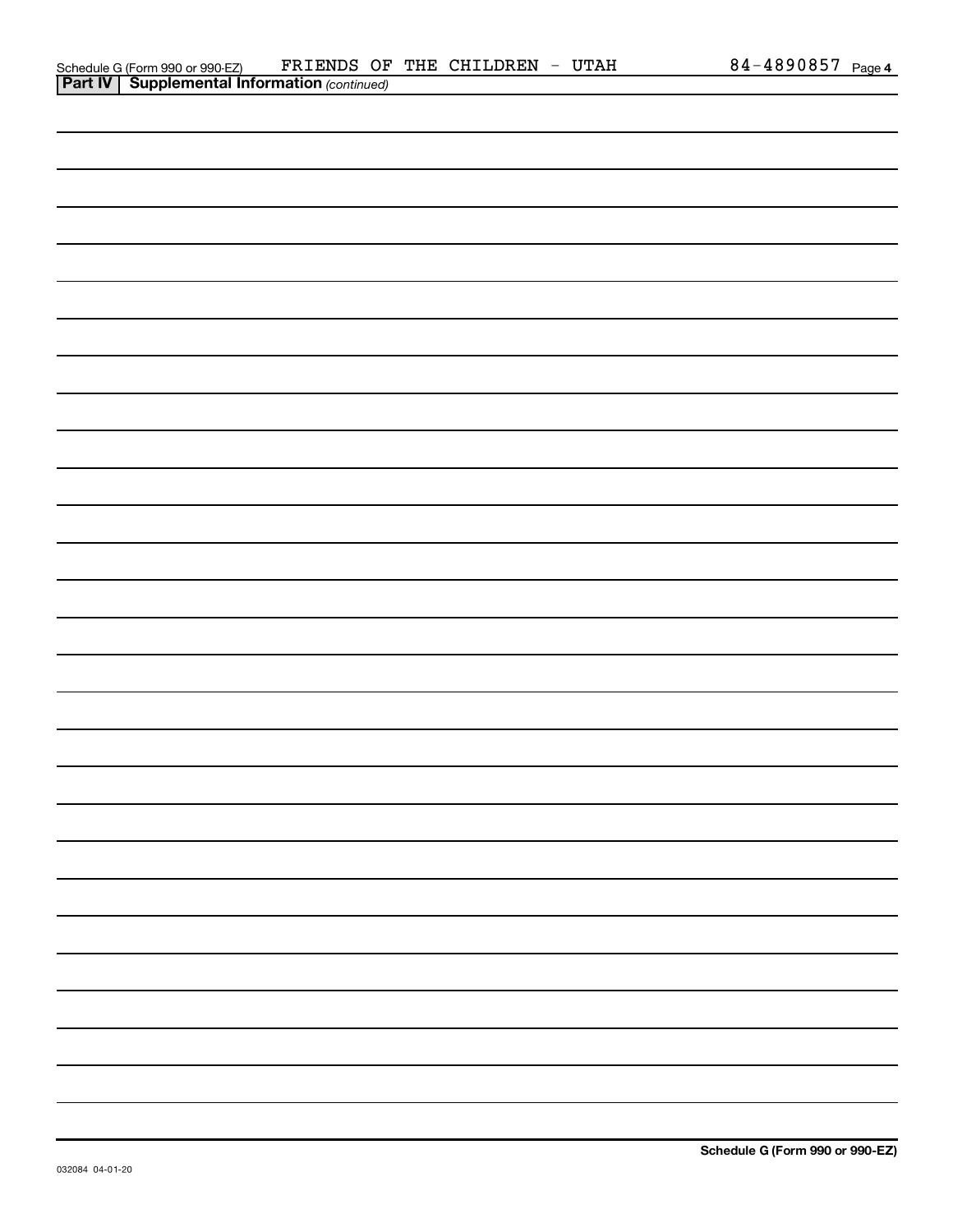**(Form 990 or 990-EZ)**

Department of the Treasury

Name of the organization

Internal Revenue Service

**Complete to provide information for responses to specific questions on Form 990 or 990-EZ or to provide any additional information. | Attach to Form 990 or 990-EZ. | Go to www.irs.gov/Form990 for the latest information. SCHEDULE O** Supplemental Information to Form 990 or 990-EZ 2020<br>(Form 990 or 990-EZ) Complete to provide information for responses to specific questions on



FRIENDS OF THE CHILDREN - UTAH 84-4890857

**Employer identification number**

FORM 990, PART I, LINE 1, DESCRIPTION OF ORGANIZATION MISSION:

FACING THE GREATEST OBSTACLES THROUGH RELATIONSHIPS WITH PROFESSIONAL

MENTORS - 12+ YEARS, NO MATTER WHAT. 83% OF OUR YOUTH RECEIVE A HIGH

SCHOOL DIPLOMA OR GED, 98% OF OUR YOUTH WAIT TO BECOME PARENTS UNTIL

AFTER THEIR TEENS, 93% OF OUR YOUTH REMAIN FREE FROM JUVENILE JUSTICE

SYSTEM INVOLVEMENT, AND 92% OF OUR YOUTH GO ON TO ENROLL IN

POST-SECONDARY EDUCATION, SERVE OUR COUNTRY OR ENTER THE WORKFORCE.

FORM 990, PART III, LINE 1, DESCRIPTION OF ORGANIZATION MISSION:

DIPLOMA OR GED, 98% OF OUR YOUTH WAIT TO BECOME PARENTS UNTIL AFTER

THEIR TEENS, 93% OF OUR YOUTH REMAIN FREE FROM JUVENILE JUSTICE SYSTEM

INVOLVEMENT, AND 92% OF OUR YOUTH GO ON TO ENROLL IN POST-SECONDARY

EDUCATION, SERVE OUR COUNTRY OR ENTER THE WORKFORCE.

FORM 990, PART VI, SECTION B, LINE 11B:

THE EXECUTIVE DIRECTOR REVIEWS THE 990 PRIOR TO FILING THE TAX RETURN. A

COPY OF THE APPROVED 990 IS PROVIDED TO ALL BOARD MEMBERS PRIOR TO FILING.

FORM 990, PART VI, SECTION B, LINE 12C:

THE MEMBERS OF THE BOARD REVIEW AND SIGN A CONFLICT OF INTEREST POLICY ANNUALLY.

FORM 990, PART VI, SECTION B, LINE 15:

THE BOARD REVIEWS AND APPROVES COMPENSATION FOR THE EXECUTIVE DIRECTOR. NO ADJUSTMENTS CAN BE MADE WITHOUT BOARD APPROVAL.